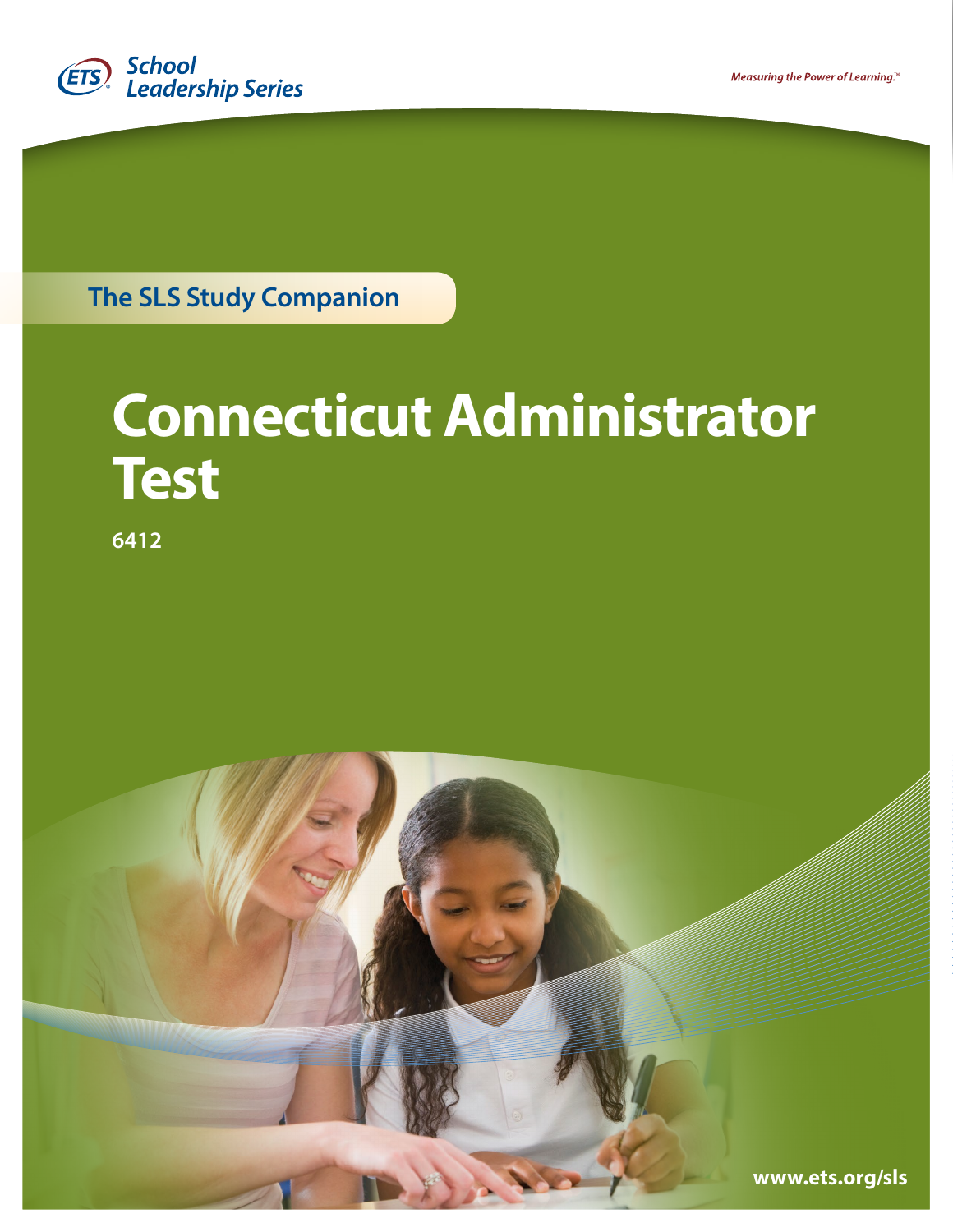## **Welcome to** *The* **SLS**®*Study Companion*

### **Prepare to Show What You Know**

 You have been working to acquire the knowledge and skills you need for your teaching career. Now you are ready to demonstrate your abilities by taking an SLS test.

 Using the SLS Study Companion is a smart way to prepare for the test so you can do your best on test day. This guide can help keep you on track and make the most efficient use of your study time.

The Study Companion contains practical information and helpful tools, including:

- • An overview of the SLS tests
- • Specifc information on the SLS test you are taking
- A template study plan
- Study topics
- Practice questions and explanations of correct answers
- Test-taking tips and strategies
- Frequently asked questions
- Links to more detailed information

So where should you start? Begin by reviewing this guide in its entirety and note those sections that you need to revisit. Then you can create your own personalized study plan and schedule based on your individual needs and how much time you have before test day.

Keep in mind that study habits are individual. There are many diferent ways to successfully prepare for your test. Some people study better on their own, while others prefer a group dynamic. You may have more energy early in the day, but another test taker may concentrate better in the evening. So use this guide to develop the approach that works best for you.

Your teaching career begins with preparation. Good luck!

### **Know What to Expect**

#### **Which tests should I take?**

 Each state or agency that uses the SLS tests sets its own requirements for which test or tests you must take for the teaching area you wish to pursue.

Before you register for a test, confirm your state or agency's testing requirements at [www.ets.org/sls/states](http://www.ets.org/sls/states).

#### **How are the SLS tests given?**

 SLS tests are given on computer. Other formats are available for test takers approved for accommodations (see [page 49\)](#page-48-0).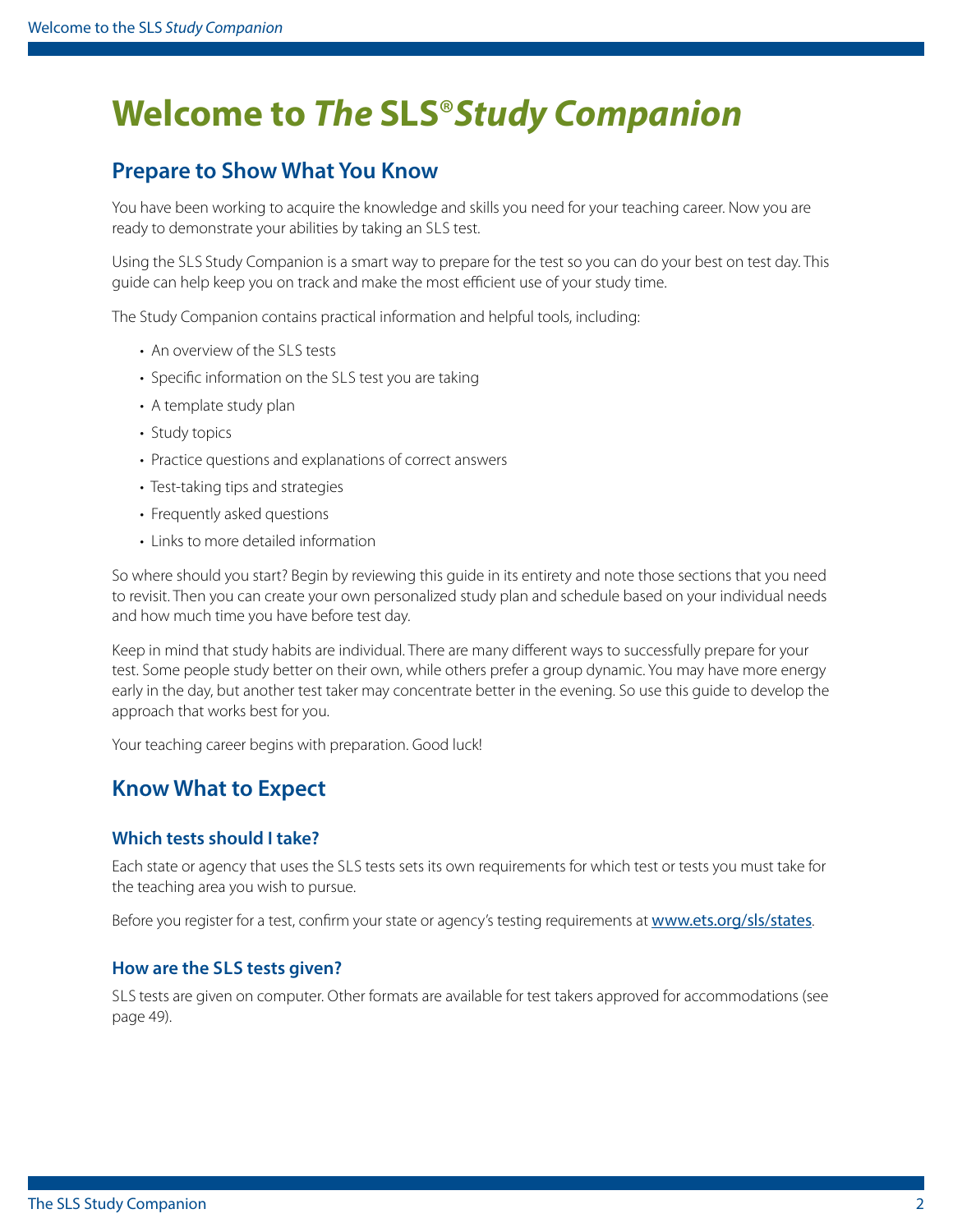#### **What should I expect when taking the test on computer?**

When taking the test on computer, you can expect to be asked to provide proper identifcation at the test center. Once admitted, you will be given the opportunity to learn how the computer interface works (how to answer questions, how to skip questions, how to go back to questions you skipped, etc.) before the testing time begins. Watch the [What to Expect on Test Day](http://www.ets.org/s/praxis/flash/prometric/18204_praxis-prometric-video.html) video to see what the experience is like.

#### **Where and when are the SLS tests ofered?**

 You can select the test center that is most convenient for you. The SLS tests are administered through an international network of test centers, which includes Prometric® Testing Centers, some universities, and other locations throughout the world.

 Testing schedules may differ, so see the SLS Web site for more detailed test registration information at www.ets. [org/sls/register](https://www.ets.org/sls/register/).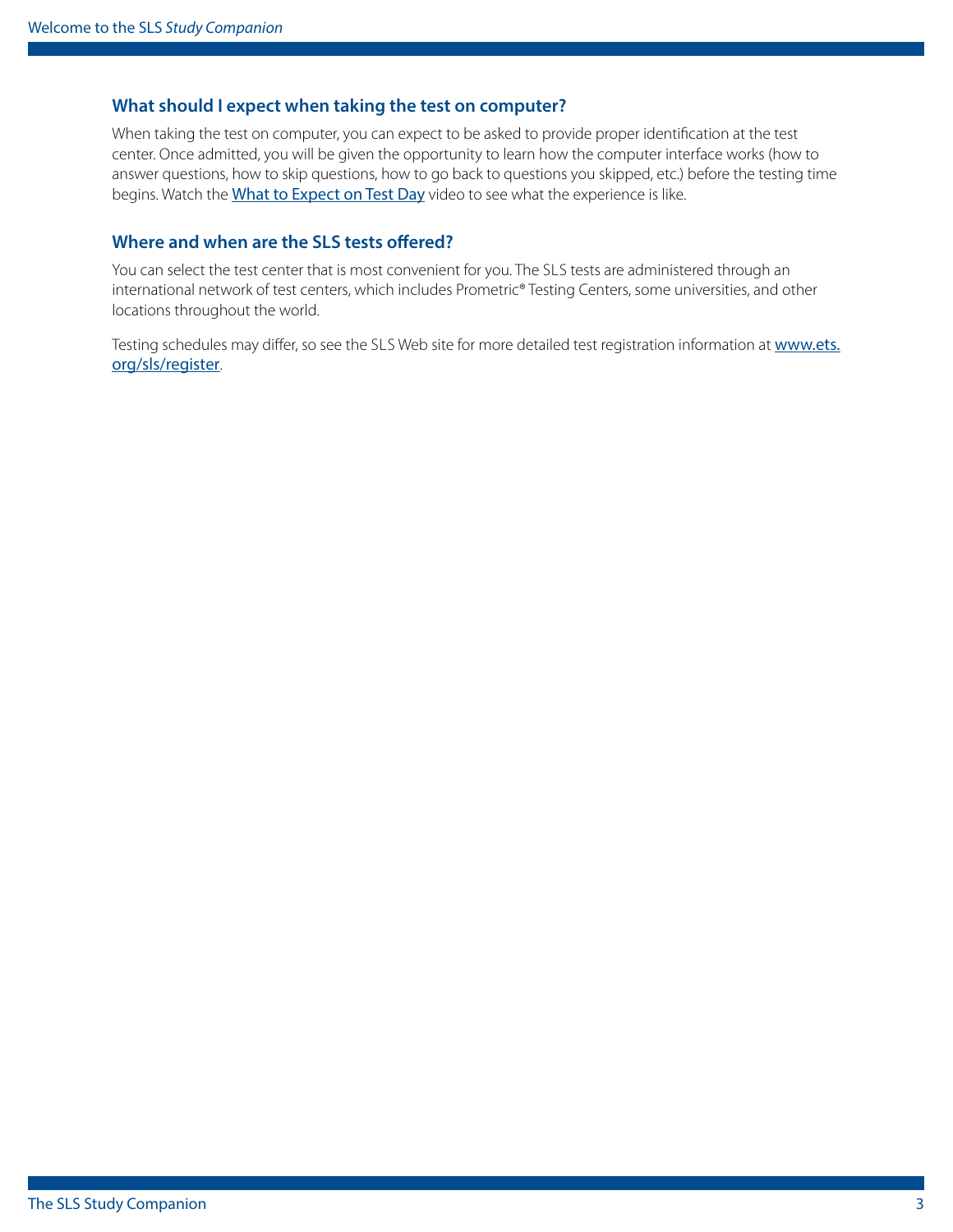## **Table of Contents**

 *The SLS Study Companion guides you through the steps to success* 

| Learn about the specific test you will be taking                                |
|---------------------------------------------------------------------------------|
|                                                                                 |
| Become comfortable with the types of questions you'll find on the SLS tests     |
|                                                                                 |
| Answer practice questions and find explanations for correct answers             |
|                                                                                 |
| Set clear goals and deadlines so your test preparation is focused and efficient |
|                                                                                 |
| Develop a personalized study plan and schedule                                  |
|                                                                                 |
| Review study topics with questions for discussion                               |
|                                                                                 |
| Follow test-taking tips developed by experts                                    |
|                                                                                 |
| See if you qualify for accommodations to take the SLS test                      |
|                                                                                 |
| Get ready for test day so you will be calm and confident                        |
|                                                                                 |
| Understand how tests are scored and how to interpret your test scores           |
|                                                                                 |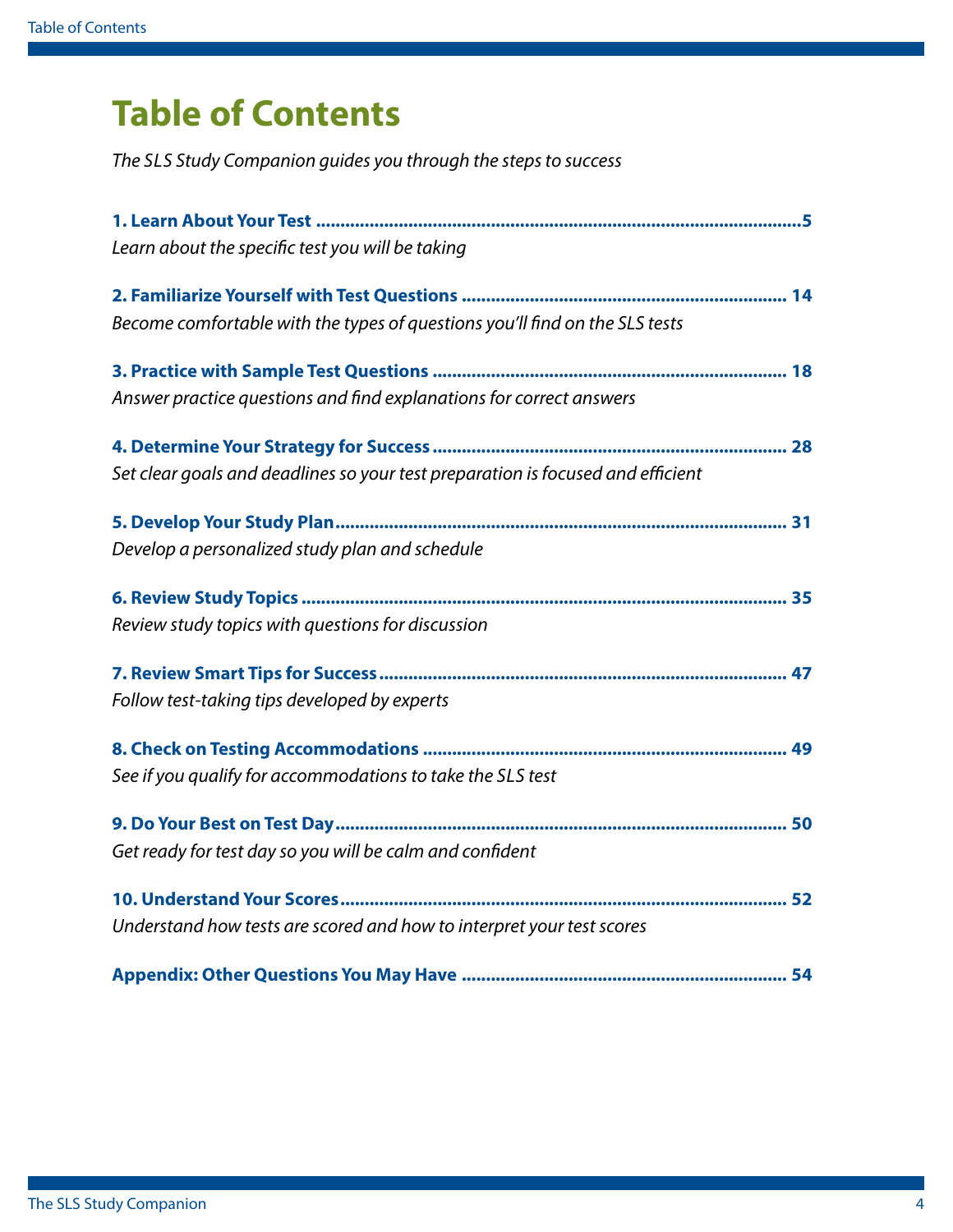## <span id="page-4-1"></span><span id="page-4-0"></span>**1. Learn About Your Test**

*Learn about the specifc test you will be taking* 

### **Connecticut Administrator Test (6412)**

|                                                        | <b>Test at a Glance</b>                                                                                                                                                                                                             |                                              |                                                    |
|--------------------------------------------------------|-------------------------------------------------------------------------------------------------------------------------------------------------------------------------------------------------------------------------------------|----------------------------------------------|----------------------------------------------------|
| <b>Test Name</b>                                       | Connecticut Administrator Test                                                                                                                                                                                                      |                                              |                                                    |
| <b>Test Code</b>                                       | 6412                                                                                                                                                                                                                                |                                              |                                                    |
| <b>Time</b>                                            | 2 hours, 45 minutes                                                                                                                                                                                                                 |                                              |                                                    |
| <b>Number of Questions</b>                             | 120                                                                                                                                                                                                                                 |                                              |                                                    |
| Format                                                 | Selected-response questions                                                                                                                                                                                                         |                                              |                                                    |
| <b>Test Delivery</b>                                   | Computer delivered                                                                                                                                                                                                                  |                                              |                                                    |
|                                                        | <b>Content Categories</b>                                                                                                                                                                                                           | Approximate<br><b>Number of</b><br>Questions | Approximate<br>Percentage of<br><b>Examination</b> |
| $\overline{V}$<br>Ш<br>$\mathsf{IV}$<br>$\mathbf{III}$ | Strategic Leadership<br>I.<br>Instructional Leadership<br>$\parallel$ .<br>$\parallel$<br>Climate and Cultural Leadership<br>Ethical Leadership<br>IV.<br>V.<br>Organizational Leadership<br>Community Engagement Leadership<br>VI. | 20<br>27<br>22<br>19<br>16<br>16             | 17%<br>23%<br>18%<br>16%<br>13%<br>13%             |

### **About This Test**

The Connecticut Administrator Test is designed to measure the extent to which entry-level school leaders demonstrate the standards-relevant knowledge and skills necessary for competent professional practice.

The content of the SLS assessment was defned by a national committee of expert practitioners and preparation faculty and confrmed by a national survey of the feld.

 (PSEL), developed by the National Policy Board for Educational Administration (NPBEA). These standards were previously known as the Interstate School Leaders Licensure Consortium (ISLLC) Standards. The Connecticut Administrator Test test is aligned with the 2015 Professional Standards for Educational Leaders

This test may contain some questions that do not count toward your score.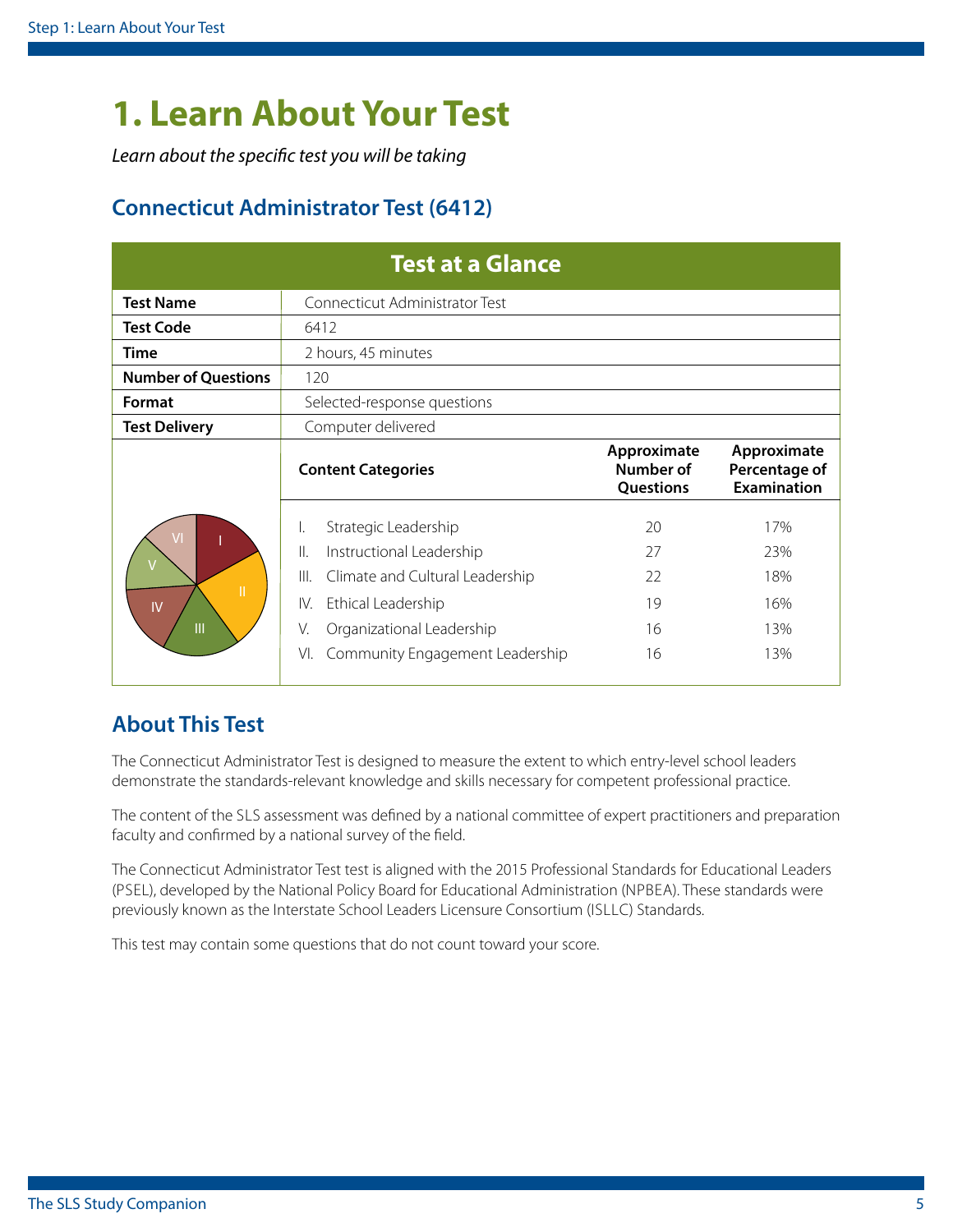### **Test Specifcations**

Test specifcations in this chapter describe the knowledge and skills measured by the test. Study topics to help you prepare to answer test questions can be found on [page 35](#page-34-1).

#### **I. Strategic Leadership**

#### A. Mission, vision, goals, and core values

A school leader

- 1. Understands how to develop an educational mission for the school to promote the academic success and well-being of each student
- 2. Understands how to analyze multiple sources of data about current practice before developing or revising the mission, vision, and goals
	- a. selects appropriate school goals that are aligned with district goals and based on data
	- b. evaluates if the current mission, vision, and goals are appropriate
- 3. Understands how to implement a vision and goals that refect core values and are created with challenging and measureable expectations for all students and educators
	- a. determines if expectations are measurable, rigorous, and connected to the vision and goals
	- b. develops goals that are specifc, measurable, attainable, results driven, and time bound
	- c. identifes resources for developing the mission, vision, and goals
- 4. Knows how the vision and goals relate to local, state, and federal policies
- 5. Understands how to model the school's mission, vision, and core values in all aspects of leadership

#### B. Shared commitments to implement the vision and goals

A school leader

- 1. Understands how to engage staff and community members with diverse perspectives in implementing the vision and achieving goals
	- a. identifes strategies to engage internal and external communities with diverse perspectives to implement the vision and goals
- 2. Knows how to develop shared commitments and responsibilities among staff and the community for selecting and carrying out efective strategies to achieve the vision and goals
	- a. builds consensus
	- b. develops a plan to delegate responsibilities
- 3. Knows how to determine and implement efective strategies to evaluate progress toward the vision and goals
- 4. Knows how to communicate the shared vision and goals in ways that facilitate key faculty, staff, students, parents, and community members' ability to understand, support, and act on them
	- a. Selects and assesses communication strategies for faculty, staff, students, parents, and community members
- 5. Implements the shared vision and goals consistently

#### C. Continuous improvement toward the vision and goals

- 1. Understands how to use and interpret multiple sources of data to conduct a needs analysis to identify unique strengths, needs, gaps, and areas of improvement for students and teachers
- 2. Knows how to use data-driven decision making, research, and best practices systematically to design and monitor plans, programs, and activities to achieve the vision and goals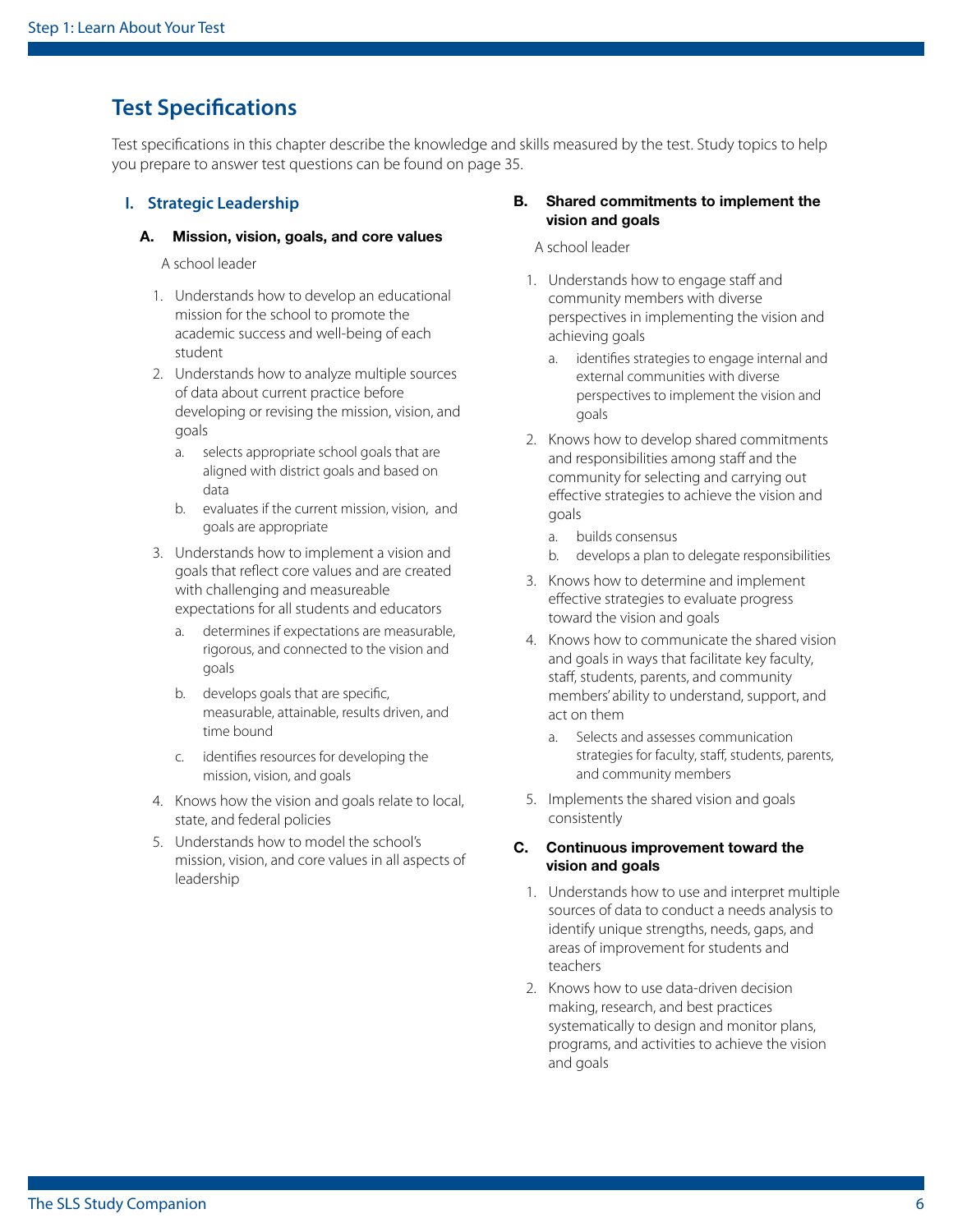- 3. Knows efective strategies to facilitate needed change
	- a. manages uncertainty and risk
	- b. supports the needs of individuals during the change process
	- c. communicates the needs, process, and outcomes of improvement efforts
	- d. identifes and knows strategies to address barriers to achieving the vision and goals
- 4. Knows how to engage staff, students, and community in planning, implementing, and assessing programs and activities
- 5. Understands the strategic planning process to promote alignment among all aspects of the school organization
	- a. formulates appropriate critical questions to outline processes and criteria
	- b. uses relevant data and evidence-based inquiry to formulate a plan
	- c. identifes and aligns resources, including technology, to support and achieve the mission, vision, goals and core values
	- d. engages faculty, staff, family and community members

#### **II. Instructional Leadership**

#### A. Professional development and building capacity

- 1. Knows how to develop and implement jobembedded, standards-based professional development that meets the learning needs of students and staff
	- a. develops processes to support teachers' growth and student learning
	- b. analyzes situations and recommends appropriate teaching and learning practices
- 2. Understands how to use data to provide ongoing feedback to teachers that improves practice and student learning
	- a. develops a process to provide actionable feedback (e.g. for example, co-teaching, peer coaching, and classroom walkthroughs) to increase teacher efectiveness and student performance
- b. participates in collaborative data analysis (e.g. for example, evaluates student work and disaggregates test scores) to increase teacher efectiveness and student performance
- 3. Understands how to guide and monitor individual teacher professional development plans and progress for continuous improvement of teaching and learning
	- a. identifes the professional development needs of each teacher
	- b. creates a professional development plan
	- c. monitors and assesses the efectiveness of the professional development plan
- 4. Understands how to establish expectations and provide opportunities for teachers to strengthen their content knowledge, skills, and practice to achieve intended outcomes for students
- 5. Understands how to provide diferentiated professional development opportunities for faculty and staff
	- a. understands and provides a variety of resources (e.g. for example, seminars, book studies, workshops, mentoring, coaching) to support job-embedded professional learning
	- b. develops and supports a culture of collaborative learning through a professional learning community
- 6. Knows how to develop the capacity of faculty and staf
	- a. provides support and opportunities for teacher leadership
	- b. provides support and opportunities for leadership from other members of the school community
- 7. Understands how to promote a healthy worklife balance for self and others
- 8. Understands his or her own learning and efectiveness through self-refection, professional development, and informal and formal peer collaboration
- 9. Knows how to foster continuous improvement of personal and collective instructional capacity to achieve intended outcomes for each student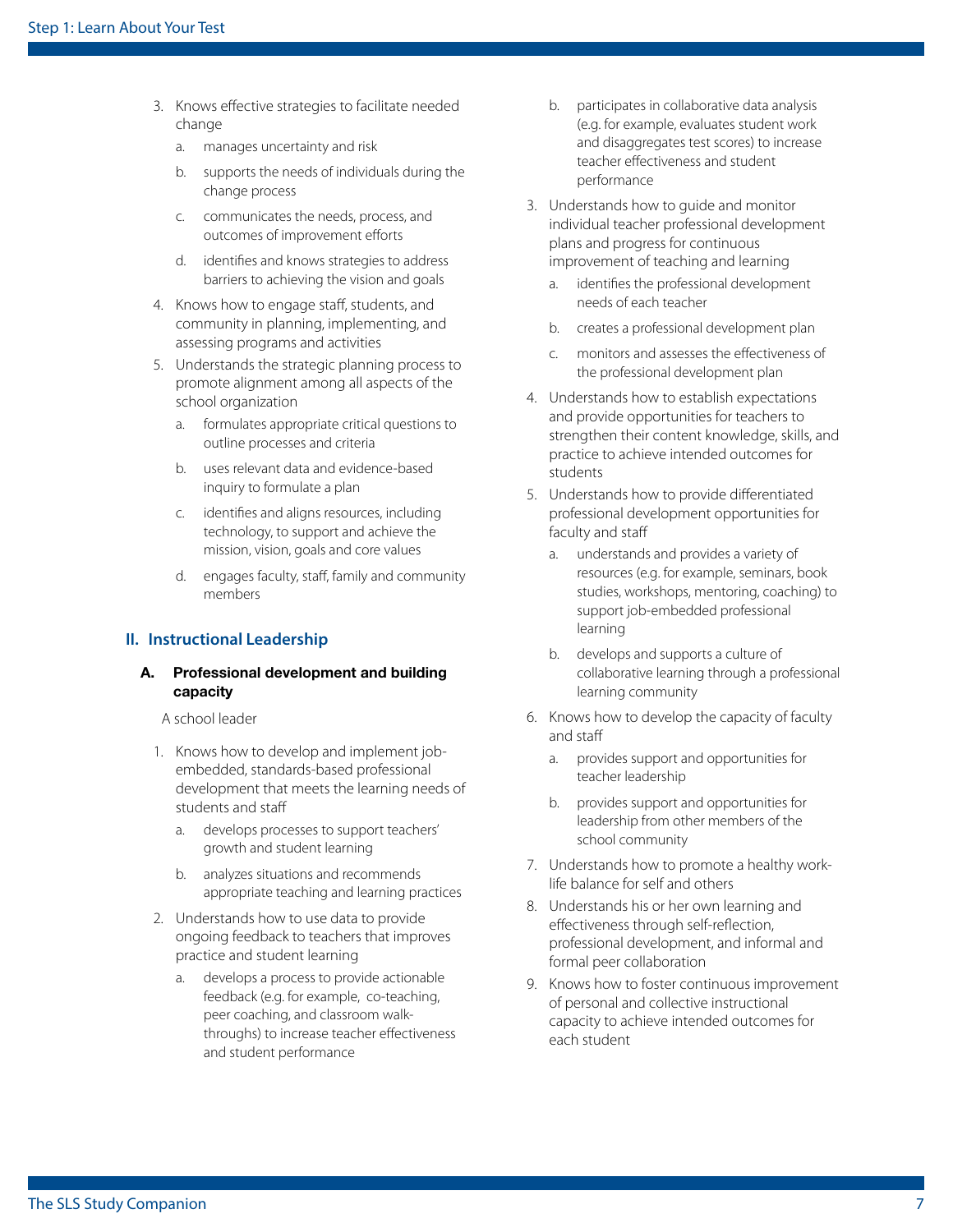#### B. Rigorous curriculum and instruction

A school leader

- 1. Understands how to strengthen teachers' knowledge of rigorous curriculum and standards-based instructional programs
	- a. creates a culture supporting rigor and relevance in curriculum and instruction
	- b. ensures collaborative schoolwide practices and programs focus on a rigorous curriculum and standards-based instruction to meet student and staff needs
- 2. Understands how to work with teams, including teachers and other instructional staf, to analyze student work and monitor student progress
	- a. collaboratively facilitates disaggregation of data to inform instruction
	- b. provides time for collaborative discussion of data and instructional strategies
- 3. Understands how to develop and implement curricular and instructional programs to ensure student needs are met
	- a. identifes student needs
	- b. develops plans to meet and monitor identifed needs through appropriate curricular and instructional practices
	- c. evaluates the efectiveness of instructional programs
- 4. Knows how to align rigorous curriculum and instruction horizontally and vertically to ensure consistency and coherence
	- a. engages in constructive discussions within the school and with feeder schools
	- b. engages in ongoing development with feeder schools to ensure consistency and coherence of curriculum
- 5. Understands how to assure alignment of curriculum and instruction, student assessments, program evaluation methods, and professional development with content standards
	- a. analyzes school improvement plans to ensure these elements are met and linked together systematically
- 6. Understands how to assist teachers with diferentiated teaching strategies, curricular materials, educational technologies, and other resources
- 7. Knows how to work with faculty and staff to evaluate emerging educational trends and use research fndings for school improvement
- 8. Knows how to identify and use research-based and evidence-based strategies and practices in ways that close opportunity and achievement gaps
- 9. Understands how to conduct frequent classroom visits, walk-throughs, and observations to provide constructive, meaningful, actionable feedback that supports the development of faculty and staff
- 10. Understands how to promote the effective use of technology in teaching and learning
	- a. provides students with access to technology tools that enhance learning and support the curriculum
	- b. supports teachers in the use of technology in instruction and assessment of student learning

#### C. Assessment and accountability

- 1. Understands how to use assessment and accountability systems to improve the quality of teaching and learning for each student
	- a. facilitates ongoing analyses of data about the performance of subgroups and all students to improve instructional programs
- 2. Understands how to analyze multiple sources of data, including formative and summative assessments
	- a. uses data to evaluate student learning, efective teaching, and program quality
	- b. provides timely feedback to teachers, students, and parents
- 3. Knows how to analyze, interpret, and communicate data to the school community about progress being made toward the vision and goals
- 4. Knows how to support teachers in development of appropriate classroom assessments that are aligned with the school's curriculum and provides meaningful feedback for student performance and instructional purposes
	- a. develops a plan that provides opportunities for collaboration and feedback about classroom assessments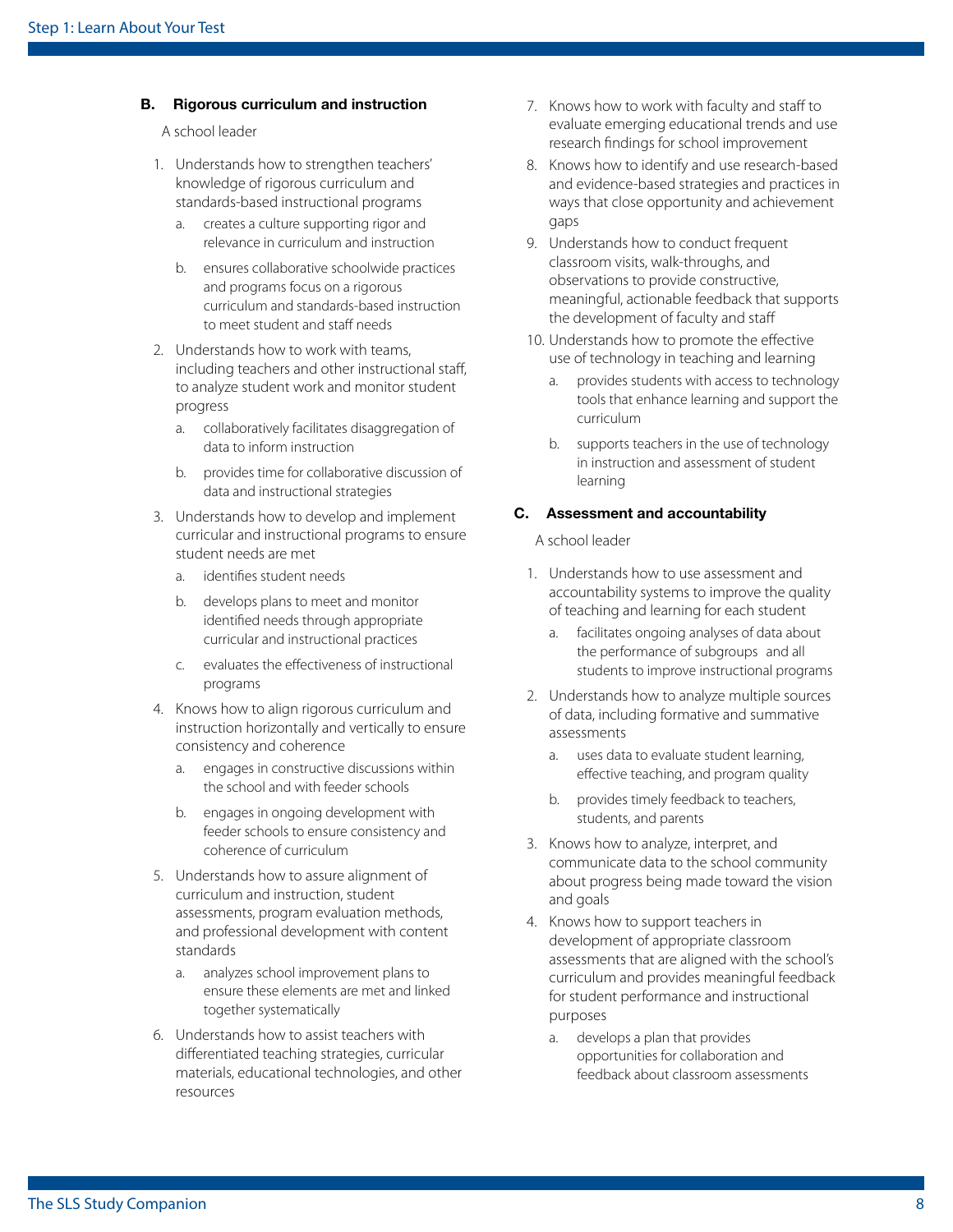- 5. Knows how to use valid assessments that are consistent with knowledge of child learning and development and technical standards of measurement
	- a. understands the diferent types of assessments
	- b. uses assessments appropriately to evaluate and maximize student learning

#### **III. Climate and Culture Leadership**

#### A. Community of care and support for teachers of care and support for teachers

#### A school leader

- 1. Knows how to create opportunities and a safe environment in which the faculty and staf examine and express their beliefs, ideas, values, and practices about teaching and learning
- 2. Knows how to provide opportunities for teachers to take appropriate risks for improving teaching and learning
- 3. Knows how to create structures and procedures that provide time and resources for a collaborative teaching and learning community
	- a. promotes shared responsibility and accountability within the teaching and learning community
- 4. Understands how to empower and motivate teachers and staff to improve their professional practice and focus on continuous learning and improvement
- 5. Understands how to hold faculty and staf accountable for a safe and supportive climate
- 6. Knows how to promote a healthy work-life balance for self and others
- 7. Understands how to develop and support open, productive, caring, and trusting working relationships

#### B. Equity and cultural responsiveness

- 1. Understands that each student should be treated fairly, respectfully, and with an understanding of students' culture and context
- 2. Knows how to recognize, respect, and employ each student's strengths, diversity, and culture as assets for teaching and learning
	- a. ensures the use of culturally relevant curriculum and instructional strategies
- b. integrates the cultures and languages of the school community into the school's learning environment
- 3. Understands how to ensure that each student has equitable access to effective teachers, learning opportunities, academic and social support, cocurricular programs, and other resources for student success
	- a. identifes opportunity gaps
- 4. Understands how to implement policies and practices that address student misconduct in a positive, fair, and unbiased manner
	- a. conducts legal, fair, and timely investigations
	- b. analyzes disaggregated discipline incident data
	- c. protects privacy, rights and due process
- 5. Knows how to confront and alter institutional biases toward protected social groups (e.g. for example, race, class, culture and language, gender and sexual orientation, and special status students or students with disabilities) to promote each student's academic success and well-being
	- a. identifes and alters systems of practice that perpetuate inequities
	- b. eliminates marginalization
	- c. avoids practices of defcit-based schooling
- 6. Understands how to develop a shared understanding of and commitment to maintaining high standards for all students and closing achievement gaps
	- a. creates a culture of high expectations for all students
	- b. identifes achievement gaps
	- c. develops plans to reduce gaps
- 7. Understands how to act with cultural competence and responsiveness in interactions, decision making, and practice
	- a. displays openness to change and diferences
	- b. communicates cultural competence to faculty and staff
	- c. investigates reports of inequity
	- d. engages people from diferent social groups (e.g. for example, race, class, culture and language, gender and sexual orientation, and special status students or students with disabilities)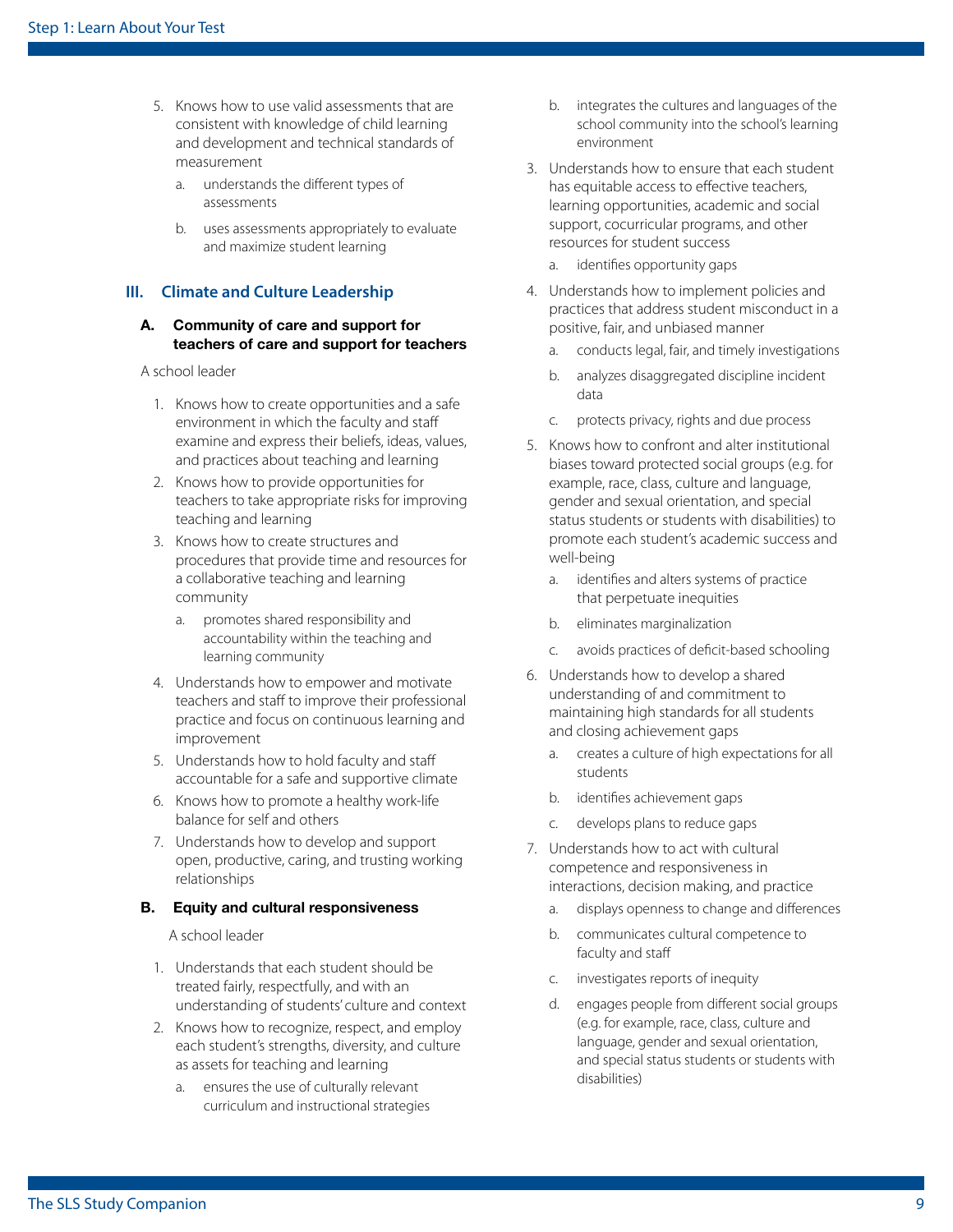- 8. Understands how to address matters of equity and cultural responsiveness in all aspects of leadership
- 9. Understands the traditions and cultural history of the school and community

#### C. Community of care and support for students

#### A school leader

- 1. Understands how to build and maintain a safe, caring, and healthy school environment that meets the academic, social, emotional, and physical needs of students
	- a. implements a school safety program
	- b. implements support systems (e.g. for example, peer mediation, positive behavior programs)
	- c. coordinates with appropriate professional support services (e.g. for example, social worker, crisis counselor, and programs by school counselors)
	- d. facilitates the implementation of programs for students who are economically disadvantaged
- 2. Understands how to create and sustain a school environment in which each student is known, accepted and valued, trusted and respected, cared for, and encouraged to be an active and responsible member of the school community
	- a. ensures the implementation of awareness and prevention programs addressing harassment, intimidation, and bullying
- 3. Knows how to provide resources and coherent systems of academic and social supports, services, extracurricular activities, and accommodations to meet the range of learning needs of students and promote student engagement
	- a. identifes and provides information about school and community outreach programs (e.g. for example, nutrition, hygiene, and medical)
- 4. Understands how to promote adult-student, student-peer, and school-community relationships that value and promote academic learning and positive social and emotional development
- 5. Understands how to cultivate and reinforce student engagement in school and positive student conduct

#### **IV. Ethical Leadership**

#### A. Ethical and legal behavior

- 1. Understands how to model personal and professional ethics, integrity, justice, and fairness and expects the same of others
	- a. behaves in a trustworthy manner
	- b. recognizes when ethics have been breached and takes appropriate action
	- c. holds self and others accountable for ethical behavior
	- d. practices appropriate technology use (e.g. for example, social media)
	- e. understands how to reference the mission, vision, goals, and core values
- 2. Knows how to safeguard and promote the values of individual freedom andresponsibility, equity, social justice,community, and diversity
- 3. Understands how to use appropriate systems and procedures to protect the rights and confidentiality of faculty, staff, and students
- 4. Understands that he or she is responsible for each student's safety, academic success, and well-being
- 5. Knows how to model transparent, consistent decision-making practices
	- a. makes data and rationales explicit
	- b. communicates reasons for decisions as appropriate
	- c. facilitates an open decision-making process
	- d. disseminates data in a transparent or open manner within legal constraints
- 6. Understands how to implement practices that hold faculty, staff, and students accountable for ethical and legal behavior
	- a. implements practices to hold staff members accountable for their actions
- 7. Understands how to establish and maintain an inclusive school community
- 8. Knows how to address unethical behavior as it may adversely afect students and adults
	- a. recognizes how unethical behavior may adversely afect students and adults and takes appropriate action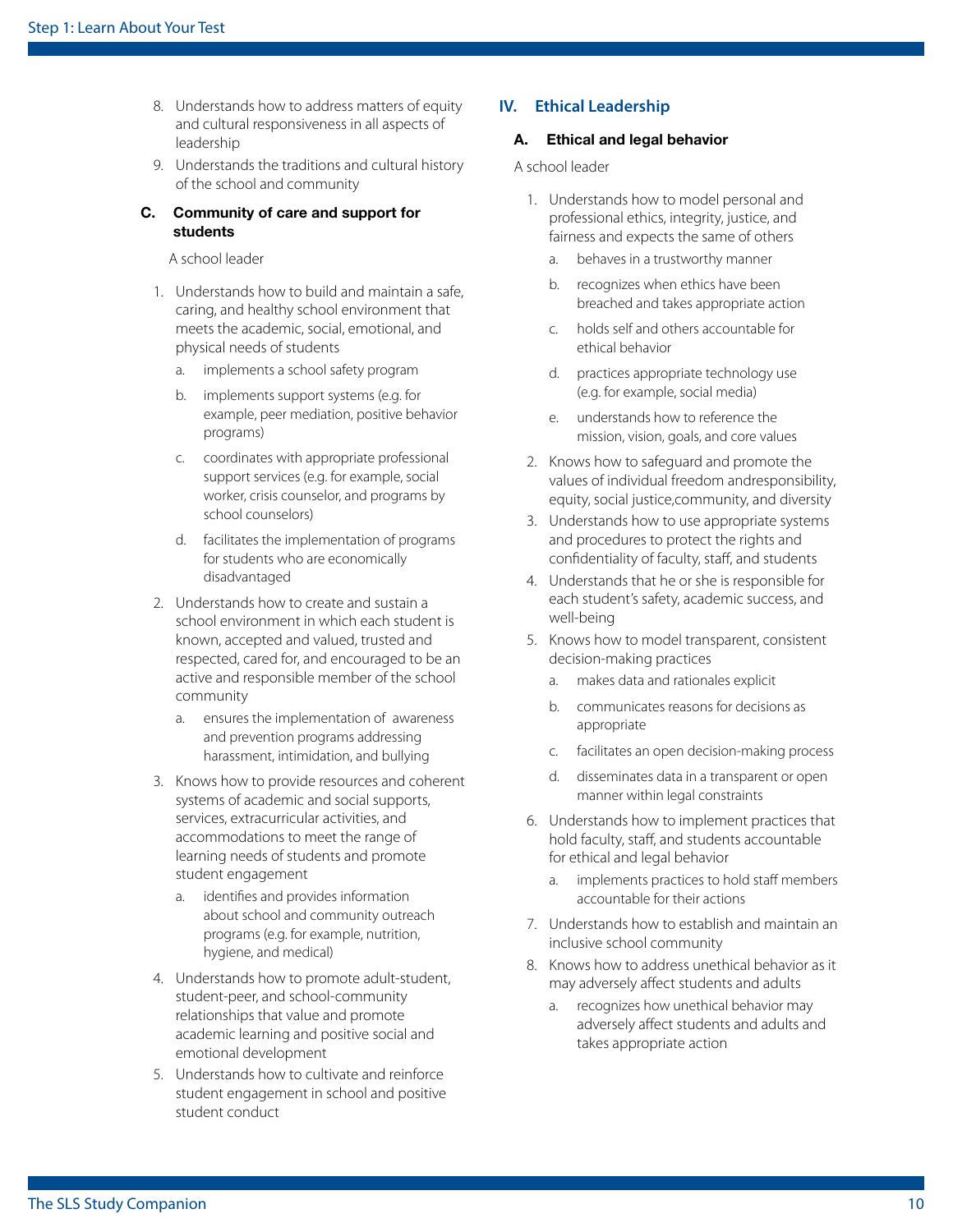#### B. Ethical values and beliefs

A school leader

- 1. Understands the importance of self refectionand establishing goals for improvement
- 2. Understands how to employ ethical decision making regarding policies
	- a. provides equitable access for students
	- b. offers equitable access to hiring and promotion for faculty and staff
- 3. Understands how to provide moraldirection for the school and promote ethical behavior among faculty, staff, and students
- 4. Understands that the school leader is responsible for each student's safety, academic success, and well-being

#### **V. Organizational Leadership**

#### A. Managing operational systems

A school leader

- 1. Knows how to implement district policy for facility use and needs
	- a. prioritizes short term and long-range facilities' needs
	- b. follows procedures for community use of school facilities
- 2. Knows district policy on how to develop a process to ensure compliance with local, state, and federal safety regulations for the building and grounds
	- a. ensures readiness for required inspections (e.g. for example, fre, safety, water, and air)
- 3. Knows how to use technology to improve the quality and efficiency of operations and management
	- a. acquires equipment and technology and monitors its maintenance and appropriate use
	- b. develops a plan for acquisition and maintenance of equipment and technology
	- c. implements an appropriate Internet-use policy and monitors compliance
- 4. Knows how to institute, manage, and monitor operations and administrative systems that promote the mission, vision, goals, and core values
- 5. Knows how to use and maintain data and communication systems to deliver accountable information
- B. Aligning and obtaining fiscal and human resources

A school leader

- 1. Knows how to allocate funds based on student needs within the framework of local, state, and federal regulations
	- a. develops and monitors a collaborative budget process
	- b. acts as a responsible, ethical, and accountable steward of the school's resources
- 2. Knows how to implement efective strategies to recruit, select, support, develop, and retain efective and caring certifed faculty and other staf
	- a. plans for efective induction and mentoring programs
	- b. ensures a process for teacher recruitment that is refective of the diversity of the school community
- 3. Understands how to assign personnel to address student needs, legal requirements, and equity goals
- 4. Understands how to evaluate educational programs to ensure that all instructional and student support needs are met
	- a. advocates for hiring needs
- 5. Knows how to strategically manage personnel assignments for optimizing student-learning needs

#### C. Protecting the welfare and safety of students and staff

- 1. Understands how to ensure a safe environment by proactively addressing challenges to the physical and emotional safety and security of students faculty, and staff
	- a. develops a comprehensive safety and security plan in accordance with local, state, and federal policy
	- b. involves appropriate faculty, staff, students, parents, and community members to develop the plan
	- c. conducts ongoing reviews of the plan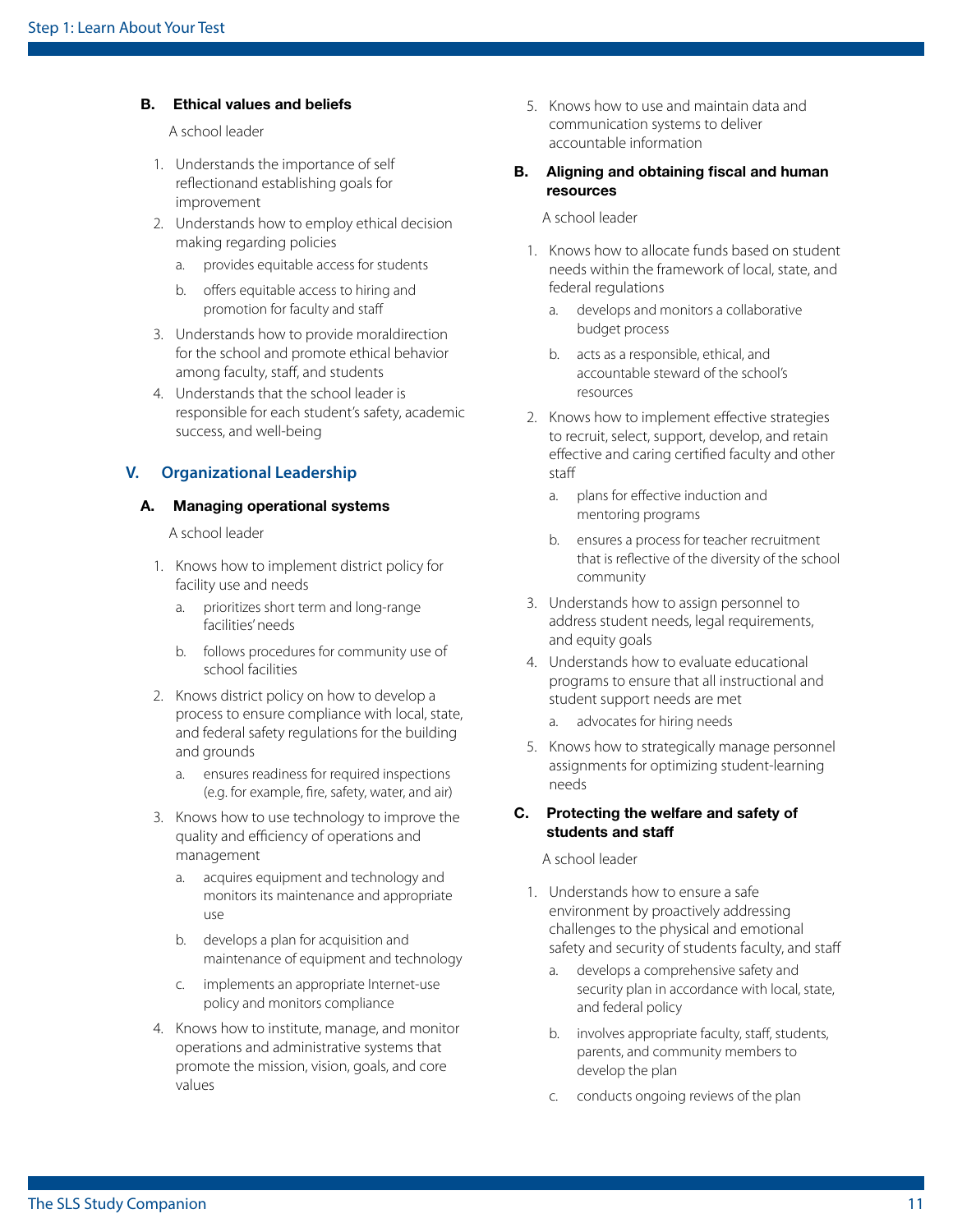- 2. Knows how to develop and advocate for a system of support to ensure the welfare and safety of students, faculty, and staff
	- a. identifes counseling and health services for students and staf
	- b. aligns resources to meet the identifed needs
- 3. Knows how to involve teachers, students, and parents in developing, implementing, and monitoring guidelines for student welfare and safety
	- a. is familiar with student healthprograms (e.g. for example, vision screening, scoliosis, health, and immunization records)
	- b. plans student safety programs (e.g. for example, background checks, student identifcation, and safe transportation to and from school)
- 4. Knows how to identify and document key emergency support personnel in and outside of the school
	- a. communicates the information about key emergency support and school personnel to appropriate parties
- 5. Knows how to communicate with faculty, staf, students, parents and community members on a regular basis to discuss safety expectations
	- a. documents communication of safety expectations to faculty, staff, students, parents, and community members

#### **VI. Community Engagement Leadership**

#### A. Collaborate with families and other community members

A school leader

- 1. Knows how to access and use resources from the school, family members, and community to support student and adult learning, with a focus on removing barriers to learning
	- a. collaborates with faculty, staff, students, parents, and community members to use resources and ensure barriers to learning are removed
	- b. integrates a variety of programs and services that fully engage the school and the entire community
- 2. Understands how to support and engage families in decision making about their children's education
- 3. Understands how to use efective public information strategies to communicate with families and community members (e.g. for example, social media, e-mail, night meetings, and multiple languages)
	- a. understands and models the need for two-way communication
- 4. Knows how to apply communication and collaboration strategies to develop positive family and local community partnerships, including recognizing and celebrating educational success
	- a. organizes internal and external venues and practices to celebrate the successes of the students and school
- 5. Knows how to use appropriate strategies for communicating efectively with the media
	- a. uses a communication plan shared with faculty, staff, students, parents, and community members
	- b. demonstrates an ability to communicate with the media

#### B. Community interests and needs

- 1. Knows how to identify the competing perspectives of faculty, staff, students, parents, and community members
- 2. Understands how to engage with the local community in a proactive manner
	- a. participates, actively and regularly, in a variety of community events
	- b. advocates for the school within the community
- 3. Knows how to accommodate diverse student and community dynamics by using appropriate strategies and research methods
- 4. Understands how to use diverse representatives of the community to strengthen educational programs and planning
	- a. involves members of diverse community groups in all school planning and improvement efforts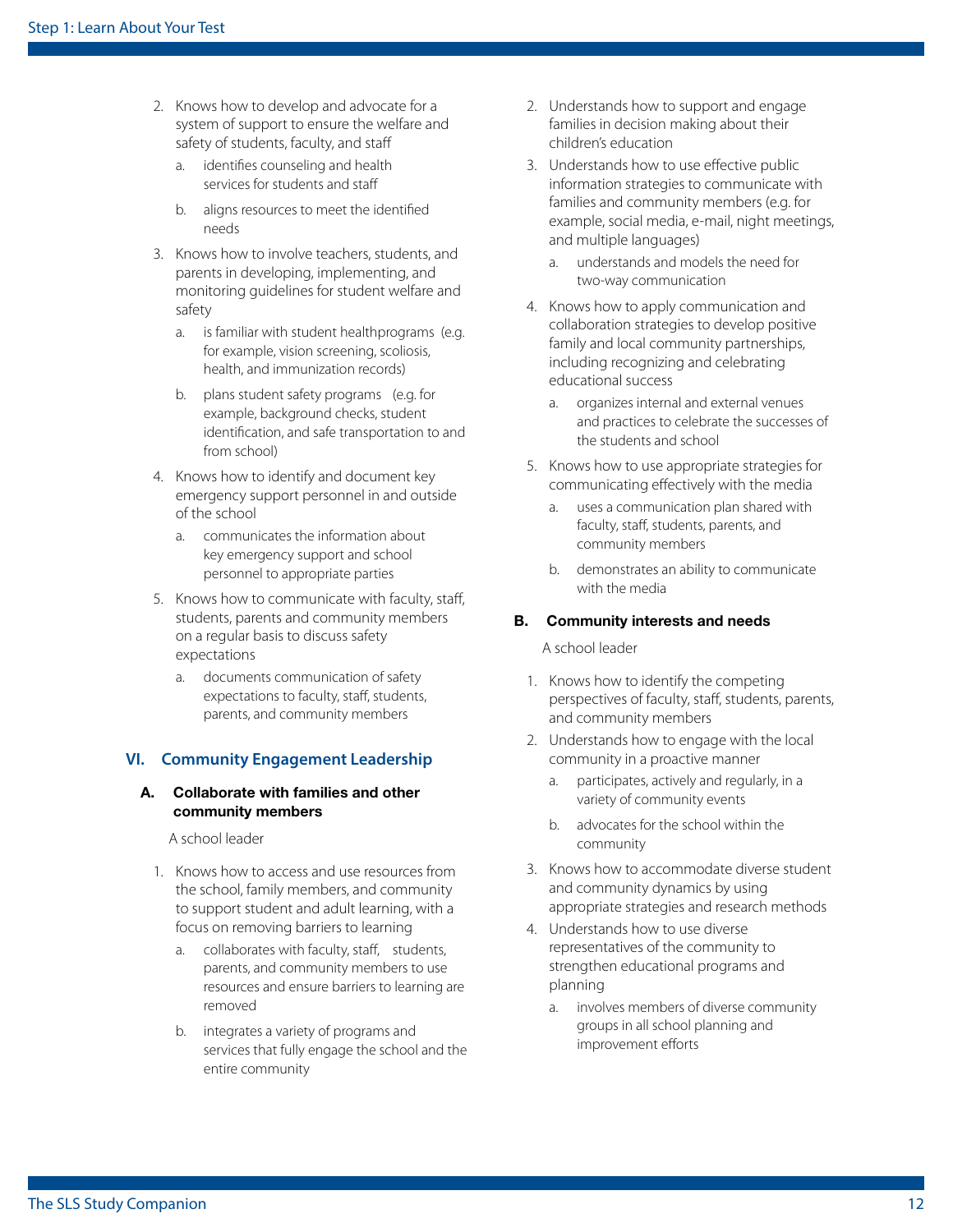5. Understands how to demonstrate cultural sensitivity and competence by engaging members of communities in shared responsibilities that improve education and achievement of all students

#### C. Maximizing community resources

- 1. Understands how to collaborate with community agencies that provide health, social, and other services to families and children
- 2. Knows how to develop mutually benefcial relationships with business, religious, political, and service organizations to share both school and community resources, such as buildings, playing felds, parks, and medical clinics
	- a. provides school resources for families and the community
	- b. identifes and documents the relationships and ensures equitable and open access to all groups in all venues as required or legally permissible
- 3. Understands how to use resources from the community appropriately and efectively to support student learning
	- a. Evaluates the efective use of current community resources in support of student learning
- 4. Knows how to seek community support to sustain existing resources and identifes additional resources as needed
	- a. provides information to the community about the benefts of existing and needed resources
	- b. identifes and solicits community resources to support student learning
- 5. Knows how to advocate publicly for the school and district and for the importance of education, student needs, and priorities of families and the community
	- a. facilitates constructive discussions with the school community about local, state, and federal laws, policies, and regulations
	- b. fosters relationships with policy makers to meet student needs (e.g. for example, increases resources and infuences policy)
	- c. Advocates for excellence and equity in education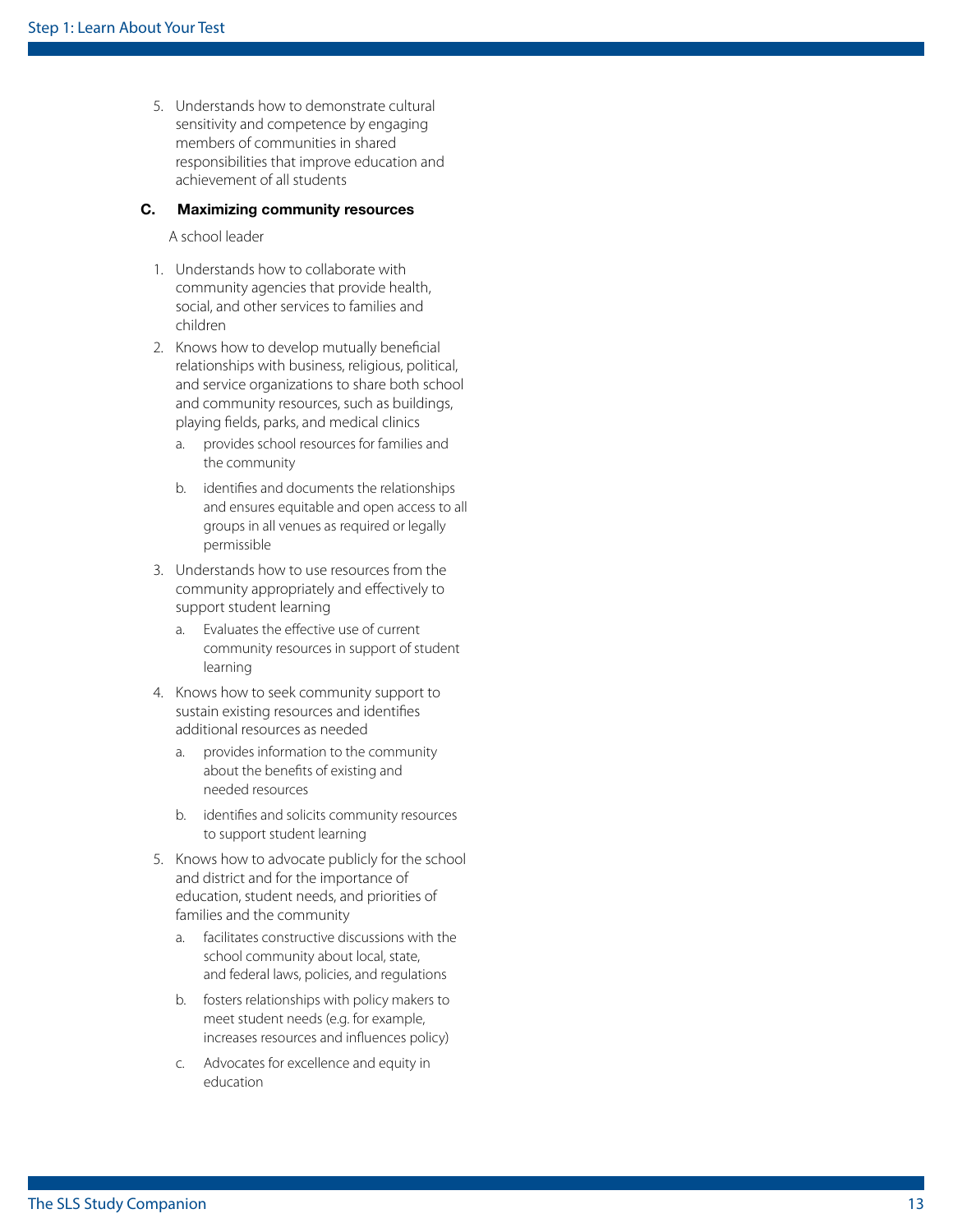## <span id="page-13-0"></span>**2. Familiarize Yourself with Test Questions**

#### *Become comfortable with the types of questions you'll fnd on the SLS tests*

 The SLS assessments include a variety of question types: constructed response (for which you write a response of your own); selected response, for which you select one or more answers from a list of choices or make another kind of selection (e.g., by clicking on a sentence in a text or by clicking on part of a graphic); and numeric entry, for which you enter a numeric value in an answer feld. You may be familiar with these question formats from taking other standardized tests. If not, familiarize yourself with them so you don't spend time during the test figuring out how to answer them.

## **Understanding Computer-Delivered Questions**

Questions on computer-delivered tests are interactive in the sense that you answer by selecting an option or entering text on the screen. If you see a format you are not familiar with, read the directions carefully. The directions always give clear instructions on how you are expected to respond.

For most questions, you respond by clicking an oval to select a single answer from a list of answer choices.

However, interactive question types may also ask you to respond by:

- **Clicking more than one oval** to select answers from a list of choices.
- **Typing in an entry box.** When the answer is a number, you may be asked to enter a numerical answer. Some questions may have more than one place to enter a response.
- **Clicking check boxes.** You may be asked to click check boxes instead of an oval when more than one choice within a set of answers can be selected.
- **Clicking parts of a graphic.** In some questions, you will select your answers by clicking on a location (or locations) on a graphic such as a map or chart, as opposed to choosing your answer from a list.
- **Clicking on sentences.** In questions with reading passages, you may be asked to choose your answers by clicking on a sentence (or sentences) within the reading passage.
- **Dragging and dropping answer choices into targets on the screen.** You may be asked to select answers from a list of choices and drag your answers to the appropriate location in a table, paragraph of text or graphic.
- **Selecting answer choices from a drop-down menu.** You may be asked to choose answers by selecting choices from a drop-down menu (e.g., to complete a sentence).

Remember that with every question you will get clear instructions.

[Demonstration](http://www.ets.org/s/praxis/flash/cbt/praxis_cdt_demo_web1.html) on the SLS Web site to learn how a computer-delivered test works and see examples of some Perhaps the best way to understand computer-delivered questions is to view the [Computer-delivered Testing](http://www.ets.org/s/praxis/flash/cbt/praxis_cdt_demo_web1.html)  types of questions you may encounter.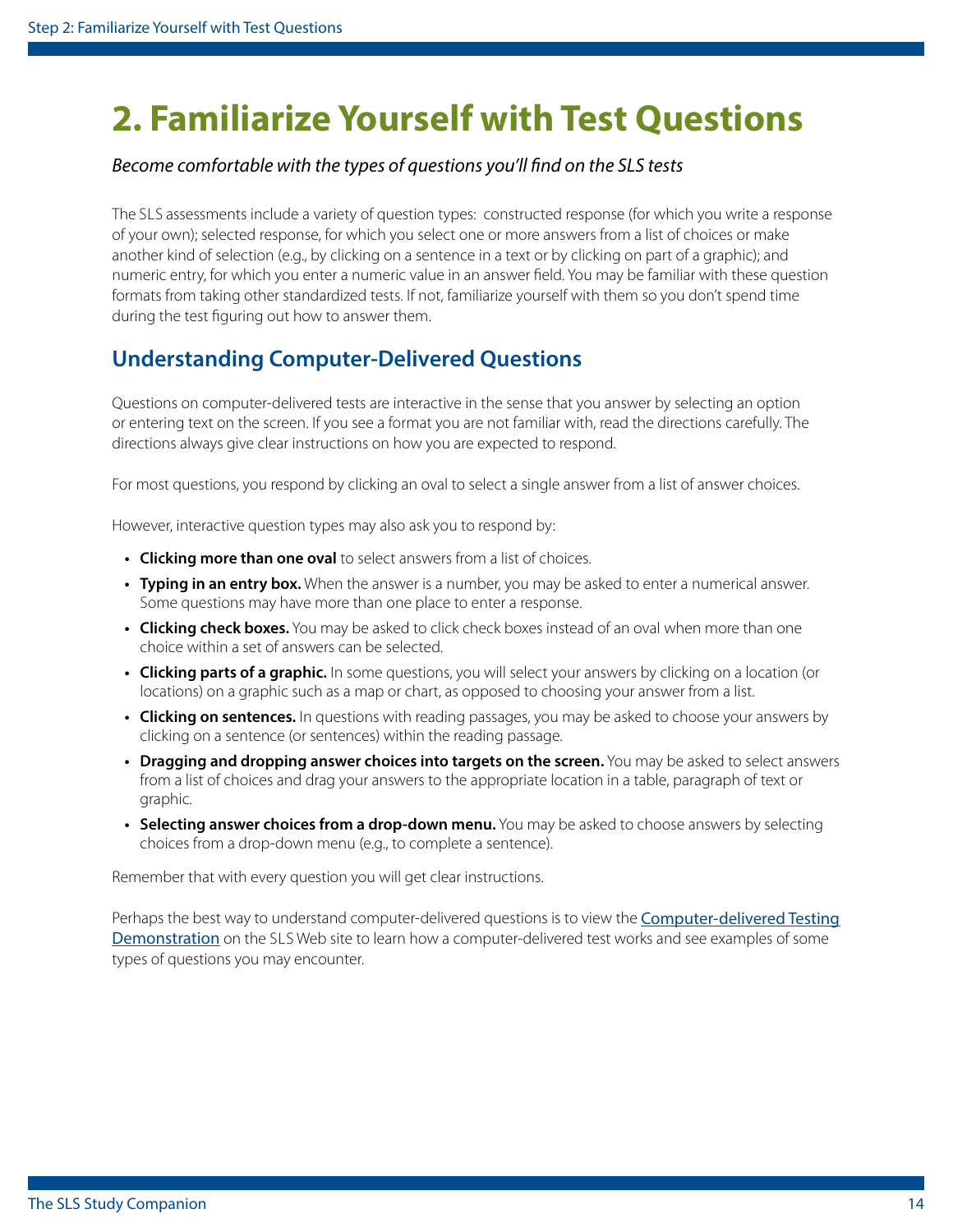### **Understanding Selected-Response Questions**

Many selected-response questions begin with the phrase "which of the following." Take a look at this example:

#### **Which of the following is a favor made from beans?**

- **(A) Strawberry**
- **(B) Cherry**
- **(C) Vanilla**
- **(D) Mint**

#### **How would you answer this question?**

All of the answer choices are favors. Your job is to decide which of the favors is the one made from beans.

Try following these steps to select the correct answer.

- 1) **Limit your answer to the choices given.** You may know that chocolate and cofee are also favors made from beans, but they are not listed. Rather than thinking of other possible answers, focus only on the choices given ("which of the following").
- 2) **Eliminate incorrect answers.** You may know that strawberry and cherry favors are made from fruit and that mint favor is made from a plant. That leaves vanilla as the only possible answer.
- 3) **Verify your answer.** You can substitute "vanilla" for the phrase "which of the following" and turn the question into this statement: "Vanilla is a favor made from beans." This will help you be sure that your answer is correct. If you're still uncertain, try substituting the other choices to see if they make sense. You may want to use this technique as you answer selected-response questions on the practice tests.

#### **Try a more challenging example**

The vanilla bean question is pretty straightforward, but you'll fnd that more challenging questions have a similar structure. For example:

**Entries in outlines are generally arranged according to which of the following relationships of ideas?** 

- **(A) Literal and inferential**
- **(B) Concrete and abstract**
- **(C) Linear and recursive**
- **(D) Main and subordinate**

You'll notice that this example also contains the phrase "which of the following." This phrase helps you determine that your answer will be a "relationship of ideas" from the choices provided. You are supposed to fnd the choice that describes how entries, or ideas, in outlines are related.

Sometimes it helps to put the question in your own words. Here, you could paraphrase the question in this way: "How are outlines usually organized?" Since the ideas in outlines usually appear as main ideas and subordinate ideas, the answer is (D).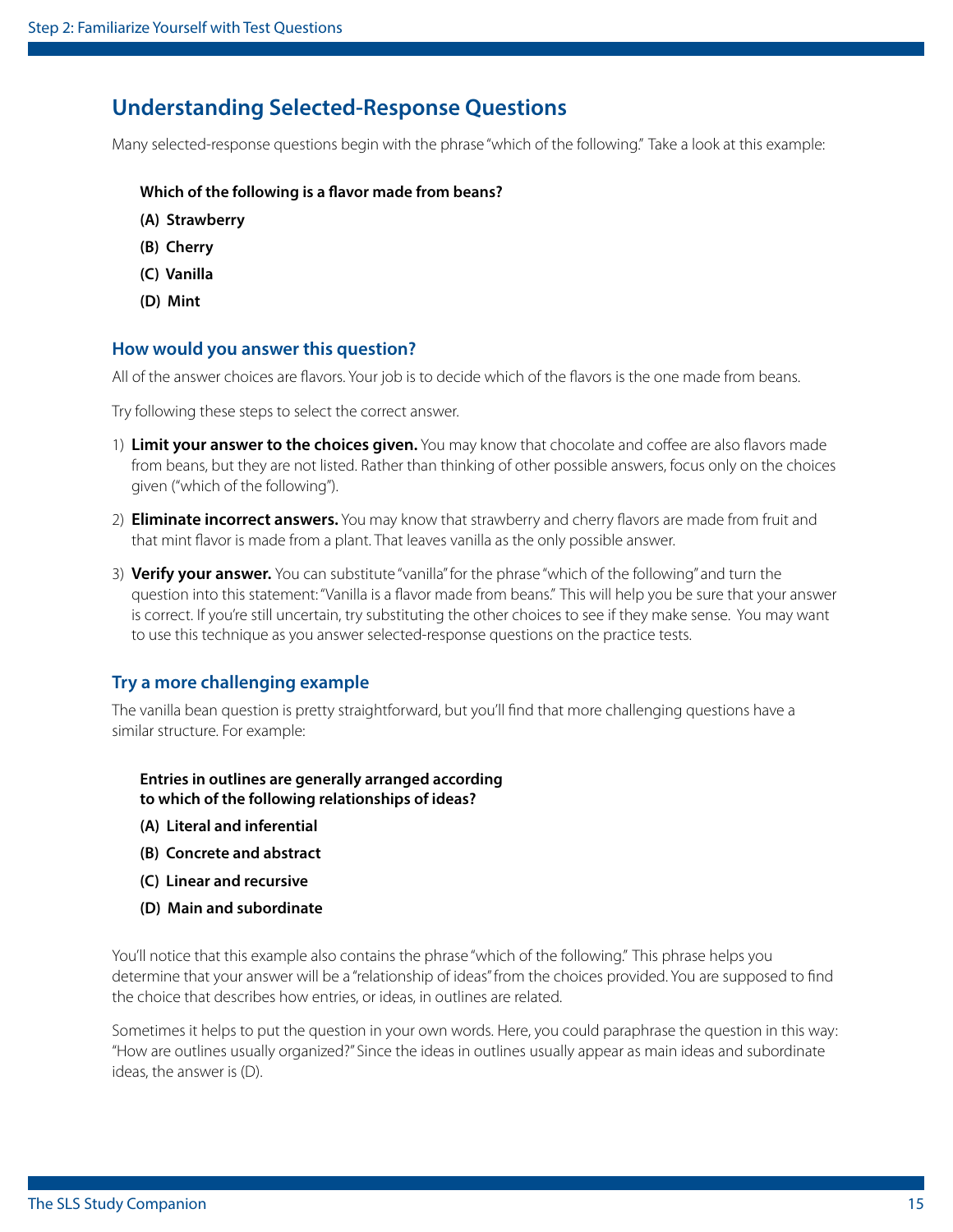**QUICK TIP:** Don't be intimidated by words you may not understand. It might be easy to be thrown by words like "recursive" or "inferential." Read carefully to understand the question and look for an answer that fts. An outline is something you are probably familiar with and expect to teach to your students. So slow down, and use what you know.

#### **How to approach questions about graphs, tables, or reading passages**

When answering questions about graphs, tables, or reading passages, provide only the information that the questions ask for. In the case of a map or graph, you might want to read the questions frst, and then look at the map or graph. In the case of a long reading passage, you might want to go ahead and read the passage frst, noting places you think are important, and then answer the questions. Again, the important thing is to be sure you answer the questions as they refer to the material presented. So read the questions carefully.

#### **How to approach unfamiliar formats**

New question formats are developed from time to time to fnd new ways of assessing knowledge. Tests may include audio and video components, such as a movie clip or animation, instead of a map or reading passage. Other tests may allow you to zoom in on details in a graphic or picture.

Tests may also include interactive questions. These questions take advantage of technology to assess knowledge and skills in ways that standard selected-response questions cannot. If you see a format you are not familiar with, **read the directions carefully**. The directions always give clear instructions on how you are expected to respond.

 There are no trick questions on SLS tests. They are intended to be serious, straightforward tests of **QUICK TIP:** Don't make the questions more difficult than they are. Don't read for hidden meanings or tricks. your knowledge.

### **Understanding Constructed-Response Questions**

Constructed-response questions require you to demonstrate your knowledge in a subject area by creating your own response to particular topics. Essays and short-answer questions are types of constructed-response questions.

For example, an essay question might present you with a topic and ask you to discuss the extent to which you agree or disagree with the opinion stated. You must support your position with specifc reasons and examples from your own experience, observations, or reading.

Take a look at a few sample essay topics:

- "Celebrities have a tremendous infuence on the young, and for that reason, they have a responsibility to act as role models."
- "We are constantly bombarded by advertisements—on television and radio, in newspapers and magazines, on highway signs, and the sides of buses. They have become too pervasive. It's time to put limits on advertising."
- "Advances in computer technology have made the classroom unnecessary, since students and teachers are able to communicate with one another from computer terminals at home or at work."

#### **Keep these things in mind when you respond to a constructed-response question**

1) **Answer the question accurately.** Analyze what each part of the question is asking you to do. If the question asks you to describe or discuss, you should provide more than just a list.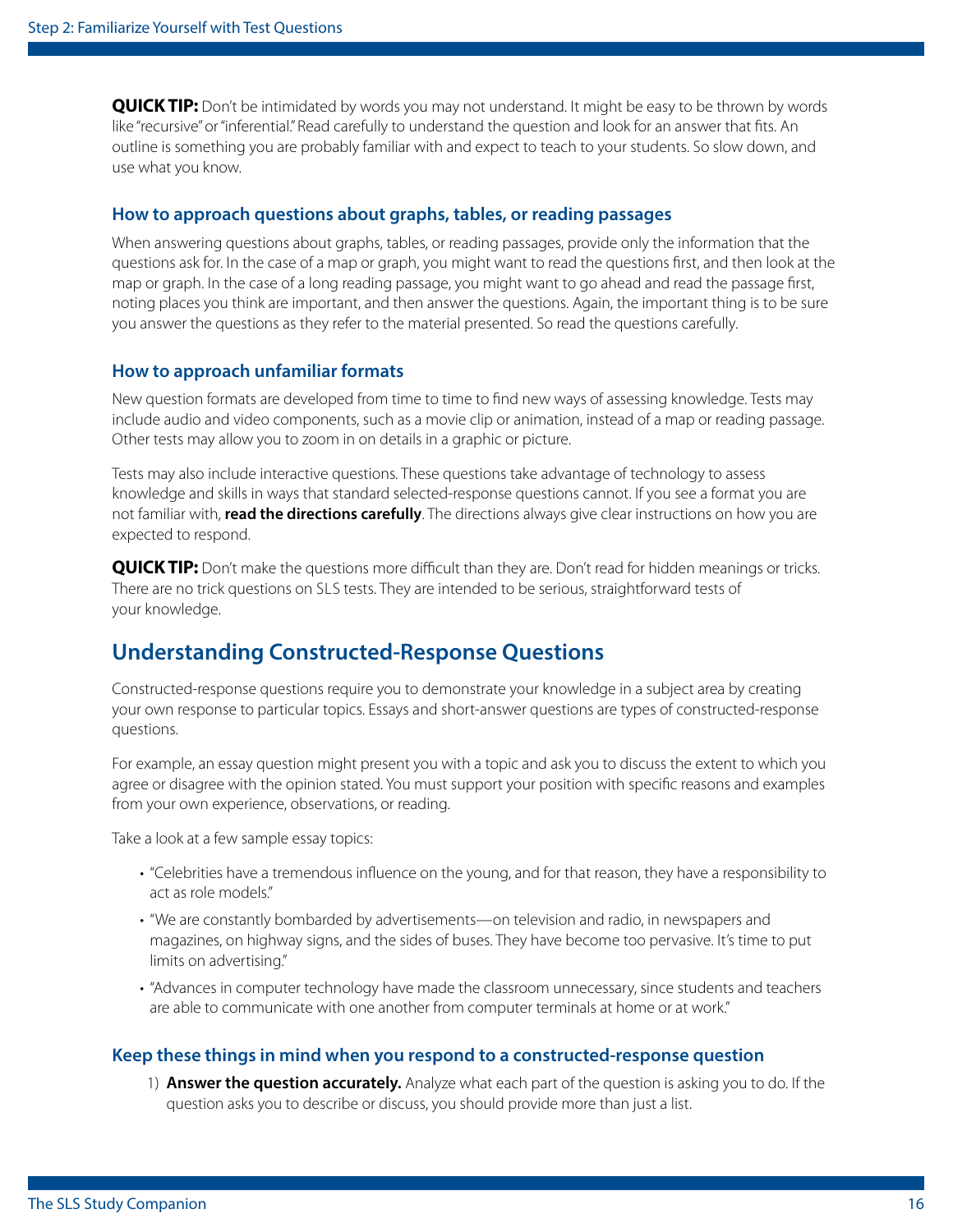- 2) **Answer the question completely.** If a question asks you to do three distinct things in your response, you should cover all three things for the best score. Otherwise, no matter how well you write, you will not be awarded full credit.
- 3) **Answer the question that is asked.** Do not change the question or challenge the basis of the question. You will receive no credit or a low score if you answer another question or if you state, for example, that there is no possible answer.
- 4) **Give a thorough and detailed response.** You must demonstrate that you have a thorough understanding of the subject matter. However, your response should be straightforward and not flled with unnecessary information.
- 5) **Reread your response.** Check that you have written what you thought you wrote. Be sure not to leave sentences unfnished or omit clarifying information.

**QUICK TIP:** You may find that it helps to take notes on scratch paper so that you don't miss any details. Then you'll be sure to have all the information you need to answer the question.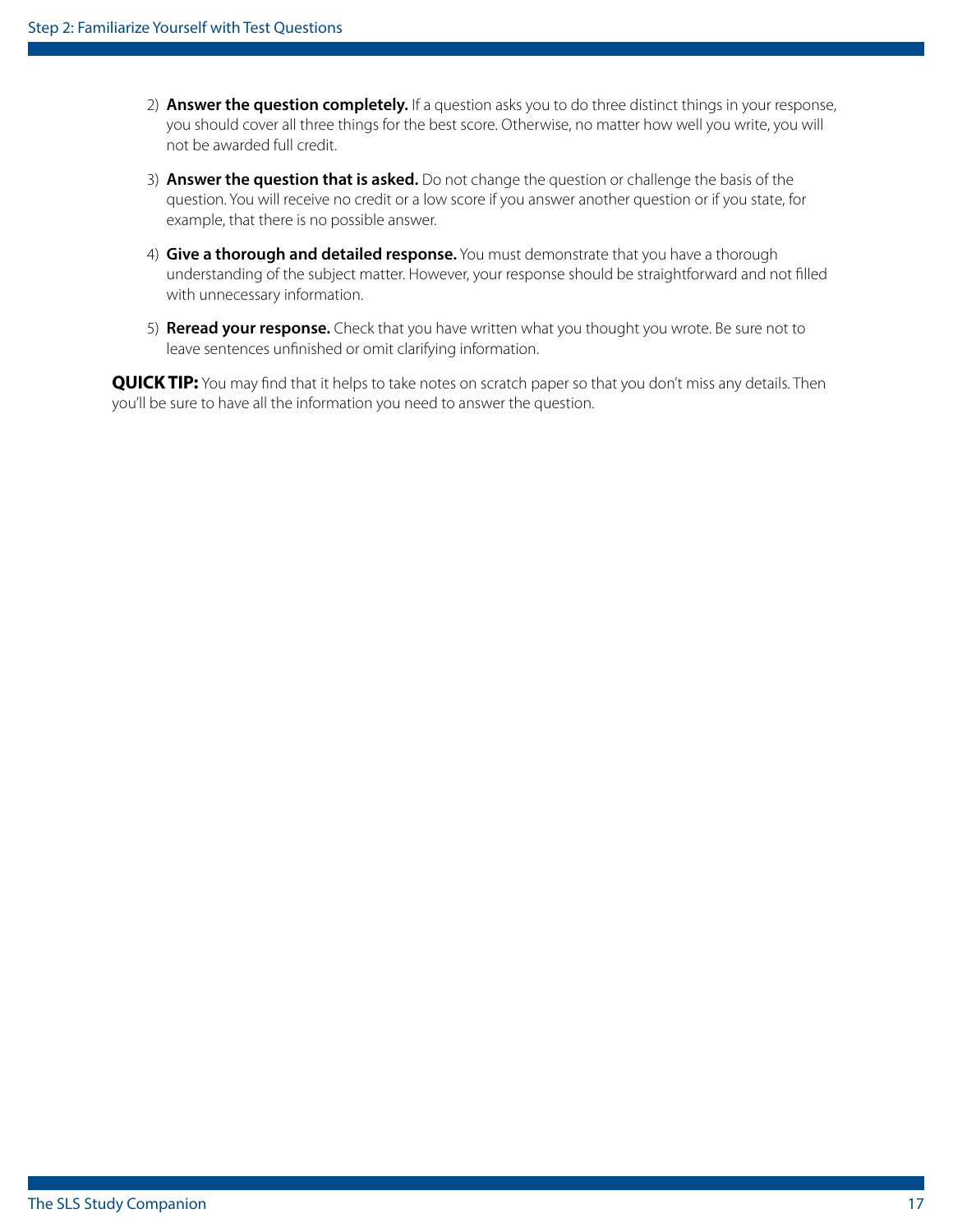## <span id="page-17-0"></span>**3. Practice with Sample Test Questions**

*Answer practice questions and fnd explanations for correct answers* 

## **Computer Delivery**

This test is available via computer delivery. The following sample question provides a preview of an actual screen used in a computer-delivered test. For the purposes of this Study Companion, the sample questions are shown as they would appear in a paper-delivered test.

| PRAXIS.<br>(ETS                   | <b>Review</b><br><b>Mark</b><br>$\Box$<br>$\Delta$                                                                                                                                                                                                                                                                                                                                                                                                                                                                                        | Help<br>ℯ | <b>Back</b><br><b>Next</b><br>↞<br>➡ |
|-----------------------------------|-------------------------------------------------------------------------------------------------------------------------------------------------------------------------------------------------------------------------------------------------------------------------------------------------------------------------------------------------------------------------------------------------------------------------------------------------------------------------------------------------------------------------------------------|-----------|--------------------------------------|
| Social Studies   Question 2 of 55 |                                                                                                                                                                                                                                                                                                                                                                                                                                                                                                                                           |           | 00:49:53 → Hide Time                 |
|                                   | Mr. Harrison, a fifth-grade social studies teacher, recognizes that students<br>are experiencing difficulty comprehending a chapter in the textbook.<br>Mr. Harrison decides to use a strategy in which he and his students share<br>responsibility for discussions as they predict, clarify, and summarize while<br>reading the text. Mr. Harrison is most likely using which of the following<br>instructional strategies?<br>$\bigcirc$ Modeling<br>$\bigcirc$ Reciprocal teaching<br>$\bigcirc$ Coaching<br>$\bigcirc$ Guided reading |           |                                      |
|                                   | Answer the question above by clicking on the correct response.                                                                                                                                                                                                                                                                                                                                                                                                                                                                            |           |                                      |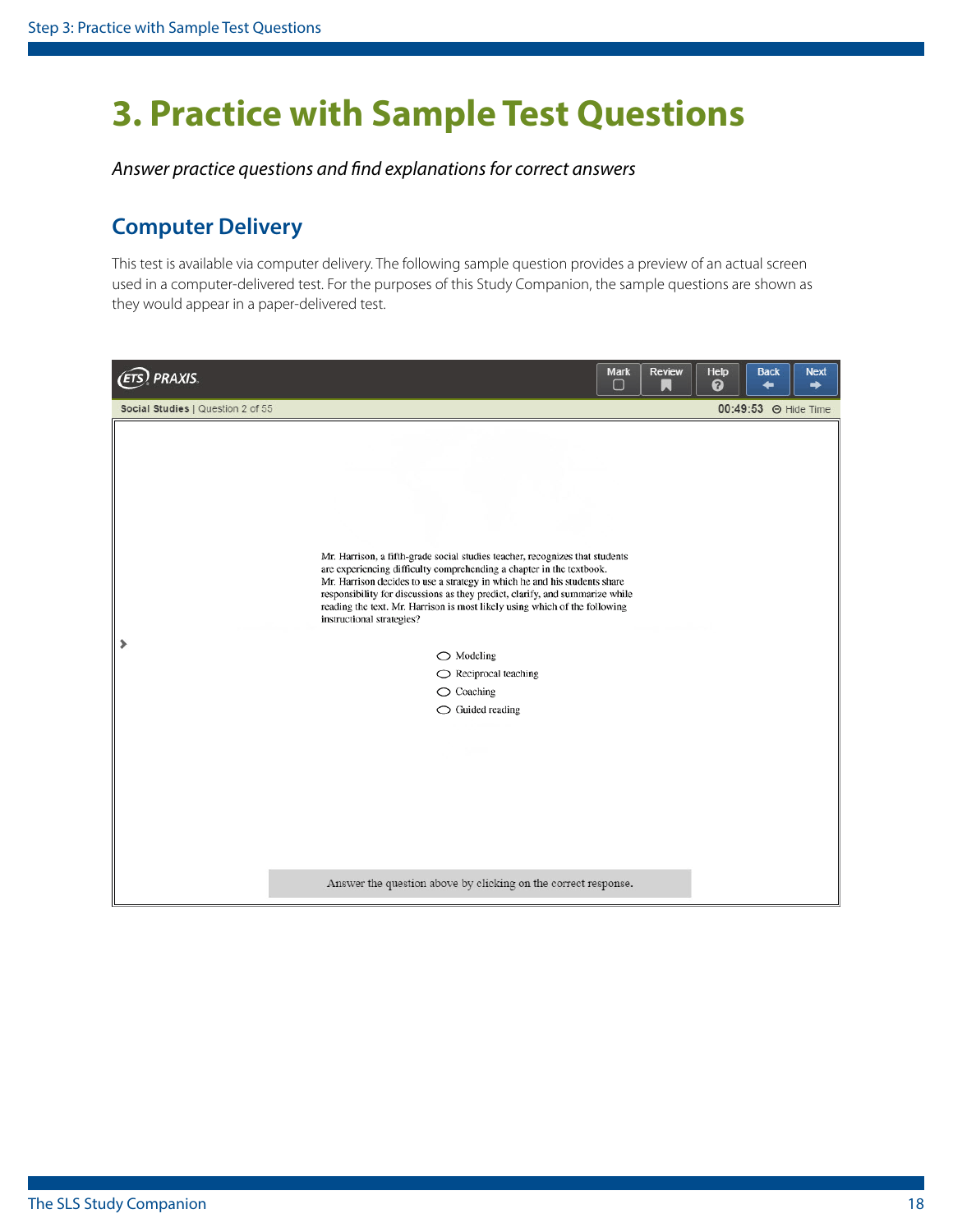### <span id="page-18-0"></span>**Sample Test Questions**

*The sample questions that follow illustrate the kinds of questions on the test. They are not, however, representative of the entire scope of the test in either content or difculty. Answers with explanations follow the questions.* 

**Directions:** Each of the questions or statements below is followed by suggested answers or completions. Select the one that is best in each case.

- 1. A school leader has been appointed to an elementary school in which the scores on the fourth-grade state language-arts tests have been decreasing each year for the past three years. The weakest area is writing. With a goal of improving writing instruction, the school leader and the fourth-grade teachers decide to set aside time to examine and discuss student writing samples as a group. Each teacher brings copies of student writing samples to share with the group. Which of the following actions should the teachers take first to improve instruction?
	- (A) Conducting an analytical review of all writing samples to assign scores
	- (B) Reviewing all writing samples to identify common areas of weakness
	- (C) Targeting students in need of remediation based on the writing samples provided
	- (D) Identifying benchmark-quality writing samples to use as exemplars for next year's instruction
- 2. An elementary school leader is contacted by the parents of a student who broke his arm over the weekend. They are concerned that he will be unable to complete assignments because of his inability to write. The school leader can best address the parents' concern by providing the student with services through
	- (A) temporary placement in special education
	- (B) Title I, Part A of the Elementary and Secondary Education Act
	- (C) Section 504 of the Rehabilitation Act
	- (D) occupational therapy
- 3. Ms. Walsh, the school leader of a middle school, has a new assistant principal, Mr. Levinson. She is concerned that she will not be able to effectively train him while maintaining her responsibilities as the school leader. How can she best orient Mr. Levinson to his new position while still attending to her own responsibilities?
	- (A) Have Mr. Levinson shadow her for at least a week so he can learn his basic responsibilities
	- $(B)$ Meet with Mr. Levinson, outline his responsibilities, and provide him with a detailed job description
	- (C) Spend a week working alongside Mr. Levinson, showing him school procedures and introducing him to teachers and students
	- (D) Ask another district assistant principal to serve as Mr. Levinson's mentor, showing him the responsibilities of the job and offering him support and guidance
- 4. A new high school leader observes a longstanding pattern of high rates of disciplinary referrals among students from ethnic minorities. Which of the following is the school leader's best response to the observation?
	- (A) Reviewing the disciplinary records of all students for the previous year
	- (B) Prioritizing the recruitment of teachers who represent different cultures
	- (C) Arranging professional development that builds teachers' intercultural competency
	- (D) Revising the code of conduct to acknowledge behavioral differences among cultures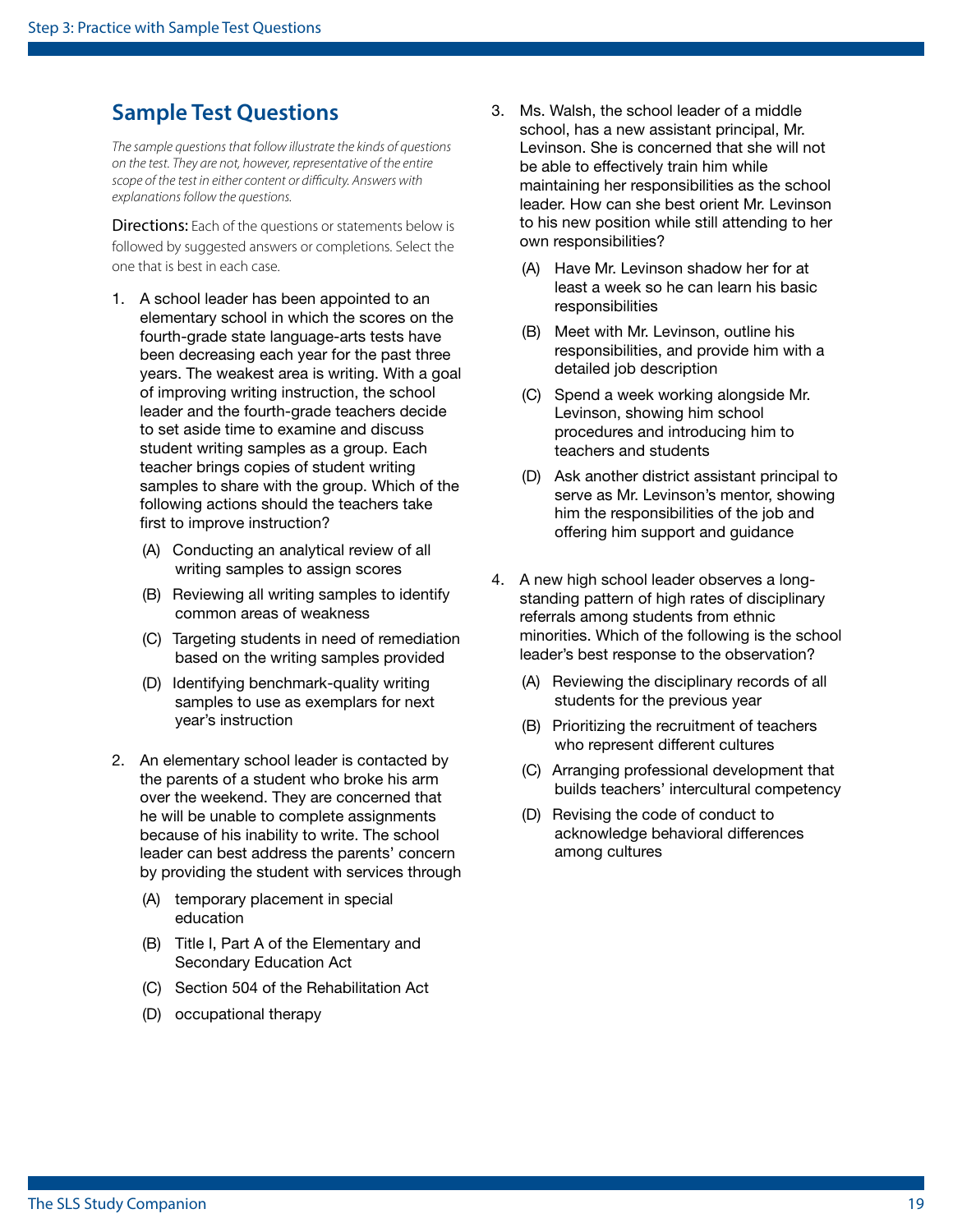- 5. The newly appointed school leader of an elementary school is concerned about the performance of the fourth grade on the state standardized tests for mathematics. Which of the following should be the school leader's initial step in developing a plan to improve students' scores?
	- (A) Hire a staff developer to teach staff innovative approaches to mathematics instruction
	- (B) Collect information about the instructional methods, materials, and assessments currently in use
	- (C) Conduct a curriculum audit of the mathematics program at all grade levels
	- (D) Administer another assessment to identify specific areas of weakness in students' performance
- 6. According to due process, teachers are entitled to
	- (A) the presence of a defense counsel at any hearing and the right to refuse to testify
	- (B) adequate notice of the charges against them and a hearing in which they have the opportunity to defend themselves against those charges
	- (C) an appeal of an adverse decision and exemption from disciplinary action while the appeal is being decided
	- (D) a cross-examination of an adverse witness and the control of conditions under which such examination takes place
- 7. A new school leader can best assess the competency of the campus faculty by
	- (A) asking teachers to complete weekly selfevaluations
	- (B) reviewing teachers' past performance evaluations
	- (C) checking weekly lesson plans for alignment to state standards
	- (D) using walk-throughs that target evidence of positive student outcomes
- 8. Ms. Sylvester, an elementary school leader, uses a classroom observation app during walk-throughs. She utilizes a feature that allows her to time stamp specific teacher and student behaviors and make notes about what she observes. Once a walk-through is complete, the app instantly sends a report to the teacher. By using the app, Ms. Sylvester primarily demonstrates a commitment to
	- (A) storing important documentation for annual teacher evaluations
	- (B) using technology to expedite administrative tasks and duties
	- (C) modeling the appropriate use of observation tools
	- (D) having systems in place for providing timely feedback
- 9. Ms. Bartholomew chairs the business education department in a large vocational high school. She uses a portion of each department meeting to present issues to be discussed and decided upon by the department members. During meetings, members argue openly with one another and are unable to come to consensus on any of the issues presented. It is clear to Ms. Bartholomew that she must concentrate on team building if she ever expects to operate the department as a unit. Which of the following steps in team building should she concentrate on first?
	- (A) Reinforcing that members' contributions to the department are valued
	- (B) Communicating openly and frequently about the members' progress in meeting the department's goals
	- $(C)$ Defining each member's responsibilities, both individually and as they pertain to the department
	- $(D)$ Establishing shared goals to which all department members are committed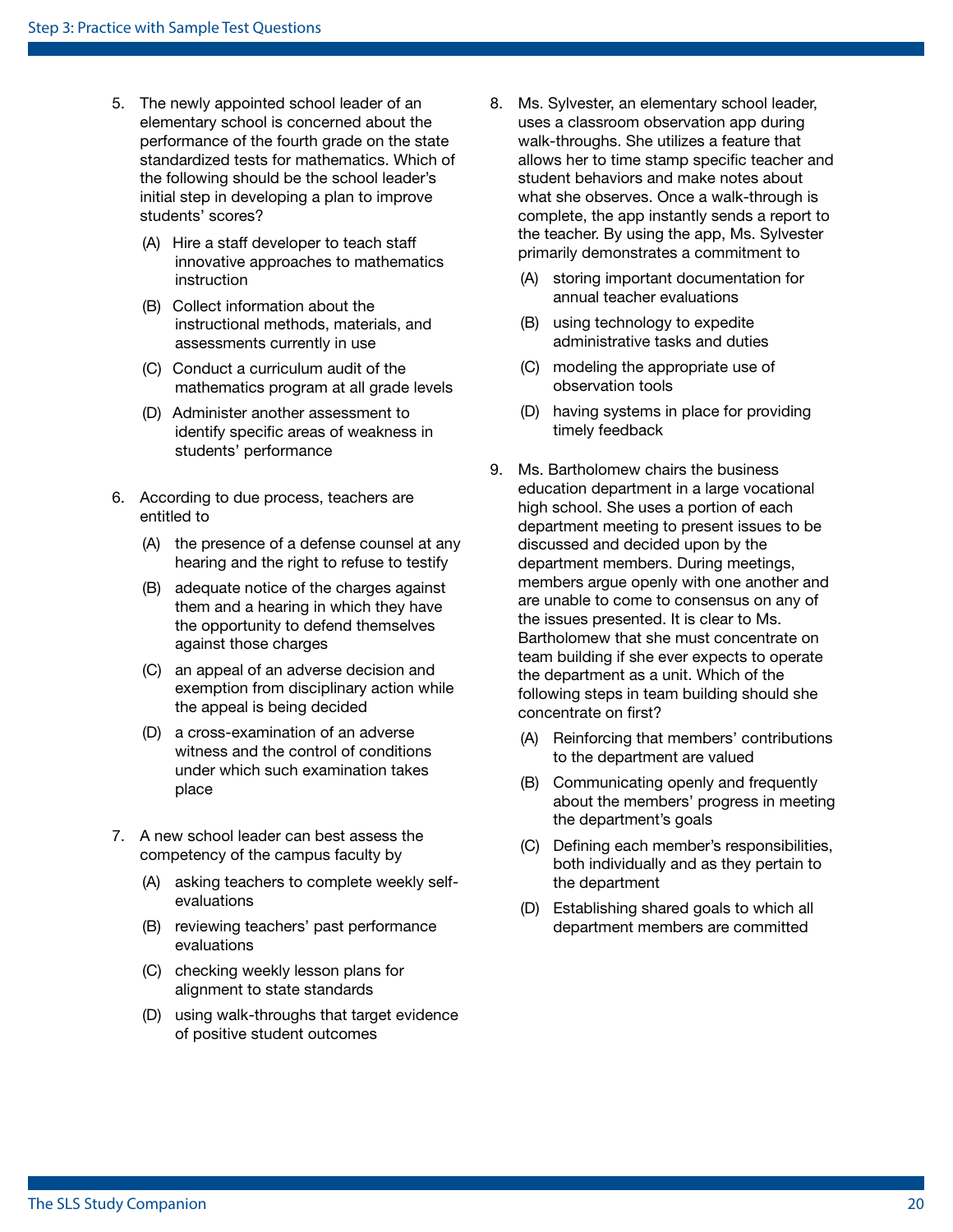- parent-teacher organization (PTO) in place. primary benefit of establishing a PTO in the 10. A school leader in a diverse community leads a school that does not currently have a The school leader prioritizes establishing a parent-teacher organization for the upcoming school year. Which of the following is a school?
	- (A) The PTO will hold fund-raising events to supplement the school budget allowing for more significant purchases to be made.
	- (B) The PTO will assist the school administrators in making decisions about stude nt activities that impact education.
	- (C) The PTO will provide a way for parents to be more involved in their children's education and foster a sense of community between families and educators.
	- (D) The PTO will reduce the number of transient families and establish a common vision for improved attendance and achievement.
- 11. A school population has become increasingly diverse during the last two school years. Many faculty members feel that the changing population is less capable academically; as a result, the members feel powerless to help their students succeed in school. Which of the following steps taken by the school leader can best help the staff address assumptions that could be impacting student success?
	- (A) Analyzing student demographic data over a period of three to five years to better understand the changing population
	- (B) Distributing a staff questionnaire to determine faculty members' acceptance of recent school population changes
	- (C) Encouraging staff members to become involved in diverse cultural experiences in the community
	- (D) Providing opportunities for teachers to identify their biases and learn to embrace student differences
- 12. Of the following evaluation methods, which would provide the most valid indication of the success of a course of study in meeting its instructional goals?
	- (A) Compiling results of a survey of the students' opinions of the course
	- (B) Reviewing anecdotal records that describe students' interpersonal growth during the course
	- (C) Reviewing data that indicate the degree of students' mastery of course objectives
	- (D) Surveying parents about the students' transfer of concepts learned in the course
- 13. A school leader regularly meets with gradelevel teams to discuss interventions for struggling students, how to address student learning styles, and enrichment opportunities for students who have achieved mastery. The school leader's primary purpose for the meetings is to
	- (A) build relationships with faculty and staff members through professional discussions
	- (B) promote differentiated instruction to support varying levels of student proficiency
	- (C) ensure teachers use an age-appropriate instructional strategy in each lesson
	- (D) analyze multiple data points across classrooms that demonstrate academic gains
- 14. To best assist with the implementation of a new shared vision and action plan, the school leader should ensure that individual teachers are
	- (A) given time to meet with their departments to discuss the plan
	- (B) able to meet with union representation before accepting new responsibilities
	- (C) able to select professional development opportunities of their choosing
	- (D) given ongoing training beyond the rollout phase of the plan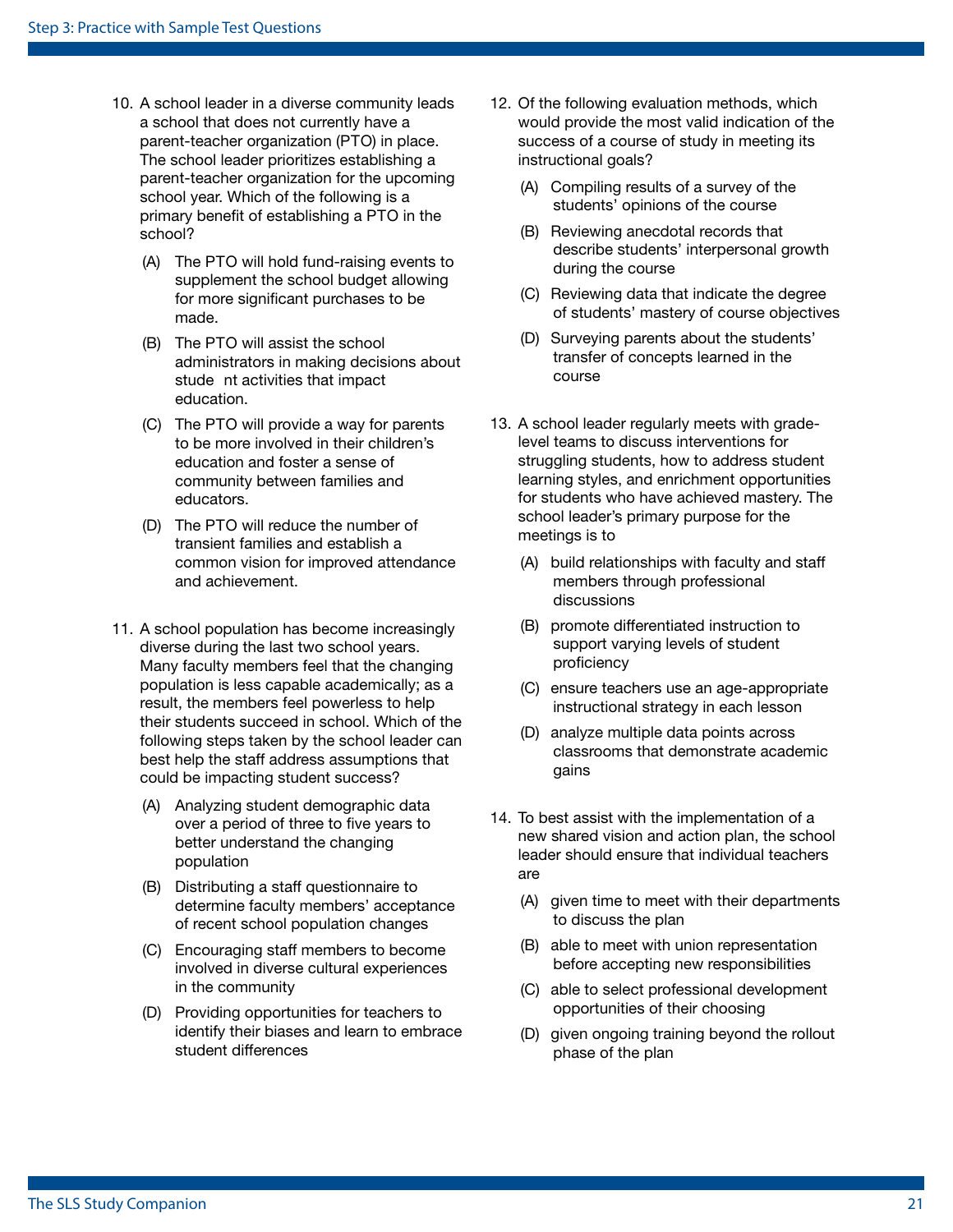15. A school leader is setting goals for student success in reading and wants to include all important dimensions of goal setting. Match each defned goal with the dimension of goal setting it best exemplifies.

Students' comprehension skills will improve by the end of the second nine weeks.

> ELA benchmark test. Students will score a level 3 or higher on the

 participating in the SRA Reading program. Students' comprehension skills will improve by

> Eighty percent of students will pass the ELA benchmark test.

| Specific                 |  |
|--------------------------|--|
| Measurable               |  |
| Realistic and attainable |  |
| Time-bound               |  |

- 16. A school leader receives a letter from the parent of a homeschooled student asking whether the student can participate in an upcoming district interscholastic mathematics competition. The school leader should first respond by
	- (A) referring to board policy before communicating with the parent
	- (B) determining an appropriate fee to charge the student for participation
	- (C) refusing the request because there is a limit on the number of participants
	- (D) granting the request if the student has passing grades
- 17. The school leader of a high school is allocating funds to support the work of the school's newly established professional learning communities (PLCs). Which of the following expenditures will best support the growth of the PLCs?
	- (A) Paying for training for the teacher leaders who facilitate and oversee the work of the PLCs
	- (B) Purchasing a commercial program that focuses on inquiry-based learning
	- (C) Hiring a staff person to plan and monitor the work of the PLCs
	- (D) Compensating teachers for time spent meeting in their PLCs after school hours
- 18. Which of the following is the most crucial question to consider in using community resources in the classroom?
	- (A) Can the resources be used by several groups at the same time?
	- (B) Have such resources been overused?
	- (C) Do the resources meet the needs of the program?
	- (D) What time limits have been established for the use of the resources?
- 19. A local high school plans to distribute laptops to all students for use on academic assignments and homework. Staff members express some concern about students using the laptops on campus and the potential for classroom disruptions. To best assist with implementation of the new technology initiative and address teachers' concerns, the school leader should ensure that
	- (A) students access the Internet on the school-based network
	- (B) stakeholders are aware of the district's new initiative
	- (C) students, staff, and parents are aware of policy expectations
	- (D) professional development opportunities address digital learning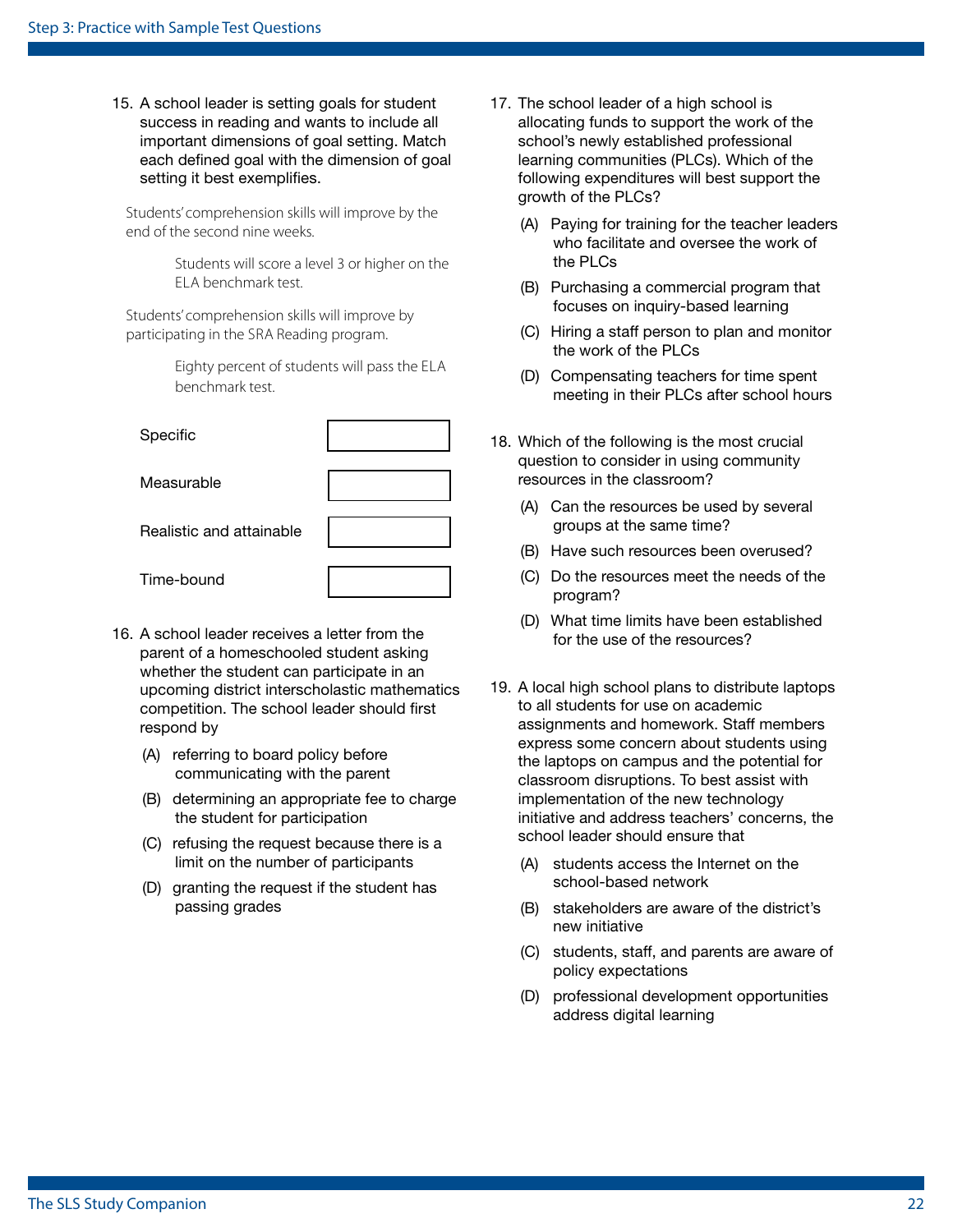- 20. The school leader of an elementary school is committed to a transformative model of multicultural education. Which of the following actions would be the most effective way to achieve this model?
	- (A) Incorporating a range of cultural perspectives into the curriculum
	- (B) Initiating an annual cultural event that celebrates the diversity of the student population
	- (C) Arranging for prominent speakers to discuss cultural issues in school assembly programs
	- (D) Convening a diversity committee made up of parents and community members
- 21. A major factor in the high rate of new teachers leaving the profession is the lack of administrative support. Which of the following actions by school leadership is most likely to address this factor?
	- (A) Offering opportunities for teachers to network with and mentor each other
	- (B) Developing streamlined processes for paperwork to eliminate duplication
	- (C) Providing encouragement, frequent feedback, and opportunities for professional growth
	- (D) Providing adequate teaching resources and workspaces
- 22. A high school social studies project engages students in asset mapping as a way of identifying youth-related opportunities and services within the school community. Collected data are compiled into a master map and shared with students, staff, and families. Which of the following identifies the most valuable benefit of the project for the school leader?
	- (A) Aligning school goals to match the community's needs
	- (B) Increasing family involvement in schoolrelated activities
	- (C) Creating community partnerships to expand current programs
	- (D) Discovering untapped community resources to support the school vision
- 23. A school leader at a school with low student achievement works with the district's human resources department to recruit new teachers. Which of the following teacher candidates are most appropriate for the school leader to target?
	- (A) Candidates recommended by teachers currently teaching in the school
	- (B) Candidates recruited from teacher preparation programs in the local area
	- (C) Candidates with successful teaching experience and qualifications to address student needs
	- (D) Candidates whose ethnicity represents a segment of the school's student population
- 24. When a school leader receives parent requests for specific classroom placements for the upcoming school year, the school leader should
	- (A) honor each request to support a healthy, collaborative relationship with parents
	- (B) accept the request of parents of highperforming students to avoid confict at the start of the year
	- (C) reply to each parent request, noting any biases toward specific teachers
	- (D) utilize the parent requests as one of many factors considered in student placement
- 25. A local pastor seeks approval from the school leader to rent the school cafeteria on Sundays for church services. Which of the following conditions must be in place before the request can be approved?
	- (A) The pastor verifes that no other facility is available for the church to use.
	- (B) The district allows other outside organizations to use school facilities.
	- (C) The pastor agrees that the church group will be responsible for building maintenance on Sundays.
	- (D) The community is notifed that the building is being used for religious services.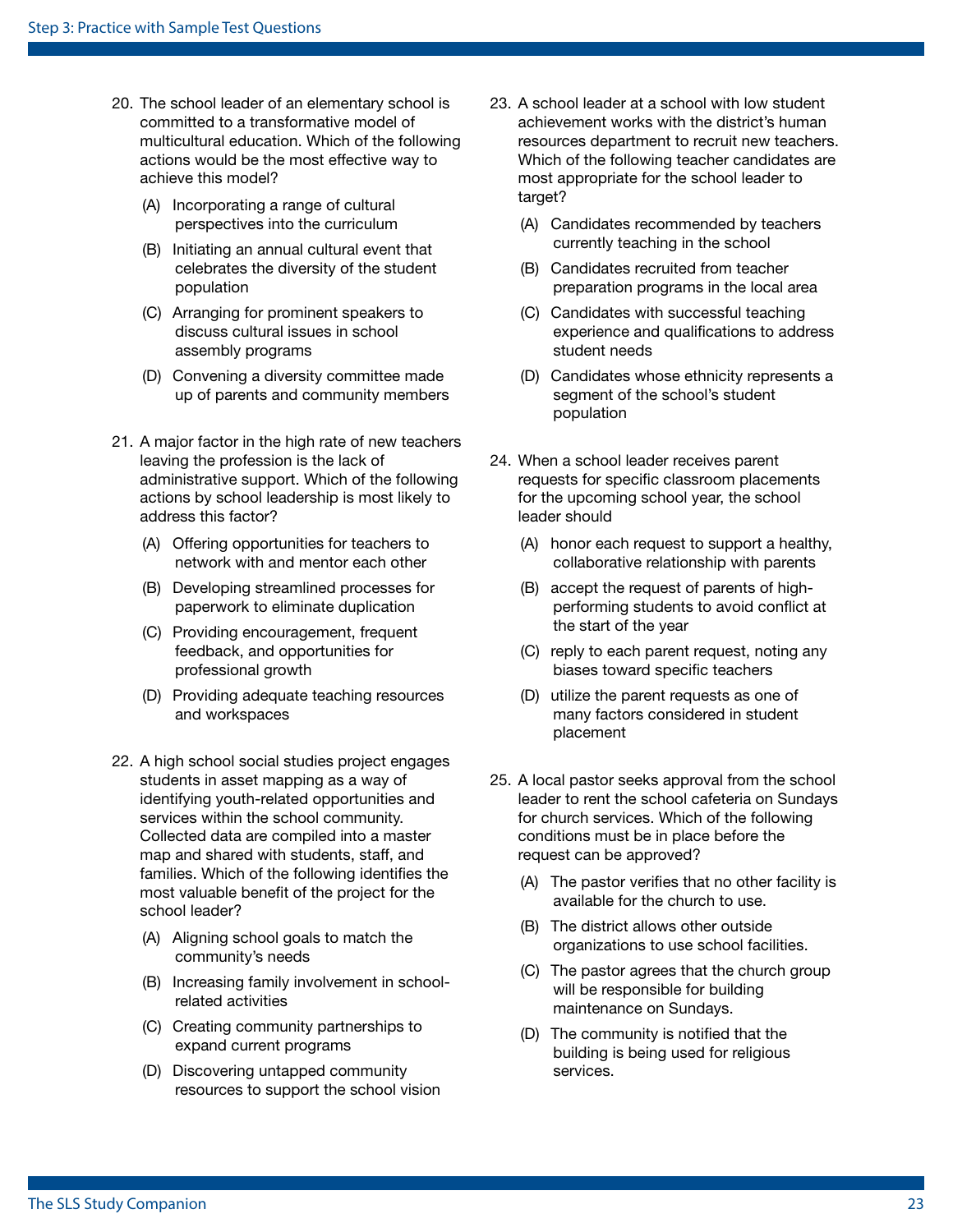26. For each row, select the answer that applies.

When developing a plan to delegate responsibilities, a school leader creates a chart of those tasks that can be delegated and those that are best kept within the leadership team. Indicate whether each task is best to delegate or to keep within the leadership team.

| Task                              | Can<br>Delegate | Keep Within<br>Leadership<br>Team |
|-----------------------------------|-----------------|-----------------------------------|
| Providing performance<br>feedback |                 |                                   |
| Handling disciplinary<br>action   |                 |                                   |
| Organizing school events          |                 |                                   |
| Composing school<br>newsletters   |                 |                                   |

- 27. Which of the following factors will have the greatest impact on communication and working relationships when a school leader sends e-mails to teachers and staff?
	- (A) The length and syntactic complexity of the e-mails
	- (B) The subject line, opening, and closing of the e-mails
	- (C) The daily and weekly volume of the e-mails
	- (D) The timing, content, and tone of the e-mails
- 28. A school leader can best support the development of teachers' skills in technology integration by
	- (A) encouraging each teacher to create and host a classroom blog
	- (B) requiring that technology be a part of a specific number of lessons each week
	- (C) creating a committee to write an example technology lesson for each grade level
	- (D) modeling the effective use of technology tools throughout the school year
- 29. A newly appointed high school leader is developing professional learning communities (PLCs) within each content department. The school leader wants the PLCs to meet once a week for 40 minutes. The primary benefit of PLCs is that they will allow the teachers to do which of the following?
	- (A) Collaborate to increase student achievement across all student populations
	- (B) Use a fexible schedule that meets individual teacher needs and preferences
	- (C) Write units of instruction that are tailored to school needs and district requirements
	- (D) Utilize tiered interventions for at-risk students to increase the likelihood of achievement gains
- 30. A school leader uses an open decisionmaking process regarding a proposed school initiative.
	- 1. Gather a broad amount of input about the initiative.

2.

- 3. Be prompt and transparent about sharing the decision made.
- 4. Reexamine the decision only if there is pertinent new information.

Which of the following best represents the missing step?

- (A) Support a decision that is based on research.
- (B) Have a set of decision alternatives on standby.
- (C) Facilitate consensus about a decision.
- (D) Communicate the outcome of the decision.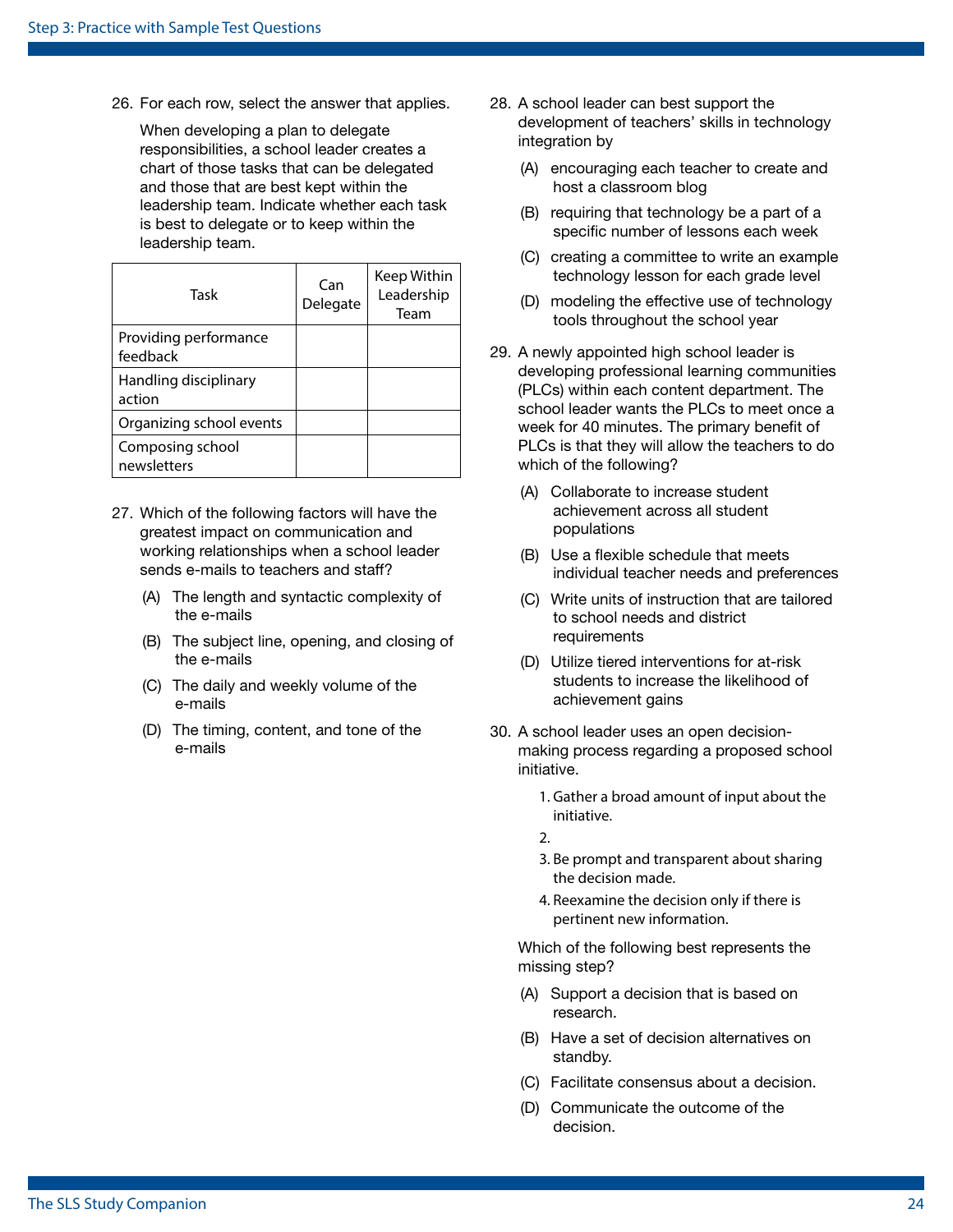### **Answers to Sample Questions**

1. The correct answer is (B). This question tests the school leader's understanding of how to provide instruction that meets the standards of rigor measured by standardized assessment. Identifying specifc areas of weakness will help teachers focus instruction and assessment on those areas most likely to adversely afect students' performance.

2. The correct answer is (C). This question tests the school leader's understanding of how to help maintain a supportive environment that meets the student's educational needs. One of the eligibility factors for Section 504 of the Rehabilitation Act is a physical or mental impairment. The student can temporarily receive accommodations for completing assignments through Section 504.

3. The correct answer is (D). This question tests the school leader's knowledge of efective strategies for supervising other school administrators and personnel. Providing mentorship by direct intervention with an experienced administrator over the entire school year will help to orient the new assistant principal in a consistent, ongoing manner.

4. The correct answer is (C). This question tests the school leader's knowledge of equity and cultural awareness. A long-standing issue indicates an underlying insufficiency in teachers' understanding of how culture affects behavior. Building intercultural competency is the frst step in addressing how teachers relate to students in this and other ethnic groups.

5. The correct answer is (C). This question tests the school leader's knowledge of developing a plan to improve student assessment outcomes. A mathematics curriculum audit is an appropriate frst step because it will allow the school leader to ensure the curriculum is properly aligned with the standards and instruction across all grade levels in order to improve student assessment outcomes.

6. The correct answer is (B). This question tests the school leader's knowledge of the basic due-process protections afforded to school personnel. The United States Constitution and key court cases give teachers the right to hear and contest charges against them.

7. The correct answer is (D). This question tests the school leader's knowledge of processes that best assess the competency levels of teachers. By conducting frequent walk-throughs, the school leader can observe teachers and gather evidence on whether they are utilizing efective instructional practices.

8. The correct answer is (D). This question tests the school leader's knowledge of the purpose and benefts of a variety of data and communication systems. The school leader has established a data system that supports her role as instructional leader by providing timely and relevant feedback to classroom teachers.

9. The correct answer is (D). This question tests the school leader's knowledge of building consensus among staff through the development of shared commitments to implement the established vision and goals. For any team to be successful, it frst needs to have clear, shared goals and a sense of commitment toward working together to meet an agreed-upon outcome.

 A PTO helps break down barriers and encourages 10. The correct answer is (C). This question tests the school leader's understanding of the importance of collaborating with families to support student learning. collaboration between parents and teachers.

11. The correct answer is (D). This question tests the school leader's knowledge of strategies for leading others in safely examining deeply held assumptions and beliefs that may confict with the school's vision and goals. Strategies that help teachers learn about diverse cultures, identify their own biases, and discover ways to be more accepting of various populations will allow the teachers to help their students succeed academically.

12. The correct answer is (C). This question tests the school leader's knowledge of selecting the most accurate method for evaluating the efectiveness of a course of study in meeting its learning objectives. Reviewing data and course objectives provides evaluative information directly related to students' understanding of the knowledge and skills as described in the course's instructional goals.

13. The correct answer is (B). This question tests the school leader's understanding of using processes to improve instructional programs in order to meet students' needs. The role of the school leader is to promote individualized instruction and close the achievement gap. One way this can be done is by diferentiating the instruction in the classroom based on student needs and learning styles. The school leader clearly has a goal of supporting varying levels of student profciency by facilitating conversations about interventions, learning styles, and appropriate learning opportunities for all students.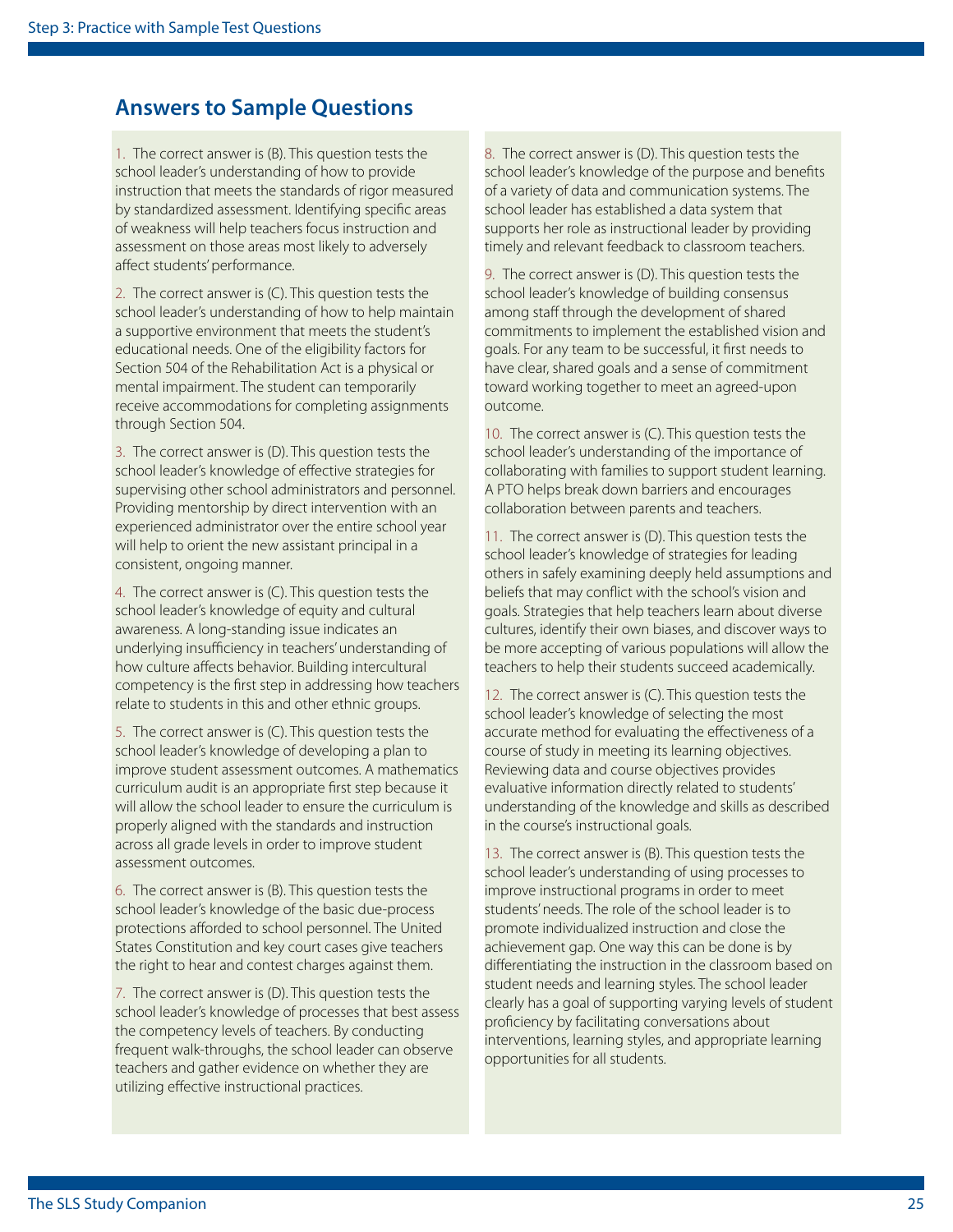14. The correct answer is (D). This question tests the school leader's knowledge of efective strategies to facilitate change. According to research, teachers need to be appropriately trained and supported throughout a change process in order to ensure their buy-in and commitment to its implementation.

 participation in the SRA Reading program is a specifc higher on the ELA benchmark test is a measurable percent of students passing the ELA benchmark test is 15. Students' comprehension skills improving by dimension of goal setting because it is a specifc action that the school will implement to induce change in student performance. Students scoring a level 3 or dimension of goal setting because the data can be easily analyzed to see whether the goal was met. Eighty a realistic and attainable dimension of goal setting because it sets a goal that is achievable. Students' comprehension skills improving by the end of the second nine weeks is a time-bound dimension of goal setting because it defnes a certain time to check for results.

16. The correct answer is (A). This question tests the school leader's knowledge of the relationship between public schools and homeschooled students. Referring to board policy ensures that the school leader is making the best decision based on district regulations.

 provides the greatest beneft to the PLCs over a 17. The correct answer is (A). This question tests the school leader's knowledge of how to use district funds to the greatest advantage. Training teacher leaders sustained period of time.

18. The correct answer is (C). This question tests the school leader's knowledge of important considerations when community resources are integrated into classroom instruction. The most critical question for the school leader to consider is whether the community resources align with and support the school's programmatic needs.

19. The correct answer is (C). This question tests the school leader's understanding of how to use and manage technology to improve instruction. Establishing expectations and procedures with a wide variety of groups can help members of the staf, students, and parents understand the policy, its implementation, and repercussions when expectations are not followed. These procedures will help create a school culture that addresses technology and the new policy implementation.

20. The correct answer is (A). This question tests the school leader's knowledge of providing equity and adequacy to meet students' and families' cultural and educational needs. Incorporating diferent cultural perspectives into a guaranteed and viable curriculum refects the actualization of this goal.

21. The correct answer is (C). This question tests the school leader's knowledge of efective strategies for inducting and training personnel to better ensure retainment. Research has shown that providing encouragement, frequent feedback, and opportunities for professional growth is likely to target the teacher's specifc concern about lack of administrative support.

22. The correct answer is (D). This question tests the school leader's understanding of how to best maximize community resources. Discovering untapped community resources will provide the school leader with data and insight into the services in the community that could help support the school vision.

23. The correct answer is (C). This question tests the school leader's knowledge of efective strategies to recruit qualifed personnel. To afect student achievement, the school leader's most appropriate approach when hiring new staff would be to seek teachers with relevant experience and qualifcations.

24. The correct answer is (D). This question tests the school leader's knowledge of educational procedures that promote equity and adequacy in meeting the needs of students and families. Applying several criteria, including parent requests, when selecting student placements best ensures a balanced and equitable process.

25. The correct answer is (B). This question tests the school leader's knowledge of the requirements for ensuring equitable access to school facilities. The school can only approve the use if other organizations are also allowed to use school facilities.

26. Providing performance feedback and handling disciplinary action are tasks that the school leader should keep within the leadership team because they involve sensitive issues that leaders are responsible for. Organizing school events and composing school newsletters are tasks that can be delegated to a staf member outside the leadership team because they do not involve sensitive or confdential issues.

27. The correct answer is (D). This question tests the school leader's knowledge of professional conduct. Correct timing, the content of the message in its entirety, and how the message will be perceived by the reader are key factors in the overall efectiveness of e-mails. These are all factors that a school leader should consider when sending correspondence electronically.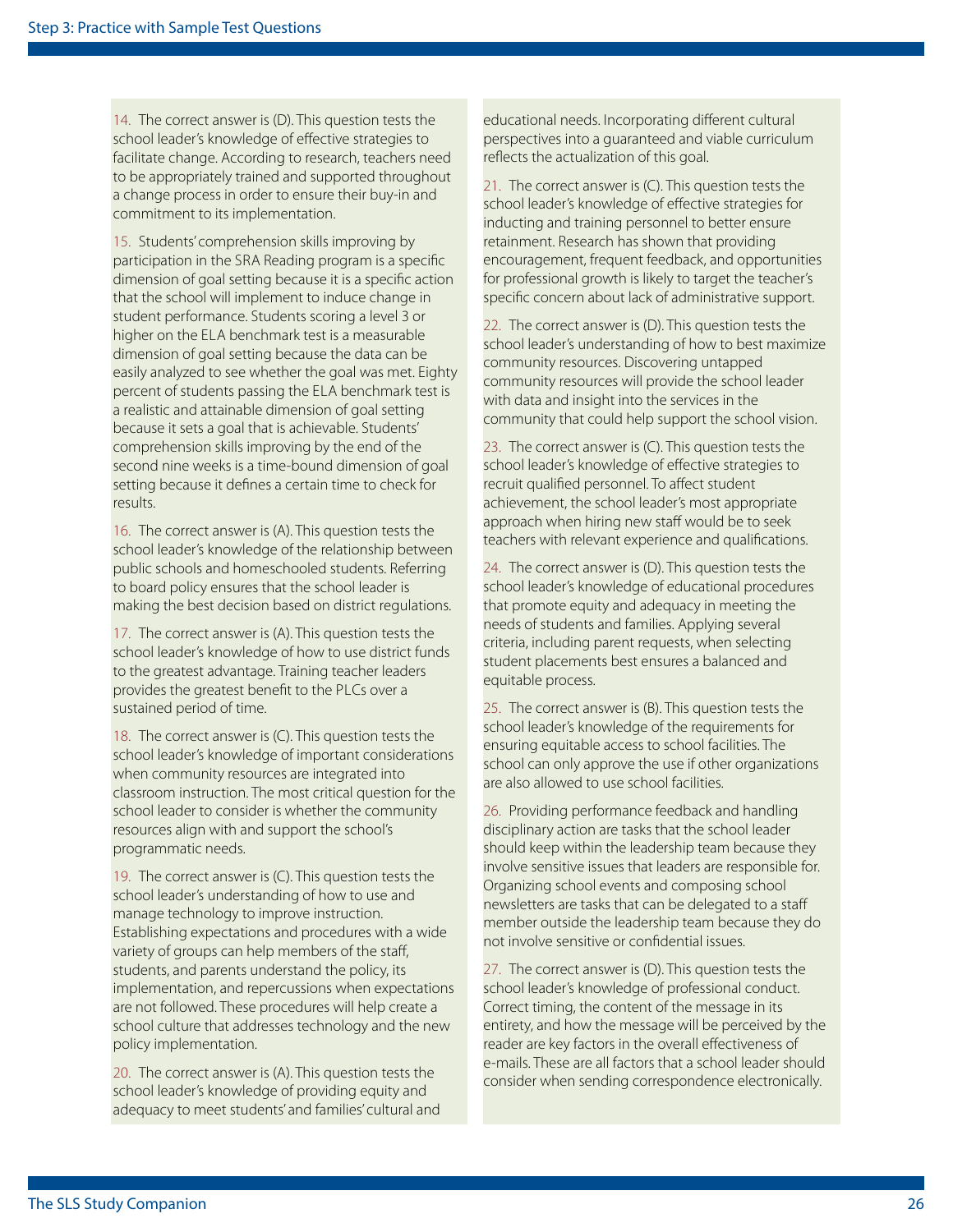28. The correct answer is (D). This question tests the school leader's knowledge of best practices for assisting teachers with integrating technology into the classroom. Modeling the appropriate use of technology resources is the most efective way to show the school leader's commitment to technology education as well as to build the staf's understanding of various new methods and resources for technology use.

 beneft of PLCs. Teachers work together to examine 29. The correct answer is (A). This question tests the school leader's understanding of the importance of a support system that allows teachers to collaborate and learn from one another. Collaborating to increase student achievement outcomes is a main focus and student data and staff practices to ensure learning and better outcomes for all.

30. The correct answer is (C). This question tests the school leader's knowledge of the decision-making process. Open decision making includes facilitating consensus, whereby all group members reach a decision together. Facilitating consensus would appropriately take place after input has been received.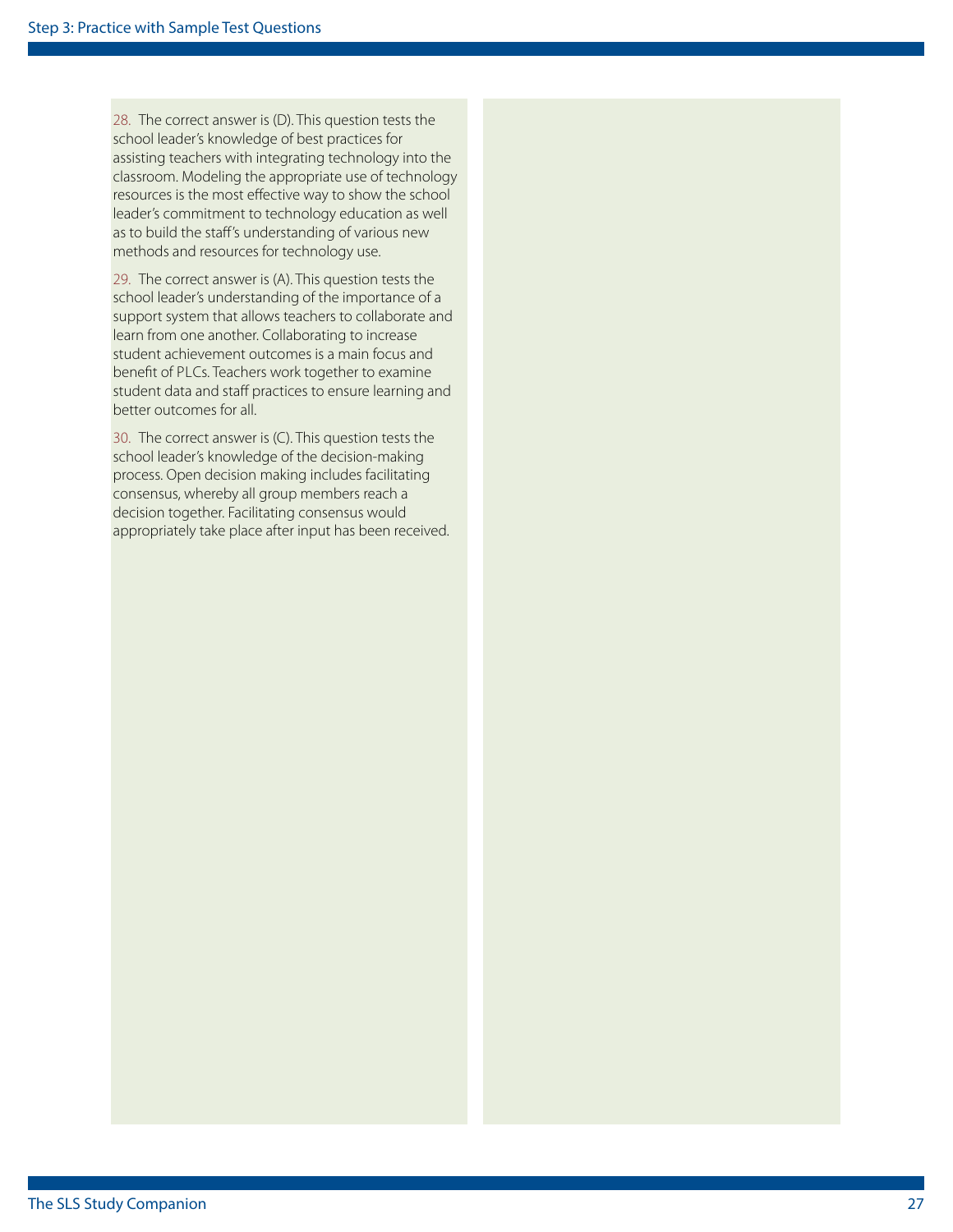## <span id="page-27-0"></span>**4. Determine Your Strategy for Success**

#### Set clear goals and deadlines so your test preparation is focused and efficient

 Efective SLS test preparation doesn't just happen. You'll want to set clear goals and deadlines for yourself along the way. Otherwise, you may not feel ready and confdent on test day.

#### **1) Learn what the test covers.**

You may have heard that there are several different versions of the same test. It's true. You may take one version of the test and your friend may take a diferent version a few months later. Each test has diferent questions covering the same subject area, but both versions of the test measure the same skills and content knowledge.

 for information on other SLS tests. You'll find specific information on the test you're taking on [page 5](#page-4-1), which outlines the content categories that the test measures and what percentage of the test covers each topic. Visit [www.ets.org/sls/testprep](http://www.ets.org/sls/testprep)

#### **2) Assess how well you know the content.**

Research shows that test takers tend to overestimate their preparedness—this is why some test takers assume they did well and then fnd out they did not pass.

 The SLS tests are demanding enough to require serious review of likely content, and the longer you've been away from the content, the more preparation you will most likely need. If it has been longer than a few months since you've studied your content area, make a concerted effort to prepare.

#### **3) Collect study materials.**

 Gathering and organizing your materials for review are critical steps in preparing for the SLS tests. Consider the following reference sources as you plan your study:

- Did you take a course in which the content area was covered? If yes, do you still have your books or your notes?
- Does your local library have a high school-level textbook in this area? Does your college library have a good introductory college-level textbook in this area?

Practice materials are available for purchase for many SLS tests at [www.ets.org/sls/testprep](http://www.ets.org/sls/testprep). Test preparation materials include sample questions and answers with explanations.

#### **4) Plan and organize your time.**

You can begin to plan and organize your time while you are still collecting materials. Allow yourself plenty of review time to avoid cramming new material at the end. Here are a few tips:

- Choose a test date far enough in the future to leave you plenty of preparation time. Test dates can be found at [www.ets.org/sls/register/centers\\_dates](http://www.ets.org/sls/register/centers_dates).
- Work backward from that date to fgure out how much time you will need for review.
- Set a realistic schedule—and stick to it.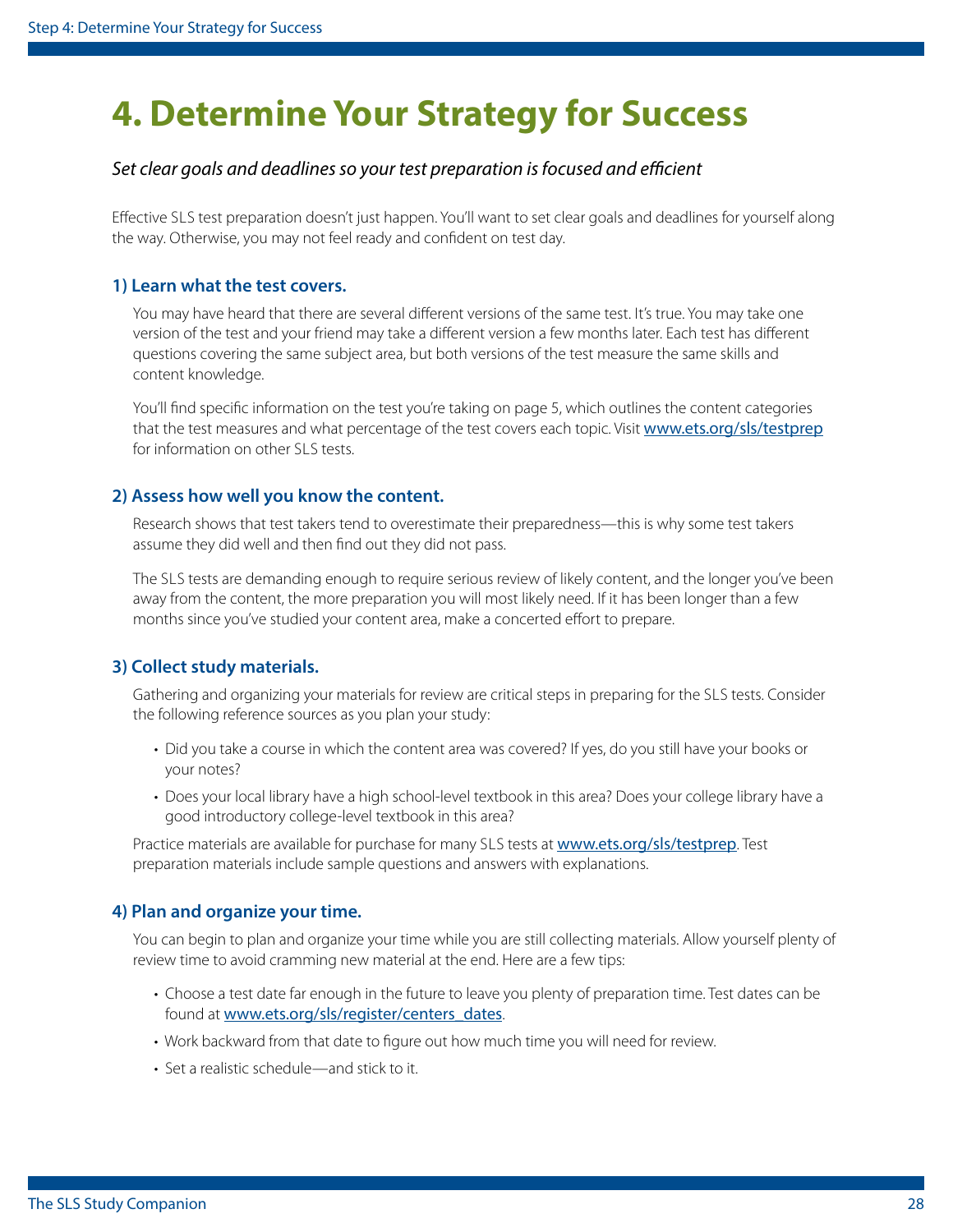#### **5) Practice explaining the key concepts.**

 SLS tests with constructed-response questions assess your ability to explain material efectively. As a teacher, you'll need to be able to explain concepts and processes to students in a clear, understandable way. What are the major concepts you will be required to teach? Can you explain them in your own words accurately, completely, and clearly? Practice explaining these concepts to test your ability to efectively explain what you know.

#### **6) Understand how questions will be scored.**

Scoring information can be found on [page 52.](#page-51-1)

#### **7) Develop a study plan.**

 A study plan provides a road map to prepare for the SLS tests. It can help you understand what skills and knowledge are covered on the test and where to focus your attention. Use the study plan template on [page](#page-32-0)  [33](#page-32-0) to organize your efforts.

And most important—get started!

### **Would a Study Group Work for You?**

#### **Using this guide as part of a study group**

People who have a lot of studying to do sometimes fnd it helpful to form a study group with others who are working toward the same goal. Study groups give members opportunities to ask questions and get detailed answers. In a group, some members usually have a better understanding of certain topics, while others in the group may be better at other topics. As members take turns explaining concepts to one another, everyone builds self-confdence.

If the group encounters a question that none of the members can answer well, the group can go to a teacher or other expert and get answers efciently. Because study groups schedule regular meetings, members study in a more disciplined fashion. They also gain emotional support. The group should be large enough so that multiple people can contribute diferent kinds of knowledge, but small enough so that it stays focused. Often, three to six members is a good size.

Here are some ways to use this guide as part of a study group:

- **Plan the group's study program.** Parts of the study plan template, beginning on [page 33](#page-32-0), can help to structure your group's study program. By flling out the frst fve columns and sharing the worksheets, everyone will learn more about your group's mix of abilities and about the resources, such as textbooks, that members can share with the group. In the sixth column ("Dates I will study the content"), you can create an overall schedule for your group's study program.
- **Plan individual group sessions.** At the end of each session, the group should decide what specifc topics will be covered at the next meeting and who will present each topic. Use the topic headings and subheadings in the Test at a Glance table on [page 5](#page-4-1) to select topics, and then select practice questions, beginning on [page 19.](#page-18-0)
- **Prepare your presentation for the group.** When it's your turn to present, prepare something that is more than a lecture. Write two or three original questions to pose to the group. Practicing writing actual questions can help you better understand the topics covered on the test as well as the types of questions you will encounter on the test. It will also give other members of the group extra practice at answering questions.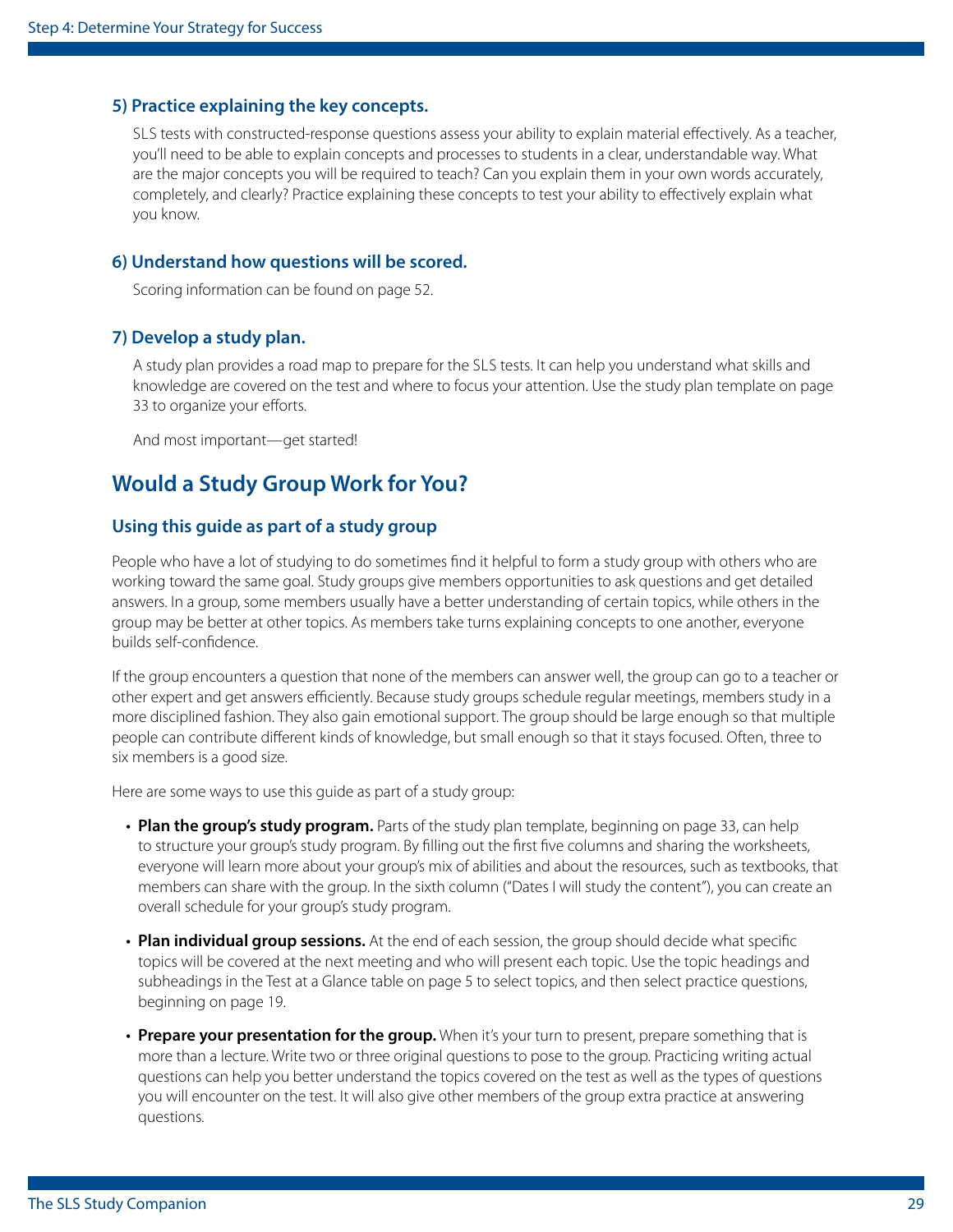- **Take a practice test together.** The idea of a practice test is to simulate an actual administration of the test, so scheduling a test session with the group will add to the realism and may also help boost everyone's confdence. Remember, complete the practice test using only the time that will be allotted for that test on your administration day.
- **Learn from the results of the practice test.** Review the results of the practice test, including the number of questions answered correctly in each content category. For tests that contain constructedresponse questions, look at the Sample Test Questions section, which also contain sample responses to those questions and shows how they were scored. Then try to follow the same guidelines that the test scorers use.
- **Be as critical as you can.** You're not doing your study partner(s) any favors by letting them get away with an answer that does not cover all parts of the question adequately.
- • **Be specifc.** Write comments that are as detailed as the comments about the sample responses. Indicate where and how your study partner(s) are doing an inadequate job of answering the question. Writing notes in the margins of the answer sheet may also help.
- **Be supportive.** Include comments that point out what your study partner(s) got right.

Then plan one or more study sessions based on aspects of the questions on which group members performed poorly. For example, each group member might be responsible for rewriting one paragraph of a response in which someone else did an inadequate job.

Whether you decide to study alone or with a group, remember that the best way to prepare is to have an organized plan. The plan should set goals based on specifc topics and skills that you need to learn, and it should commit you to a realistic set of deadlines for meeting those goals. Then you need to discipline yourself to stick with your plan and accomplish your goals on schedule.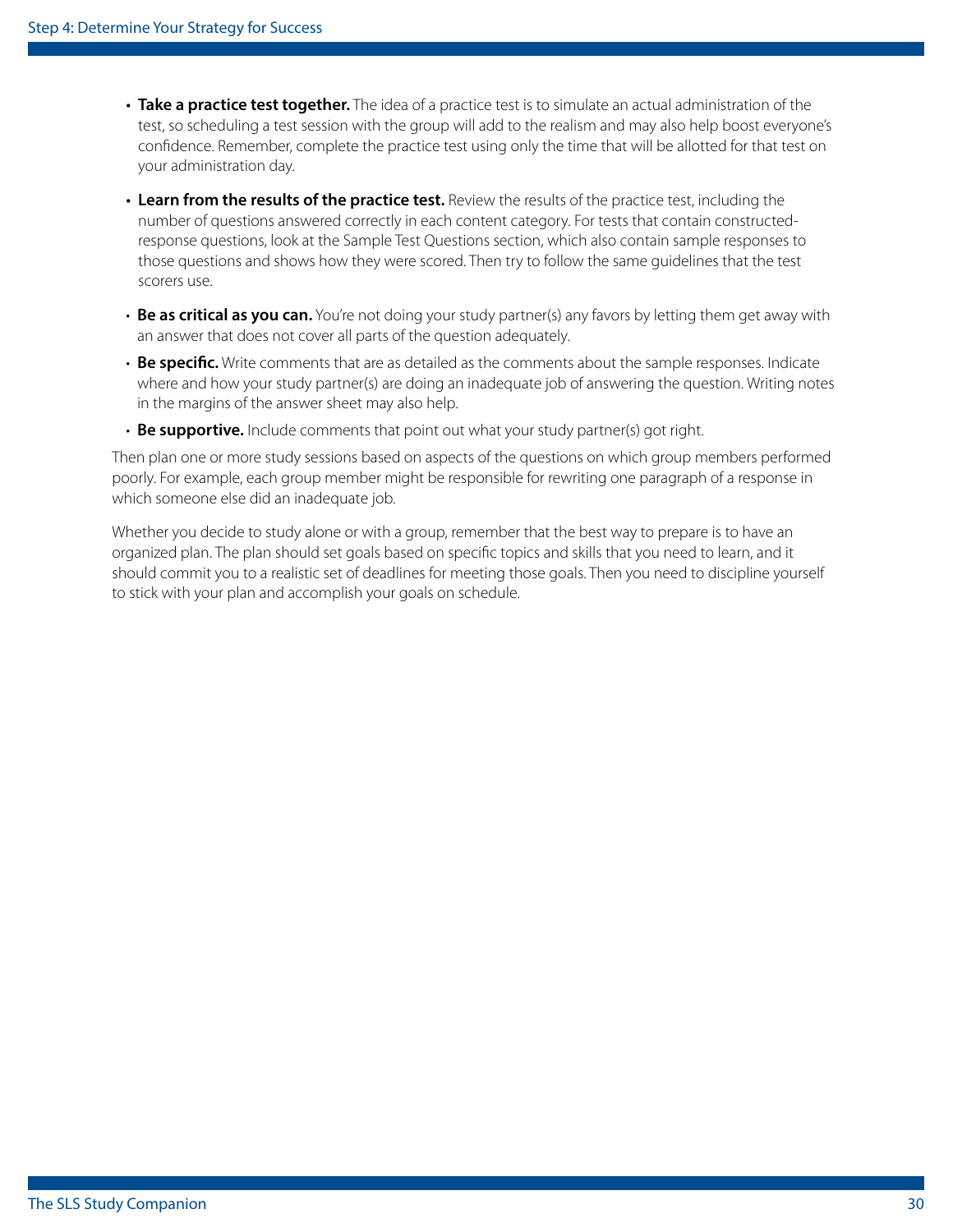## <span id="page-30-0"></span>**5. Develop Your Study Plan**

#### *Develop a personalized study plan and schedule*

Planning your study time is important because it will help ensure that you review all content areas covered on the test. Use the sample study plan below as a guide. It shows a plan for the *Core Academic Skills for Educators: Reading*  test. Following that is a study plan template that you can fll out to create your own plan. Use the "Learn about Your Test" and "Test Specifcations" information beginning on [page 5](#page-4-1) to help complete it.

#### **Use this worksheet to:**

1. Define Content Areas: List the most important content areas for your test as defined in chapter 1.

2. Determine Strengths and Weaknesses: Identify your strengths and weaknesses in each content area.

3. Identify Resources: Identify the books, courses, and other resources you plan to use for each content area.

4. Study: Create and commit to a schedule that provides for regular study periods.

|                   | Praxis Test Name (Test Code): Core Academic Skills for Educators: Reading (5712) |
|-------------------|----------------------------------------------------------------------------------|
| <b>Test Date:</b> | 9/15/15                                                                          |

| <b>Content covered</b>                       | Description<br>of content                                                                                                    | How well do<br>I know the<br>content?<br>$(scale 1-5)$ | What<br>resources do I<br>have/need for<br>the content?         | Where can I<br>find the<br>resources I<br>need?                                   | Dates I will<br>study the<br>content | Date<br>completed |
|----------------------------------------------|------------------------------------------------------------------------------------------------------------------------------|--------------------------------------------------------|-----------------------------------------------------------------|-----------------------------------------------------------------------------------|--------------------------------------|-------------------|
| <b>Key Ideas and Details</b>                 |                                                                                                                              |                                                        |                                                                 |                                                                                   |                                      |                   |
| Close reading                                | Draw inferences and<br>implications from the<br>directly stated content<br>of a reading selection                            | 3                                                      | Middle school<br>English<br>textbook                            | College library,<br>middle school<br>teacher                                      | 7/15/15                              | 7/15/15           |
| Determining Ideas                            | Identify summaries or<br>paraphrases of the main<br>idea or primary purpose<br>of a reading selection                        | 3                                                      | Middle school<br>English<br>textbook                            | College library,<br>middle school<br>teacher                                      | 7/17/15                              | 7/17/15           |
| Determining Ideas                            | Identify summaries<br>or paraphrases of the<br>supporting ideas and<br>specific details in a<br>reading selection            | 3                                                      | Middle and<br>high school<br>English<br>textbook                | College library,<br>middle and<br>high school<br>teachers                         | 7/20/15                              | 7/21/15           |
| <b>Craft, Structure, and Language Skills</b> |                                                                                                                              |                                                        |                                                                 |                                                                                   |                                      |                   |
| Interpreting tone                            | Determine the author's<br>attitude toward material<br>discussed in a reading<br>selection                                    | 4                                                      | Middle and<br>high school<br>English<br>textbook                | College library,<br>middle and<br>high school<br>teachers                         | 7/25/15                              | 7/26/15           |
| Analysis of<br>structure                     | Identify key transition<br>words and phrases in a<br>reading selection and<br>how they are used                              | 3                                                      | Middle and<br>high school<br>English<br>textbook.<br>dictionary | College library,<br>middle and<br>high school<br>teachers                         | 7/25/15                              | 7/27/15           |
| Analysis of<br>structure                     | Identify how a reading<br>selection is organized<br>in terms of cause/effect,<br>compare/contrast,<br>problem/solution, etc. | 5                                                      | High school<br>textbook.<br>college course<br>notes             | College library,<br>course notes.<br>high school<br>teacher, college<br>professor | 8/1/15                               | 8/1/15            |
| Author's purpose                             | Determine the role that<br>an idea, reference, or<br>piece of information<br>plays in an author's<br>discussion or argument  | 5                                                      | High school<br>textbook,<br>college course<br>notes             | College library,<br>course notes,<br>high school<br>teacher, college<br>professor | 8/1/15                               | 8/1/15            |

(continued on next page)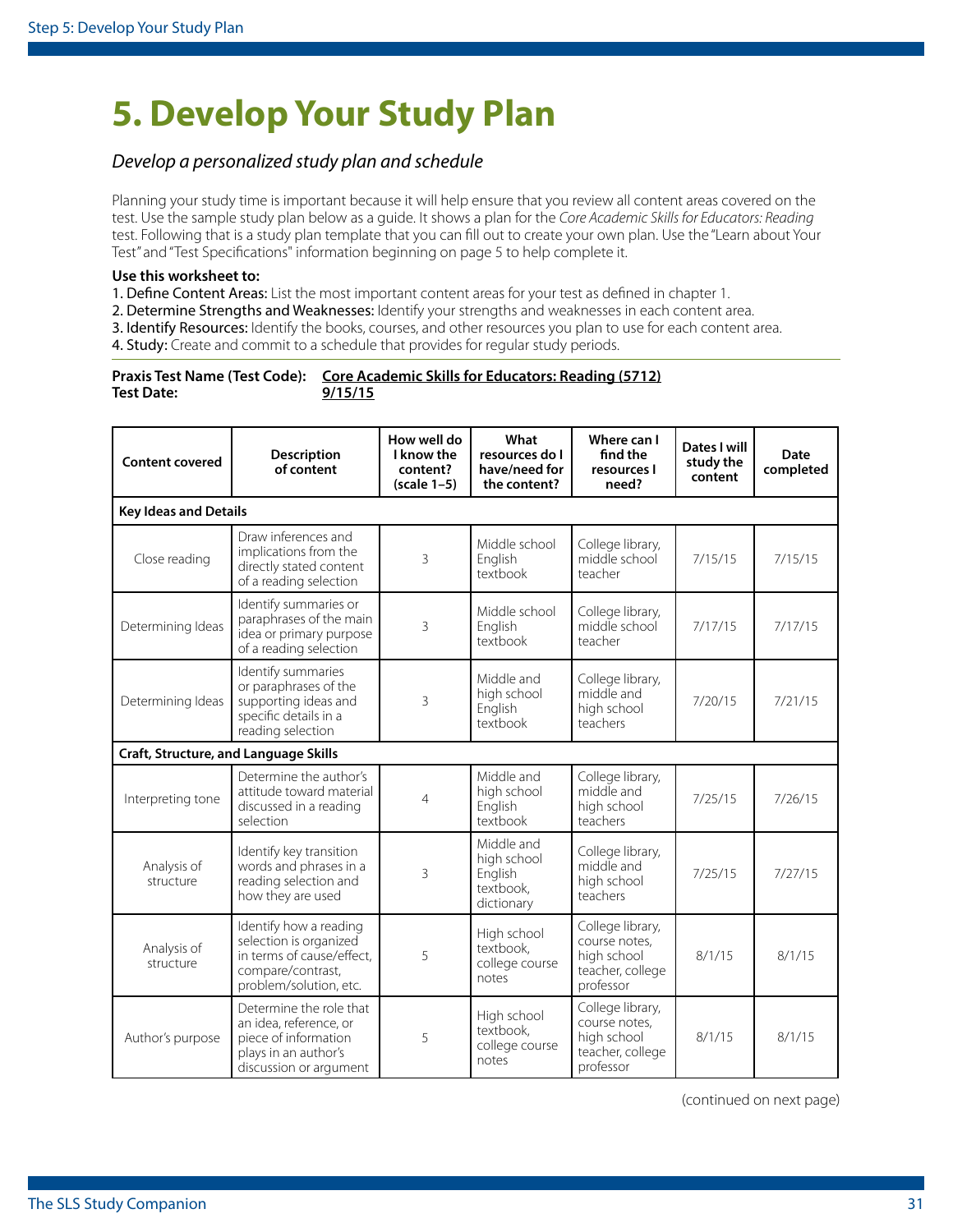| <b>Content covered</b>             | <b>Description</b><br>of content                                                                                                            | How well do<br>I know the<br>content?<br>$(scale 1-5)$ | What<br>resources do I<br>have/need for<br>the content? | Where can I<br>find the<br>resources I<br>need?                                   | <b>Dates</b><br>l will<br>study the<br>content | Date<br>completed |
|------------------------------------|---------------------------------------------------------------------------------------------------------------------------------------------|--------------------------------------------------------|---------------------------------------------------------|-----------------------------------------------------------------------------------|------------------------------------------------|-------------------|
| Language in<br>different contexts  | Determine whether<br>information presented<br>in a reading selection<br>is presented as fact or<br>opinion                                  | 4                                                      | High school<br>textbook,<br>college course<br>notes     | College library,<br>course notes,<br>high school<br>teacher, college<br>professor | 8/1/15                                         | 8/1/15            |
| Contextual<br>meaning              | Identify the meanings of<br>words as they are used in<br>the context of a reading<br>selection                                              | $\overline{2}$                                         | High school<br>textbook,<br>college course<br>notes     | College library,<br>course notes,<br>high school<br>teacher, college<br>professor | 8/1/15                                         | 8/1/15            |
| Figurative<br>Language             | Understand figurative<br>language and nuances in<br>word meanings                                                                           | $\overline{2}$                                         | High school<br>textbook,<br>college course<br>notes     | College library,<br>course notes,<br>high school<br>teacher, college<br>professor | 8/8/15                                         | 8/8/15            |
| Vocabulary range                   | Understand a range<br>of words and phrases<br>sufficient for reading at<br>the college and career<br>readiness level                        | $\overline{2}$                                         | High school<br>textbook,<br>college course<br>notes     | College library,<br>course notes.<br>high school<br>teacher, college<br>professor | 8/15/15                                        | 8/17/15           |
| Integration of Knowledge and Ideas |                                                                                                                                             |                                                        |                                                         |                                                                                   |                                                |                   |
| Diverse media and<br>formats       | Analyze content<br>presented in diverse<br>media and formats,<br>including visually and<br>quantitatively, as well as<br>in words           | $\overline{2}$                                         | High school<br>textbook,<br>college course<br>notes     | College library,<br>course notes,<br>high school<br>teacher, college<br>professor | 8/22/15                                        | 8/24/15           |
| Evaluation of<br>arguments         | Identify the relationship<br>among ideas presented<br>in a reading selection                                                                | 4                                                      | High school<br>textbook,<br>college course<br>notes     | College library,<br>course notes,<br>high school<br>teacher, college<br>professor | 8/24/15                                        | 8/24/15           |
| Evaluation of<br>arguments         | Determine whether<br>evidence strengthens,<br>weakens, or is relevant<br>to the arguments in a<br>reading selection                         | 3                                                      | High school<br>textbook,<br>college course<br>notes     | College library,<br>course notes,<br>high school<br>teacher, college<br>professor | 8/27/15                                        | 8/27/15           |
| Evaluation of<br>arguments         | Determine the logical<br>assumptions upon<br>which an argument or<br>conclusion is based                                                    | 5                                                      | High school<br>textbook,<br>college course<br>notes     | College library,<br>course notes,<br>high school<br>teacher, college<br>professor | 8/28/15                                        | 8/30/15           |
| Evaluation of<br>arguments         | Draw conclusions from<br>material presented in a<br>reading selection                                                                       | 5                                                      | High school<br>textbook,<br>college course<br>notes     | College library,<br>course notes,<br>high school<br>teacher, college<br>professor | 8/30/15                                        | 8/31/15           |
| Comparison of<br>texts             | Recognize or predict<br>ideas or situations that<br>are extensions of or<br>similar to what has been<br>presented in a reading<br>selection | 4                                                      | High school<br>textbook,<br>college course<br>notes     | College library,<br>course notes,<br>high school<br>teacher, college<br>professor | 9/3/15                                         | 9/4/15            |
| Comparison of<br>texts             | Apply ideas presented<br>in a reading selection to<br>other situations                                                                      | 2                                                      | High school<br>textbook,<br>college course<br>notes     | College library,<br>course notes,<br>high school<br>teacher, college<br>professor | 9/5/15                                         | 9/6/15            |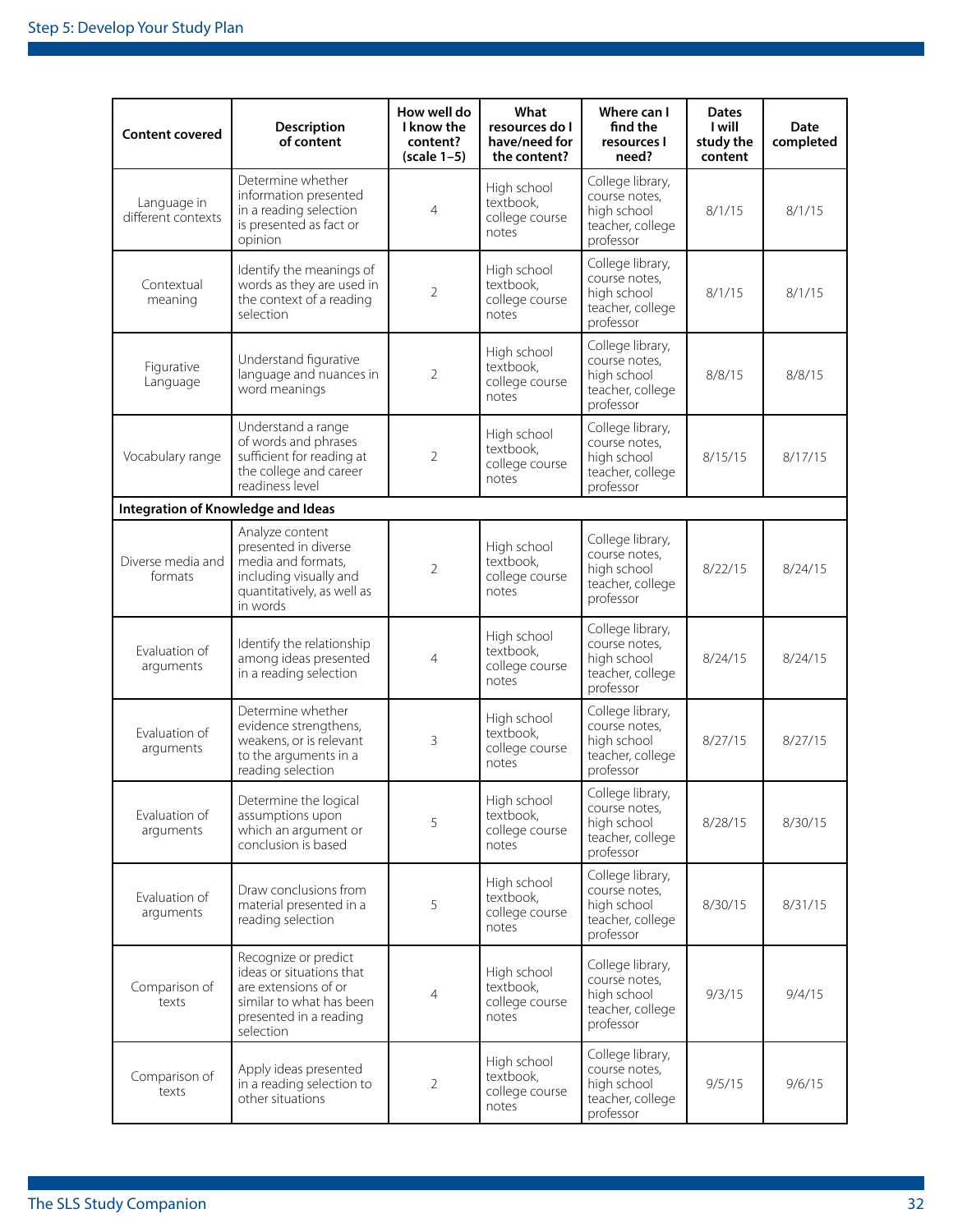### <span id="page-32-0"></span>**My Study Plan**

#### **Use this worksheet to:**

1. Define Content Areas: List the most important content areas for your test as defined in chapter 1.

2. Determine Strengths and Weaknesses: Identify your strengths and weaknesses in each content area.

3. Identify Resources: Identify the books, courses, and other resources you plan to use for each content area.

4. Study: Create and commit to a schedule that provides for regular study periods.

#### **Praxis Test Name (Test Code):** \_\_\_\_\_\_\_\_\_\_\_\_\_\_\_\_\_\_\_\_\_\_\_\_\_\_\_\_\_\_\_\_\_\_\_\_\_\_\_\_\_\_\_\_\_\_\_\_\_\_\_\_\_\_\_\_\_\_\_\_

**Test Date:** \_\_\_\_\_\_\_\_\_\_\_\_\_

| <b>Content covered</b> | <b>Description</b><br>of content | How well do<br>I know the<br>content?<br>$(scale 1-5)$ | What<br>resources do I<br>have/need for<br>this content? | Where can I<br>find the<br>resources I<br>need? | Dates I will<br>study this<br>content | Date<br>completed |
|------------------------|----------------------------------|--------------------------------------------------------|----------------------------------------------------------|-------------------------------------------------|---------------------------------------|-------------------|
|                        |                                  |                                                        |                                                          |                                                 |                                       |                   |
|                        |                                  |                                                        |                                                          |                                                 |                                       |                   |
|                        |                                  |                                                        |                                                          |                                                 |                                       |                   |
|                        |                                  |                                                        |                                                          |                                                 |                                       |                   |
|                        |                                  |                                                        |                                                          |                                                 |                                       |                   |
|                        |                                  |                                                        |                                                          |                                                 |                                       |                   |
|                        |                                  |                                                        |                                                          |                                                 |                                       |                   |
|                        |                                  |                                                        |                                                          |                                                 |                                       |                   |
|                        |                                  |                                                        |                                                          |                                                 |                                       |                   |
|                        |                                  |                                                        |                                                          |                                                 |                                       |                   |
|                        |                                  |                                                        |                                                          |                                                 |                                       |                   |
|                        |                                  |                                                        |                                                          |                                                 |                                       |                   |
|                        |                                  |                                                        |                                                          |                                                 |                                       |                   |
|                        |                                  |                                                        |                                                          |                                                 |                                       |                   |
|                        |                                  |                                                        |                                                          |                                                 |                                       |                   |
|                        |                                  |                                                        |                                                          |                                                 |                                       |                   |

(continued on next page)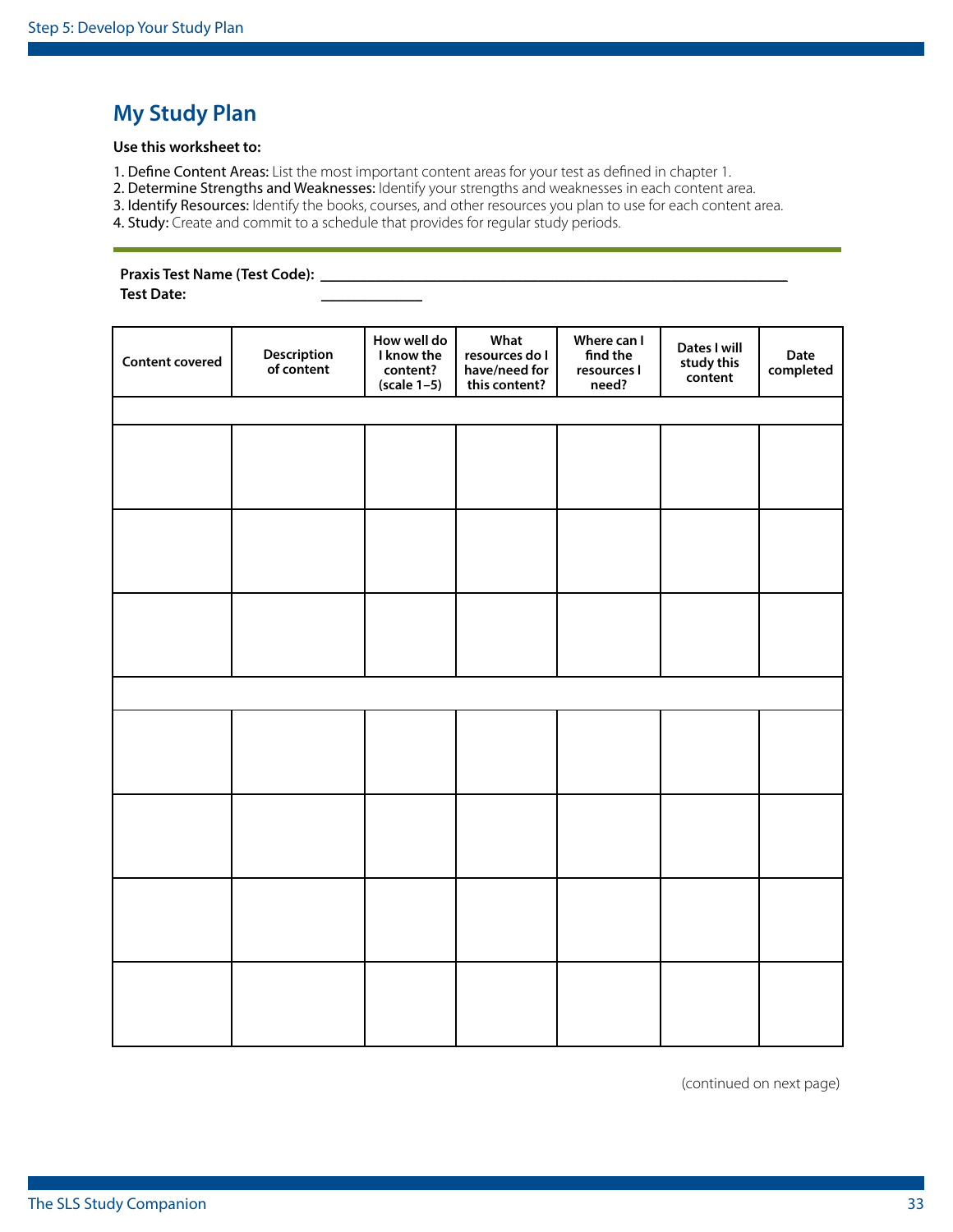| <b>Content covered</b> | <b>Description</b><br>of content | How well do<br>I know the<br>content?<br>$(scale 1-5)$ | What<br>resources do I<br>have/need for<br>the content? | Where can I<br>find the<br>resources I<br>need? | Dates I will<br>study the<br>content | Date<br>completed |
|------------------------|----------------------------------|--------------------------------------------------------|---------------------------------------------------------|-------------------------------------------------|--------------------------------------|-------------------|
|                        |                                  |                                                        |                                                         |                                                 |                                      |                   |
|                        |                                  |                                                        |                                                         |                                                 |                                      |                   |
|                        |                                  |                                                        |                                                         |                                                 |                                      |                   |
|                        |                                  |                                                        |                                                         |                                                 |                                      |                   |
|                        |                                  |                                                        |                                                         |                                                 |                                      |                   |
|                        |                                  |                                                        |                                                         |                                                 |                                      |                   |
|                        |                                  |                                                        |                                                         |                                                 |                                      |                   |
|                        |                                  |                                                        |                                                         |                                                 |                                      |                   |
|                        |                                  |                                                        |                                                         |                                                 |                                      |                   |
|                        |                                  |                                                        |                                                         |                                                 |                                      |                   |
|                        |                                  |                                                        |                                                         |                                                 |                                      |                   |
|                        |                                  |                                                        |                                                         |                                                 |                                      |                   |
|                        |                                  |                                                        |                                                         |                                                 |                                      |                   |
|                        |                                  |                                                        |                                                         |                                                 |                                      |                   |
|                        |                                  |                                                        |                                                         |                                                 |                                      |                   |
|                        |                                  |                                                        |                                                         |                                                 |                                      |                   |
|                        |                                  |                                                        |                                                         |                                                 |                                      |                   |
|                        |                                  |                                                        |                                                         |                                                 |                                      |                   |
|                        |                                  |                                                        |                                                         |                                                 |                                      |                   |
|                        |                                  |                                                        |                                                         |                                                 |                                      |                   |
|                        |                                  |                                                        |                                                         |                                                 |                                      |                   |
|                        |                                  |                                                        |                                                         |                                                 |                                      |                   |
|                        |                                  |                                                        |                                                         |                                                 |                                      |                   |
|                        |                                  |                                                        |                                                         |                                                 |                                      |                   |
|                        |                                  |                                                        |                                                         |                                                 |                                      |                   |
|                        |                                  |                                                        |                                                         |                                                 |                                      |                   |
|                        |                                  |                                                        |                                                         |                                                 |                                      |                   |
|                        |                                  |                                                        |                                                         |                                                 |                                      |                   |
|                        |                                  |                                                        |                                                         |                                                 |                                      |                   |
|                        |                                  |                                                        |                                                         |                                                 |                                      |                   |
|                        |                                  |                                                        |                                                         |                                                 |                                      |                   |
|                        |                                  |                                                        |                                                         |                                                 |                                      |                   |
|                        |                                  |                                                        |                                                         |                                                 |                                      |                   |
|                        |                                  |                                                        |                                                         |                                                 |                                      |                   |
|                        |                                  |                                                        |                                                         |                                                 |                                      |                   |
|                        |                                  |                                                        |                                                         |                                                 |                                      |                   |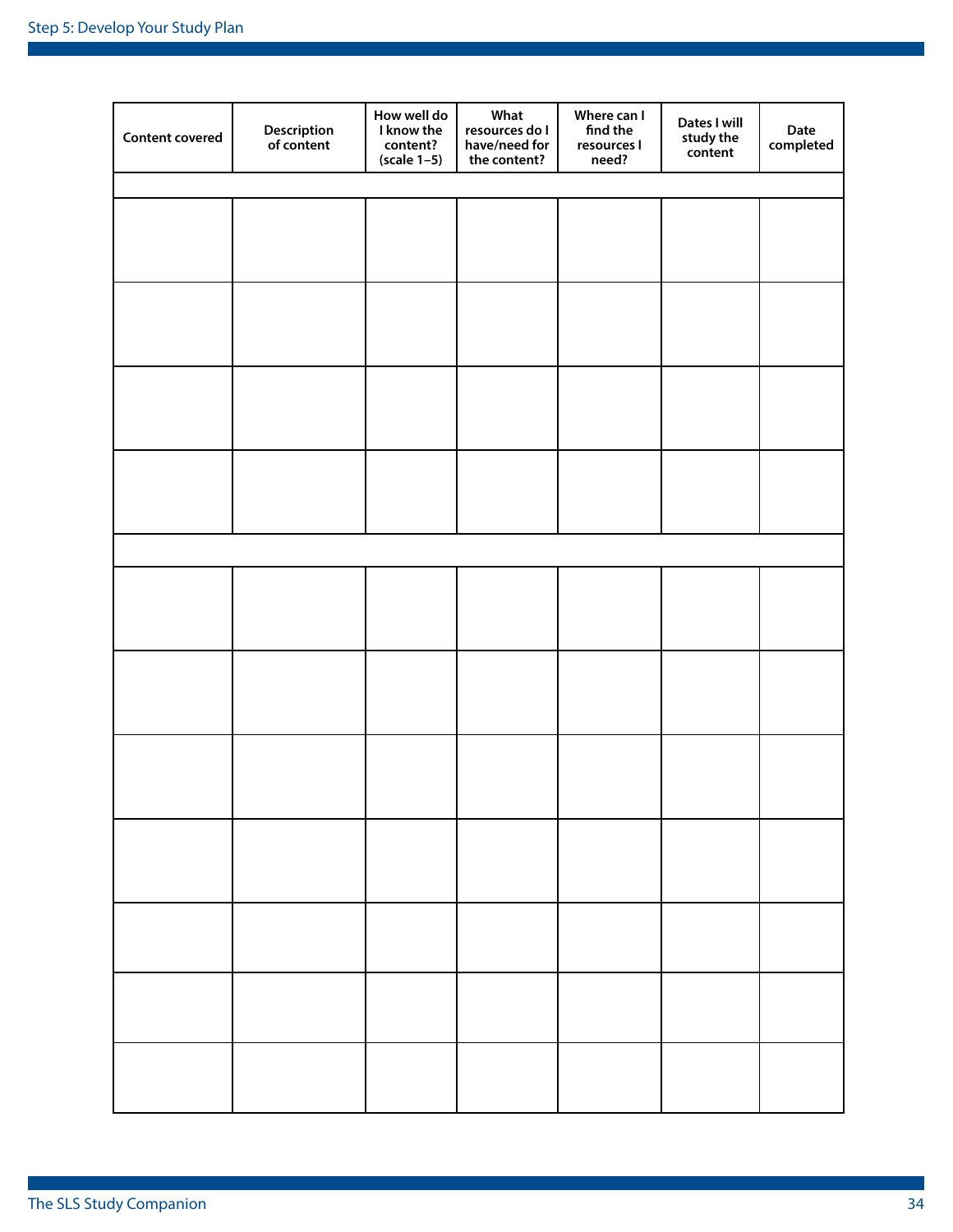## <span id="page-34-1"></span><span id="page-34-0"></span>**6. Review Study Topics**

*Review study topics with questions for discussion* 

## **Using the Study Topics That Follow**

The Connecticut Administrator Test is designed to measure the knowledge and skills necessary for a beginning teacher.

This chapter is intended to help you organize your preparation for the test and to give you a clear indication of the depth and breadth of the knowledge required for success on the test.

Virtually all accredited programs address the topics covered by the test; however, you are not expected to be an expert on all aspects of the topics that follow.

You are likely to fnd that the topics below are covered by most introductory textbooks. Consult materials and resources, including lecture and laboratory notes, from all your coursework. You should be able to match up specifc topics and subtopics with what you have covered in your courses.

Try not to be overwhelmed by the volume and scope of content knowledge in this guide. Although a specifc term may not seem familiar as you see it here, you might fnd you can understand it when applied to a real-life situation. Many of the items on the actual test will provide you with a context to apply to these topics or terms.

### **Discussion Areas**

Interspersed throughout the study topics are discussion areas, presented as open-ended questions or statements. These discussion areas are intended to help test your knowledge of fundamental concepts and your ability to apply those concepts to situations in the classroom or the real world. Most of the areas require you to combine several pieces of knowledge to formulate an integrated understanding and response. If you spend time on these areas, you will gain increased understanding and facility with the subject matter covered on the test. You may want to discuss these areas and your answers with a teacher or mentor.

Note that this study companion *does not provide answers for the discussion area questions*, but thinking about the answers to them will help improve your understanding of fundamental concepts and will probably help you answer a broad range of questions on the test.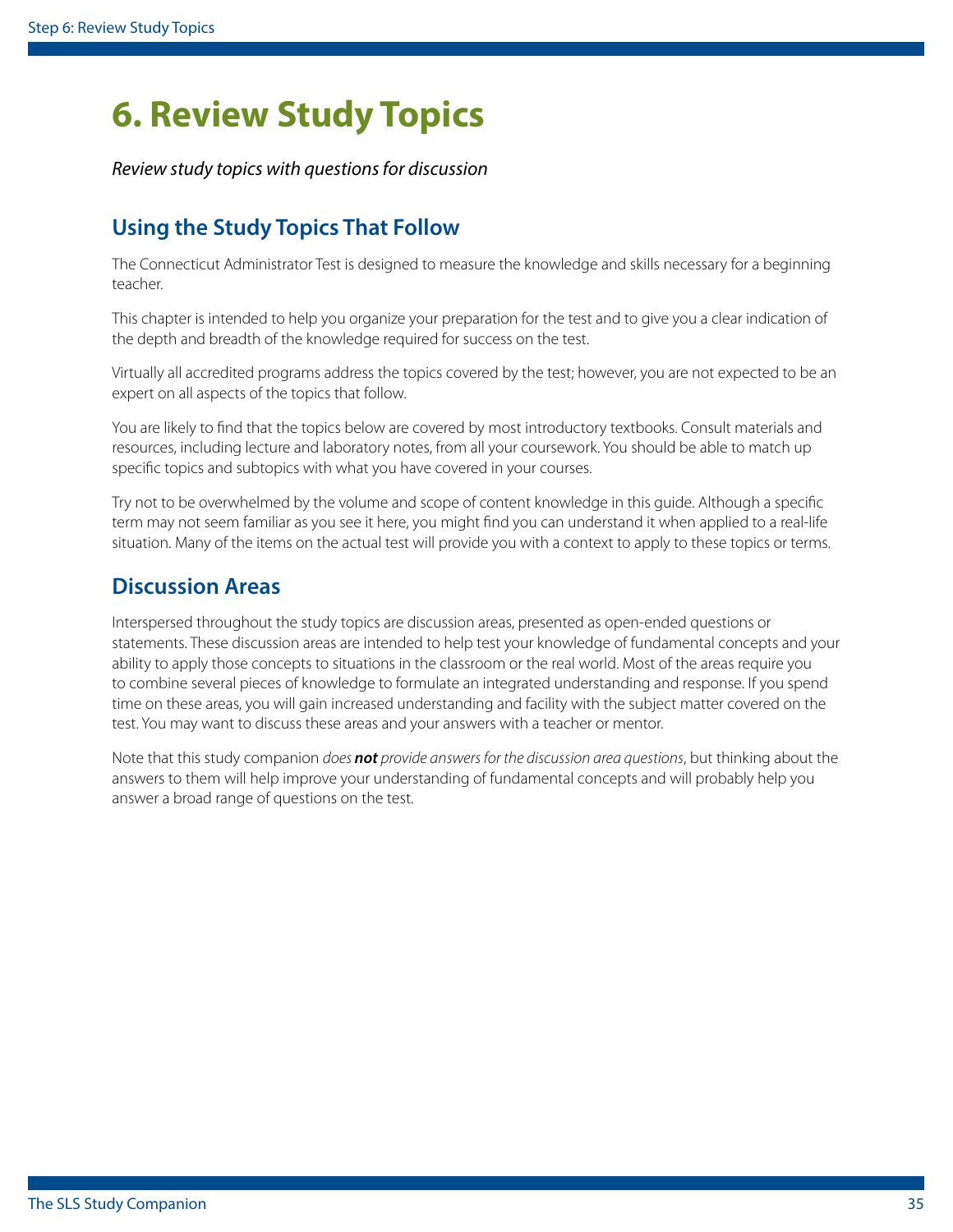### **Study Topics**

An overview of the areas covered on the test, along with their subareas, follows.

#### **I. Strategic Leadership**

#### A. Mission, vision, goals, and core values

A school leader

- 1. Understands how to develop an educational mission for the school to promote the academic success and well-being of each student
- 2. Understands how to analyze multiple sources of data about current practice before developing or revising the mission, vision, and goals
	- a. selects appropriate school goals that are aligned with district goals and based on data
	- b. evaluates if the current mission, vision, and goals are appropriate
- 3. Understands how to implement a vision and goals that refect core values and are created with challenging and measureable expectations for all students and educators
	- a. determines if expectations are measurable, rigorous, and connected to the vision and goals
	- b. develops goals that are specifc, measurable, attainable, results driven, and time bound
	- c. identifes resources for developing the mission, vision, and goals
- 4. Knows how the vision and goals relate to local, state, and federal policies
- 5. Understands how to model the school's mission, vision, and core values in all aspects of leadership

#### B. Shared commitments to implement the vision and goals

#### A school leader

- 1. Understands how to engage staff and community members with diverse perspectives in implementing the vision and achieving goals
	- a. identifes strategies to engage internal and external communities with diverse perspectives to implement the vision and goals
- 2. Knows how to develop shared commitments and responsibilities among staff and the community for selecting and carrying out efective strategies to achieve the vision and goals
	- a. builds consensus
	- b. develops a plan to delegate responsibilities
- 3. Knows how to determine and implement efective strategies to evaluate progress toward the vision and goals
- 4. Knows how to communicate the shared vision and goals in ways that facilitate key faculty, staff, students, parents, and community members' ability to understand, support, and act on them
	- a. Selects and assesses communication strategies for faculty, staff, students, parents, and community members
- 5. Implements the shared vision and goals consistently

#### C. Continuous improvement toward the vision and goals

- 1. Understands how to use and interpret multiple sources of data to conduct a needs analysis to identify unique strengths, needs, gaps, and areas of improvement for students and teachers
- 2. Knows how to use data-driven decision making, research, and best practices systematically to design and monitor plans, programs, and activities to achieve the vision and goals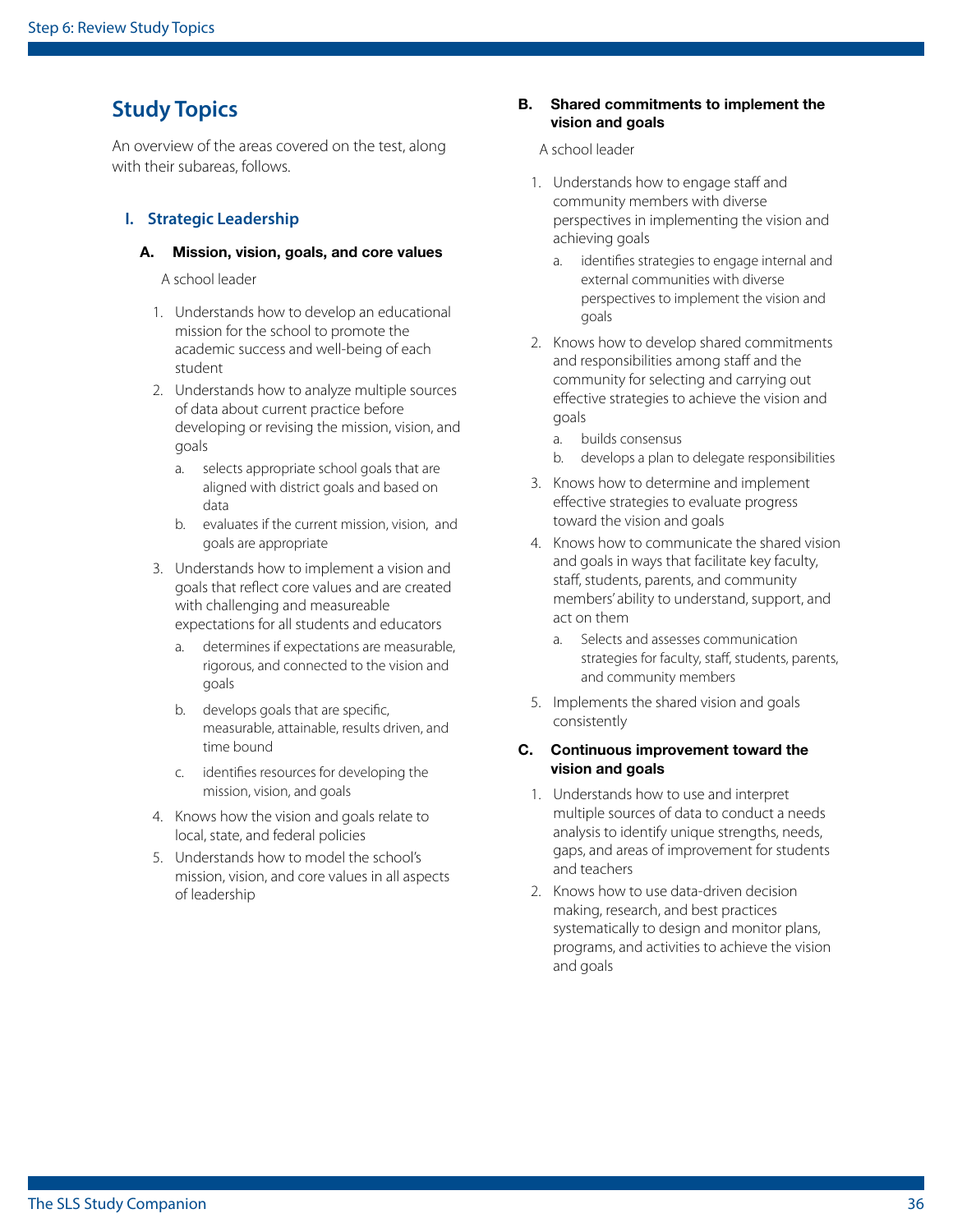- 3. Knows efective strategies to facilitate needed change
	- a. manages uncertainty and risk
	- b. supports the needs of individuals during the change process
	- c. communicates the needs, process, and outcomes of improvement efforts
	- d. identifes and knows strategies to address barriers to achieving the vision and goals
- 4. Knows how to engage staf, students, and community in planning, implementing, and assessing programs and activities
- 5. Understands the strategic planning process to promote alignment among all aspects of the school organization
	- a. formulates appropriate critical questions to outline processes and criteria
	- b. uses relevant data and evidence-based inquiry to formulate a plan
	- c. identifes and aligns resources, including technology, to support and achieve the mission, vision, goals and core values
	- d. engages faculty, staff, family and community members

#### **Discussion areas: Strategic Leadership**

- Why is it important to develop and implement a vision and goals?
- What types and sources of data can be used to determine or provide support for a school vision and goals?
- Why is it necessary to use data when planning to implement a vision and goals?
- What is meant by "data-driven decision making"?
- What types of data are valuable for developing or revising a vision and goals?
- Why would it be valuable for a school leader to poll key stakeholders about the purpose of education when developing a vision and goals?
- What goals are measurable? Nonmeasurable?
- Why is it important for a school leader to have effective oral and written communication skills?
- Why is it necessary to involve others in developing and implementing a vision and goals?
- What are some of the key strategies for involving community members in school planning?
- How can school community members learn more about the importance of having a school vision and goals?
- What processes are involved in consensus building? Confict resolution?
- How can a school leader distribute responsibility effectively?

#### **II. Instructional Leadership**

#### A. Professional development and building capacity

- 1. Knows how to develop and implement jobembedded, standards-based professional development that meets the learning needs of students and staf
	- a. develops processes to support teachers' growth and student learning
	- b. analyzes situations and recommends appropriate teaching and learning practices
- 2. Understands how to use data to provide ongoing feedback to teachers that improves practice and student learning
	- a. develops a process to provide actionable feedback (e.g. for example, co-teaching, peer coaching, and classroom walkthroughs) to increase teacher effectiveness and student performance
	- b. participates in collaborative data analysis (e.g. for example, evaluates student work and disaggregates test scores) to increase teacher efectiveness and student performance
- 3. Understands how to guide and monitor individual teacher professional development plans and progress for continuous improvement of teaching and learning
	- a. identifes the professional development needs of each teacher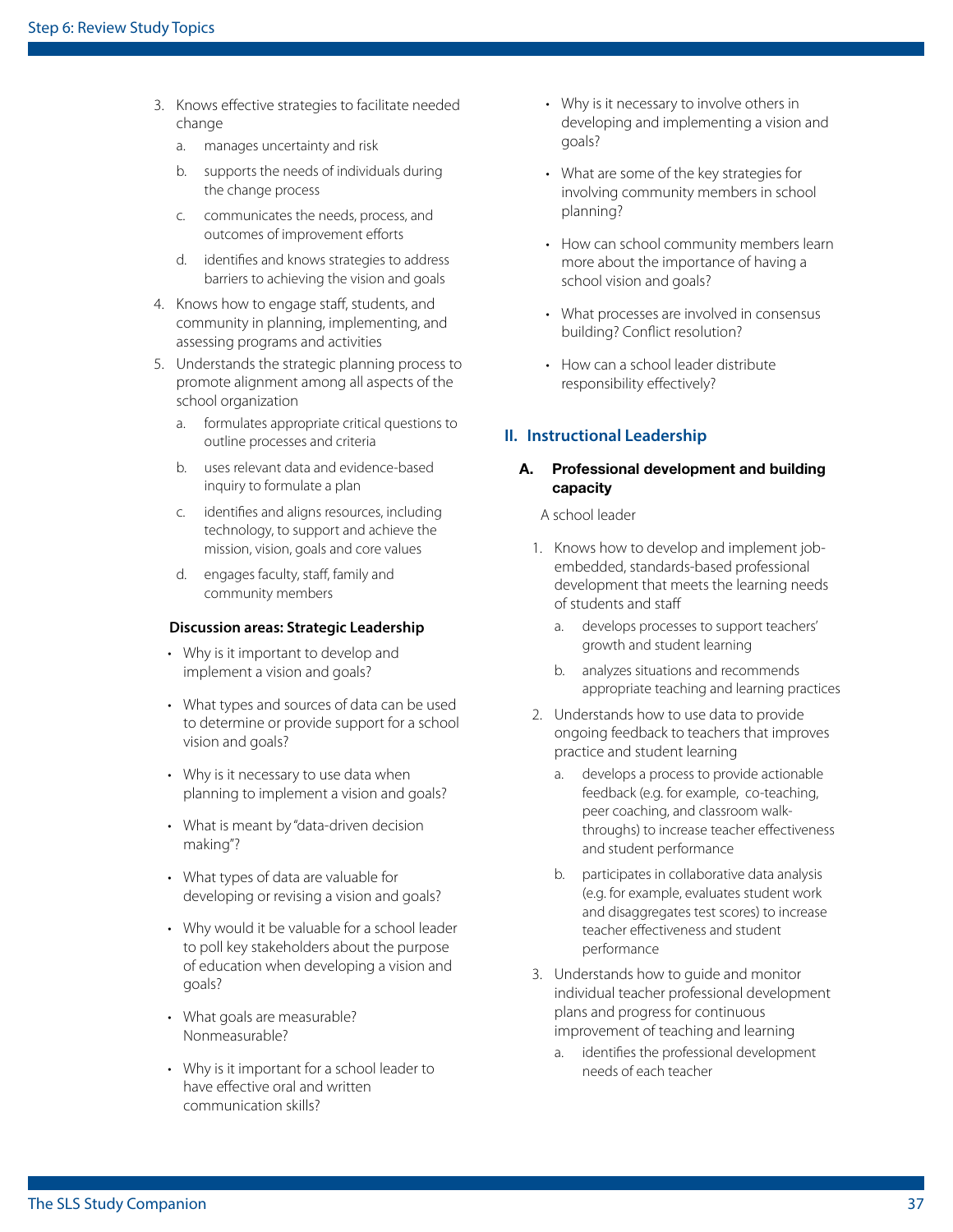- b. creates a professional development plan
- c. monitors and assesses the efectiveness of the professional development plan
- 4. Understands how to establish expectations and provide opportunities for teachers to strengthen their content knowledge, skills, and practice to achieve intended outcomes for students
- 5. Understands how to provide diferentiated professional development opportunities for faculty and staff
	- a. understands and provides a variety of resources (e.g. for example, seminars, book studies, workshops, mentoring, coaching) to support job-embedded professional learning
	- b. develops and supports a culture of collaborative learning through a professional learning community
- 6. Knows how to develop the capacity of faculty and staf
	- a. provides support and opportunities for teacher leadership
	- b. provides support and opportunities for leadership from other members of the school community
- 7. Understands how to promote a healthy worklife balance for self and others
- 8. Understands his or her own learning and efectiveness through self-refection, professional development, and informal and formal peer collaboration
- 9. Knows how to foster continuous improvement of personal and collective instructional capacity to achieve intended outcomes for each student

#### B. Rigorous curriculum and instruction

- 1. Understands how to strengthen teachers' knowledge of rigorous curriculum and standards-based instructional programs
	- a. creates a culture supporting rigor and relevance in curriculum and instruction
	- b. ensures collaborative schoolwide practices and programs focus on a rigorous curriculum and standards-based instruction to meet student and staff needs
- 2. Understands how to work with teams, including teachers and other instructional staff, to analyze student work and monitor student progress
	- a. collaboratively facilitates disaggregation of data to inform instruction
	- b. provides time for collaborative discussion of data and instructional strategies
- 3. Understands how to develop and implement curricular and instructional programs to ensure student needs are met
	- a. identifes student needs
	- b. develops plans to meet and monitor identifed needs through appropriate curricular and instructional practices
	- c. evaluates the efectiveness of instructional programs
- 4. Knows how to align rigorous curriculum and instruction horizontally and vertically to ensure consistency and coherence
	- a. engages in constructive discussions within the school and with feeder schools
	- b. engages in ongoing development with feeder schools to ensure consistency and coherence of curriculum
- 5. Understands how to assure alignment of curriculum and instruction, student assessments, program evaluation methods, and professional development with content standards
	- a. analyzes school improvement plans to ensure these elements are met and linked together systematically
- 6. Understands how to assist teachers with diferentiated teaching strategies, curricular materials, educational technologies, and other resources
- 7. Knows how to work with faculty and staff to evaluate emerging educational trends and use research fndings for school improvement
- 8. Knows how to identify and use researchbased and evidence-based strategies and practices in ways that close opportunity and achievement gaps
- 9. Understands how to conduct frequent classroom visits, walk-throughs, and observations to provide constructive, meaningful, actionable feedback that supports the development of faculty and staff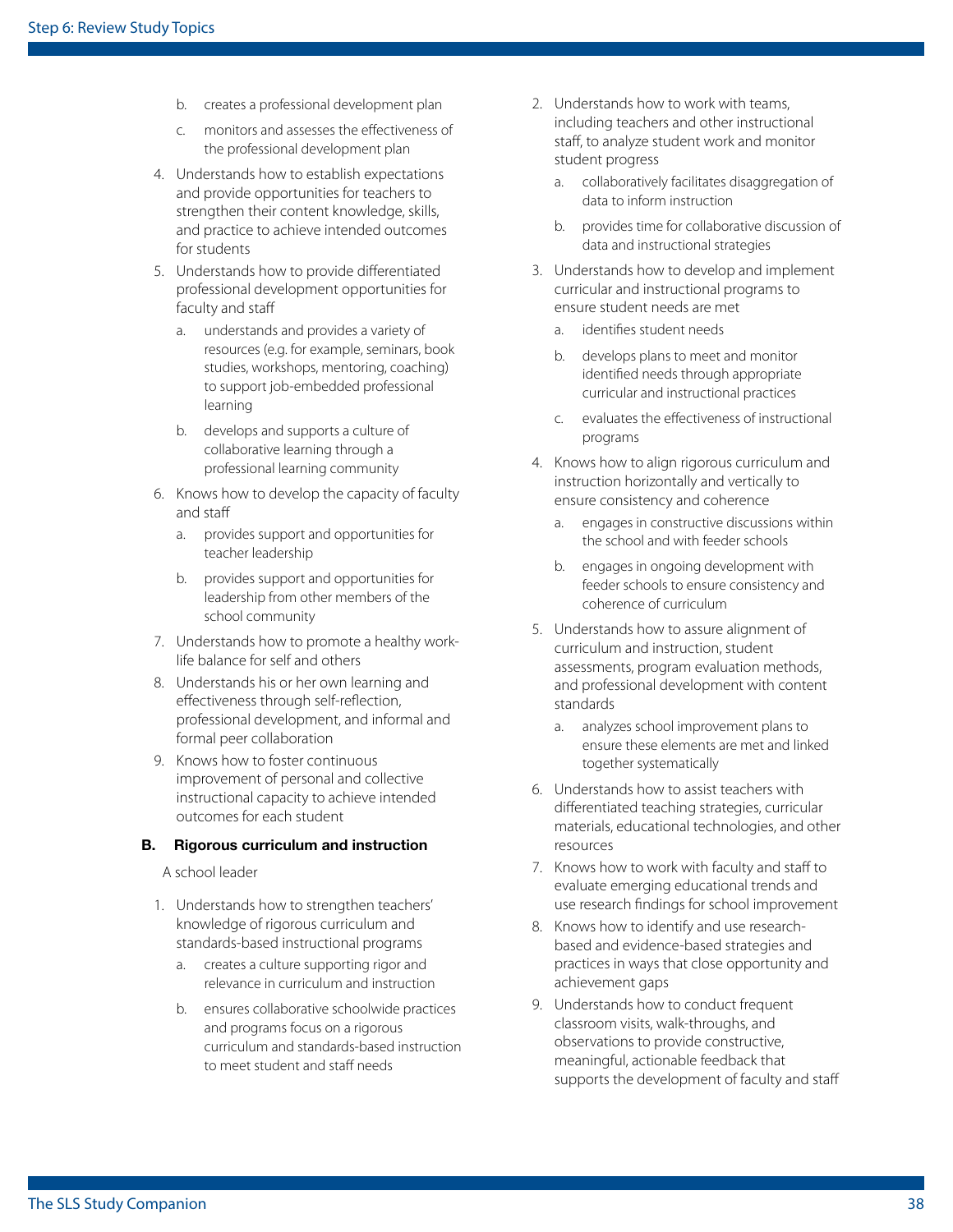- use of technology in teaching and learning
	- a. provides students with access to technology tools that enhance learning and support the curriculum
	- b. supports teachers in the use of technology in instruction and assessment of student learning

#### C. Assessment and accountability

A school leader

- 1. Understands how to use assessment and accountability systems to improve the quality of teaching and learning for each student
	- a. facilitates ongoing analyses of data about the performance of subgroups and all students to improve instructional programs
- 2. Understands how to analyze multiple sources of data, including formative and summative assessments
	- a. uses data to evaluate student learning, efective teaching, and program quality
	- b. provides timely feedback to teachers, students, and parents
- 3. Knows how to analyze, interpret, and communicate data to the school community about progress being made toward the vision and goals
- 4. Knows how to support teachers in development of appropriate classroom assessments that are aligned with the school's curriculum and provides meaningful feedback for student performance and instructional purposes
	- a. develops a plan that provides opportunities for collaboration and feedback about classroom assessments
- 5. Knows how to use valid assessments that are consistent with knowledge of child learning and development and technical standards of measurement
	- a. understands the diferent types of assessments
	- b. uses assessments appropriately to evaluate and maximize student learning

#### 10. Understands how to promote the efective **Discussion areas: Instructional Leadership**

- What are some strategies that would ensure that professional development is jobembedded and standards-based?
- What sources and types of data can be used to provide feedback to teachers so that they can improve student learning?
- What are some qualities common to effective professional development?
- What types of student data might be used to identify areas for professional development?
- How do standards or changes in standards impact curriculum development and revision?
- How do various instructional strategies, such as team or collaborative teaching, positively or negatively impact instruction?
- What steps may need to be taken to ensure that the curriculum and instruction are aligned to student assessment and content standards?
- What trends in student achievement data might indicate that there are problems in curriculum alignment?
- What role do formal and informal assessments play in evaluating the efectiveness of a school's instruction and programs?
- What are the strengths and limitations of authentic assessment? Standardized testing?
- What methods can a school leader use to support teachers in the development of assessments that provide meaningful feedback about student progress?
- How does high-stakes testing influence a school's curriculum and instructional practice?
- How can a school leader make data and other information on school efectiveness understandable to parents and the community?
- What types and sources of classroom data can be used to evaluate student improvement?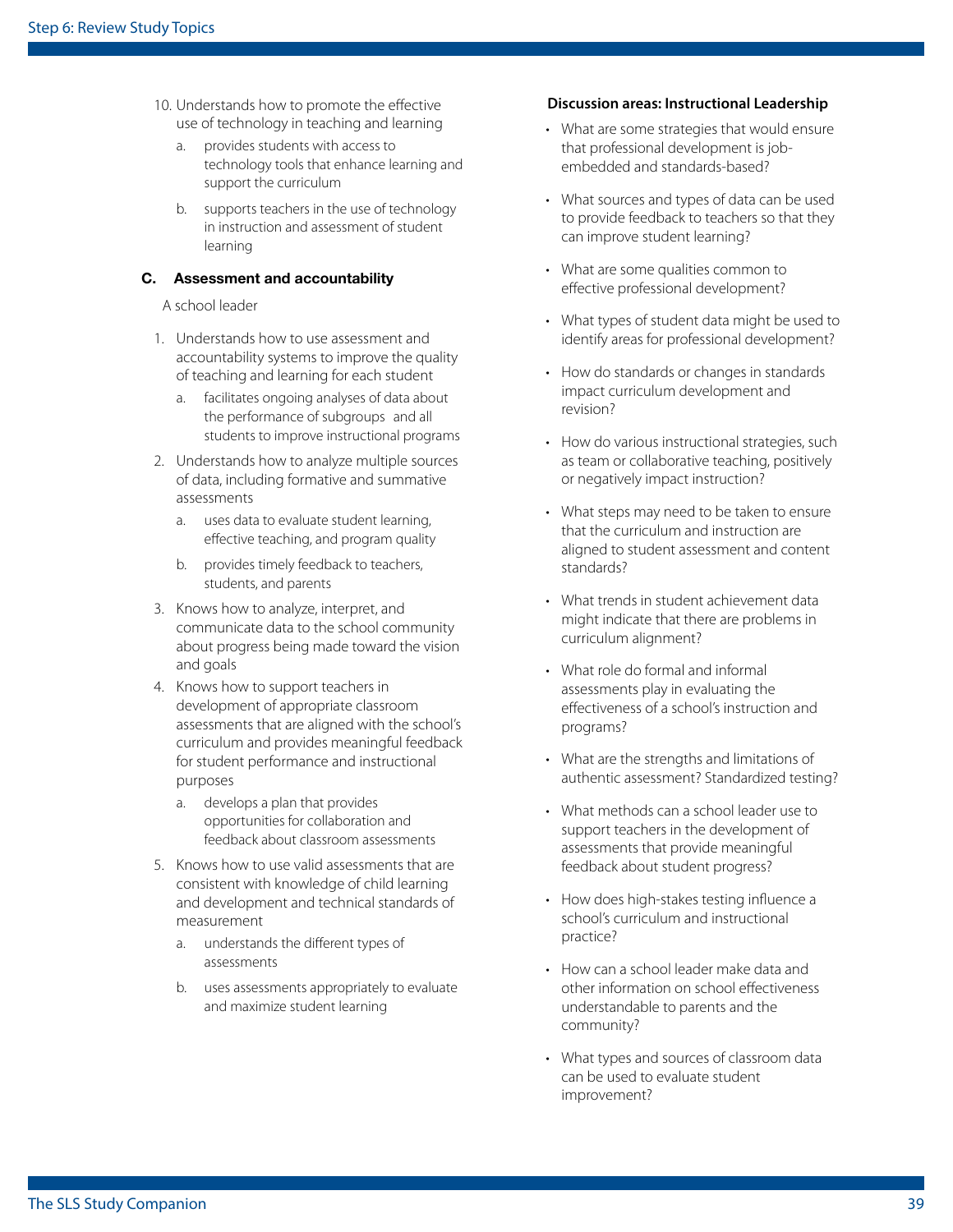- What types and sources of data can be used to monitor and evaluate instructional strategies?
- How and when should parents and other stakeholders be informed about the results of tests or other data collected within the school and district?
- What are some sources of teacher evaluation data and information (other than direct classroom observation) ?
- How can a school leader encourage staff to be creative risk takers while ensuring they follow the adopted course of study?

#### **III. Climate and Culture Leadership**

#### A. Community of care and support for teachers of care and support for teachers

A school leader

- 1. Knows how to create opportunities and a safe environment in which the faculty and staff examine and express their beliefs, ideas, values, and practices about teaching and learning
- 2. Knows how to provide opportunities for teachers to take appropriate risks for improving teaching and learning
- 3. Knows how to create structures and procedures that provide time and resources for a collaborative teaching and learning community
	- a. promotes shared responsibility and accountability within the teaching and learning community
- 4. Understands how to empower and motivate teachers and staff to improve their professional practice and focus on continuous learning and improvement
- 5. Understands how to hold faculty and staff accountable for a safe and supportive climate
- 6. Knows how to promote a healthy work-life balance for self and others
- 7. Understands how to develop and support open, productive, caring, and trusting working relationships

#### B. Equity and cultural responsiveness

- 1. Understands that each student should be treated fairly, respectfully, and with an understanding of students' culture and context
- 2. Knows how to recognize, respect, and employ each student's strengths, diversity, and culture as assets for teaching and learning
	- a. ensures the use of culturally relevant curriculum and instructional strategies
	- b. integrates the cultures and languages of the school community into the school's learning environment
- 3. Understands how to ensure that each student has equitable access to efective teachers, learning opportunities, academic and social support, cocurricular programs, and other resources for student success
	- a. identifes opportunity gaps
- 4. Understands how to implement policies and practices that address student misconduct in a positive, fair, and unbiased manner
	- a. conducts legal, fair, and timely investigations
	- b. analyzes disaggregated discipline incident data
	- c. protects privacy, rights and due process
- 5. Knows how to confront and alter institutional biases toward protected social groups (e.g. for example, race, class, culture and language, gender and sexual orientation, and special status students or students with disabilities) to promote each student's academic success and well-being
	- a. identifes and alters systems of practice that perpetuate inequities
	- b. eliminates marginalization
	- c. avoids practices of defcit-based schooling
- 6. Understands how to develop a shared understanding of and commitment to maintaining high standards for all students and closing achievement gaps
	- a. creates a culture of high expectations for all students
	- b. identifes achievement gaps
	- c. develops plans to reduce gaps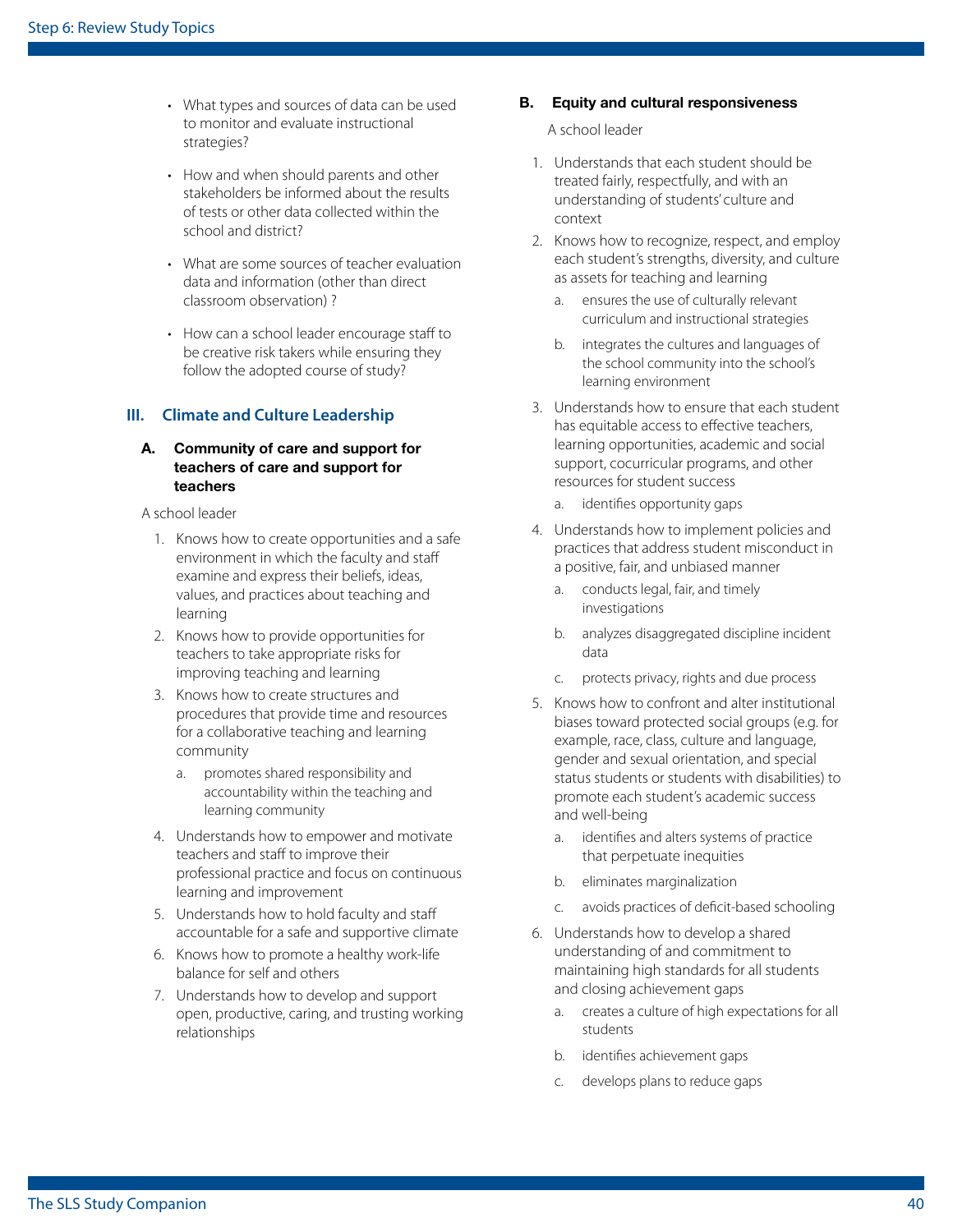- 7. Understands how to act with cultural competence and responsiveness in interactions, decision making, and practice
	- a. displays openness to change and diferences
	- b. communicates cultural competence to faculty and staff
	- c. investigates reports of inequity
	- d. engages people from diferent social groups (e.g. for example, race, class, culture and language, gender and sexual orientation, and special status students or students with disabilities)
- 8. Understands how to address matters of equity and cultural responsiveness in all aspects of leadership
- 9. Understands the traditions and cultural history of the school and community

#### C. Community of care and support for students

A school leader

- 1. Understands how to build and maintain a safe, caring, and healthy school environment that meets the academic, social, emotional, and physical needs of students
	- a. implements a school safety program
	- b. implements support systems (e.g. for example, peer mediation, positive behavior programs)
	- c. coordinates with appropriate professional support services (e.g. for example, social worker, crisis counselor, and programs by school counselors)
	- d. facilitates the implementation of programs for students who are economically disadvantaged
- 2. Understands how to create and sustain a school environment in which each student is known, accepted and valued, trusted and respected, cared for, and encouraged to be an active and responsible member of the school community
	- a. ensures the implementation of awareness and prevention programs addressing harassment, intimidation, and bullying
- 3. Knows how to provide resources and coherent systems of academic and social supports, services, extracurricular activities, and accommodations to meet the range of learning needs of students and promote student engagement
	- a. identifes and provides information about school and community outreach programs (e.g. for example, nutrition, hygiene, and medical)
- 4. Understands how to promote adult-student, student-peer, and school-community relationships that value and promote academic learning and positive social and emotional development
- 5. Understands how to cultivate and reinforce student engagement in school and positive student conduct

#### **Discussion area: Climate and Culture Leadership**

- How can the professional culture and climate of a school impact school and student success?
- Why is taking risks important for improving teaching and learning?
- What strategies can a school leader use to build or repair staff morale?
- How can a school leader foster a school environment that supports a rigorous curriculum and high student expectations?
- What plans and strategies can be implemented to ensure equitable treatment of students and/or staf?
- What steps can a school leader take to change negative assumptions that afect teaching and learning?
- How do collaborative structures help promote shared responsibility and accountability?
- What are some practices to ensure that student misconduct is addressed in a fair manner?
- What are culturally relevant curriculum and instructional strategies?
- How can a school leader ensure that students have equitable access to efective teachers and learning opportunities?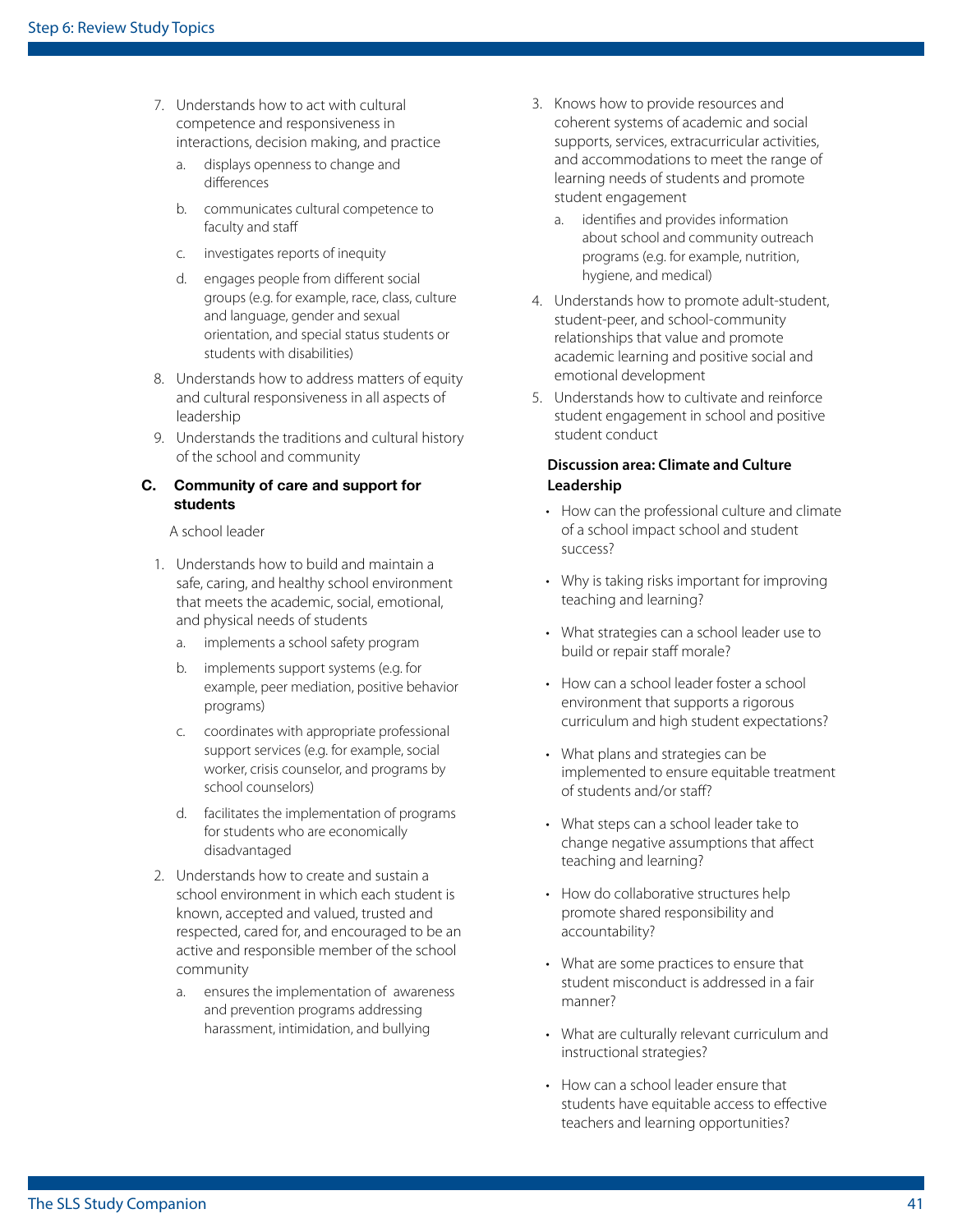- What are strategies that can be used to alter institutional biases?
- How can an instructional leader act with cultural competence and responsiveness?
- What are strategies for building a safe, caring, and healthy school environment that meets the needs of students?
- What resources are available to meet the range of learning needs of students and promote student engagement?

#### **IV. Ethical Leadership**

#### A. Ethical and legal behavior

A school leader

- 1. Understands how to model personal and professional ethics, integrity, justice, and fairness and expects the same of others
	- a. behaves in a trustworthy manner
	- b. recognizes when ethics have been breached and takes appropriate action
	- c. holds self and others accountable for ethical behavior
	- d. practices appropriate technology use (e.g. for example, social media)
	- e. understands how to reference the mission, vision, goals, and core values
- 2. Knows how to safeguard and promote the values of individual freedom andresponsibility, equity, social justice,community, and diversity
- 3. Understands how to use appropriate systems and procedures to protect the rights and confidentiality of faculty, staff, and students
- 4. Understands that he or she is responsible for each student's safety, academic success, and well-being
- 5. Knows how to model transparent, consistent decision-making practices
	- a. makes data and rationales explicit
	- b. communicates reasons for decisions as appropriate
	- c. facilitates an open decision-making process
	- d. disseminates data in a transparent or open manner within legal constraints
- 6. Understands how to implement practices that hold faculty, staff, and students accountable for ethical and legal behavior
	- a. implements practices to hold staff members accountable for their actions
- 7. Understands how to establish and maintain an inclusive school community
- 8. Knows how to address unethical behavior as it may adversely afect students and adults
	- a. recognizes how unethical behavior may adversely affect students and adults and takes appropriate action

#### B. Ethical values and beliefs

A school leader

- 1. Understands the importance of self refectionand establishing goals for improvement
- 2. Understands how to employ ethical decision making regarding policies
	- a. provides equitable access for students
	- b. offers equitable access to hiring and promotion for faculty and staf
- 3. Understands how to provide moraldirection for the school and promote ethical behavior among faculty, staff, and students
- 4. Understands that the school leader is responsible for each student's safety, academic success, and well-being

#### **Discussion areas: Ethical Leadership**

- In what ways do current laws, regulations, policies, and procedures impact meeting various student needs?
- What are the laws and regulations regarding privacy and confdentiality of information?
- What types of situations often involve issues of ethics and integrity?
- What steps, strategies, and procedures can a school leader take to protect the privacy and confdentiality of students and staf?
- What federal laws protect the rights of students? Staff members?
- What are the key elements in a transparent decision-making process?
- How can schools and school leaders function as instruments of social justice?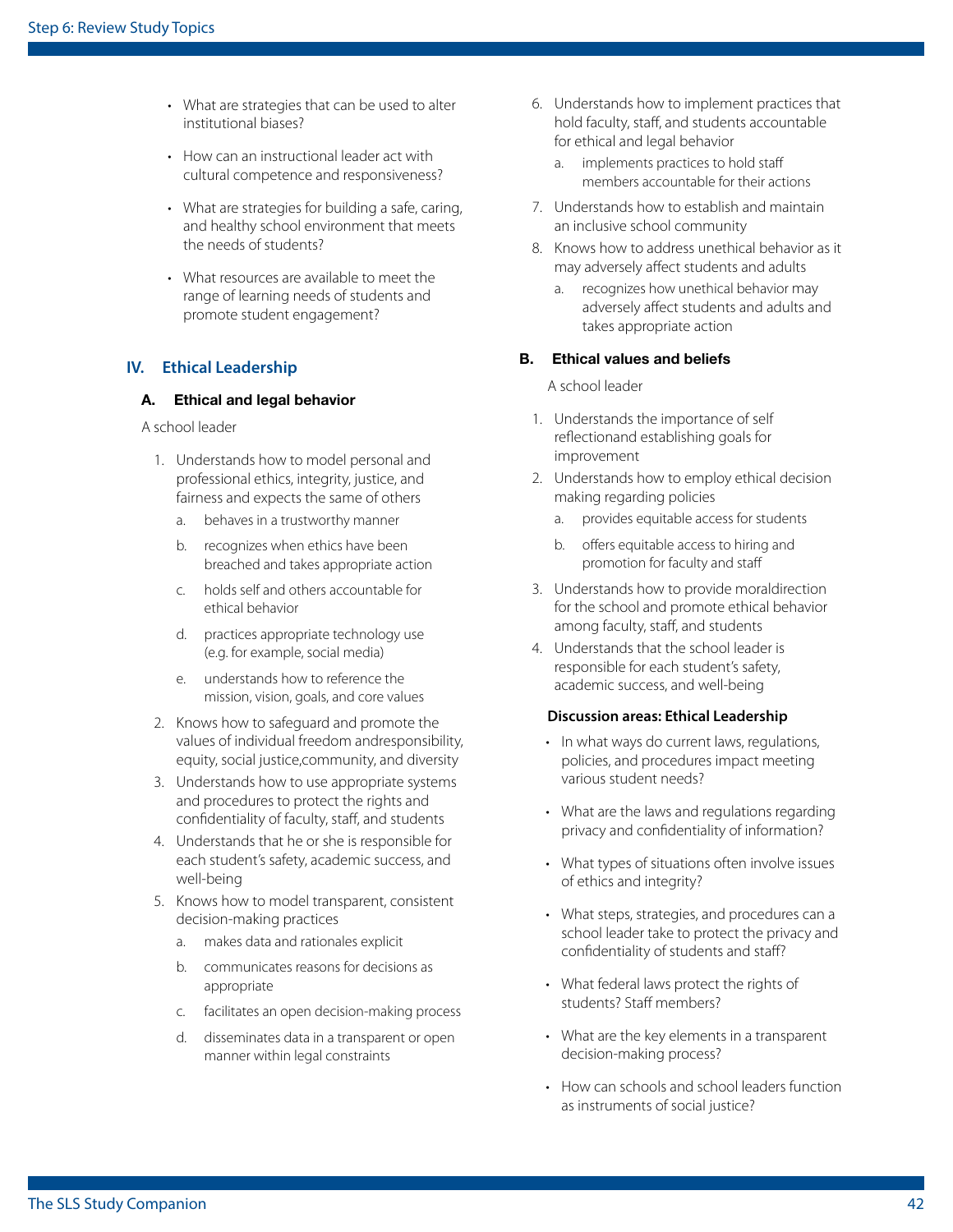- What criteria should be considered in developing a plan for professional development?
- What steps should be taken to ensure that others are acting ethically?
- What are the characteristics of an open and inclusive school community?
- Why is it important for a school leader to administer educational policies equitably and legally?
- How can a school leader refocus attention on the school's vision and goals when controversial issues arise?
- What resources are available to school leaders for nurturing their professional growth?
- What are the benefits of reflective practice?

#### **V. Organizational Leadership**

#### A. Managing operational systems

A school leader

- 1. Knows how to implement district policy for facility use and needs
	- a. prioritizes short term and long-range facilities' needs
	- b. follows procedures for community use of school facilities
- 2. Knows district policy on how to develop a process to ensure compliance with local, state, and federal safety regulations for the building and grounds
	- a. ensures readiness for required inspections (e.g. for example, fre, safety, water, and air)
- 3. Knows how to use technology to improve the quality and efficiency of operations and management
	- a. acquires equipment and technology and monitors its maintenance and appropriate use
	- b. develops a plan for acquisition and maintenance of equipment and technology
	- c. implements an appropriate Internet-use policy and monitors compliance
- 4. Knows how to institute, manage, and monitor operations and administrative systems that promote the mission, vision, goals, and core values
- 5. Knows how to use and maintain data and communication systems to deliver accountable information

#### B. Aligning and obtaining fiscal and human resources

#### A school leader

- 1. Knows how to allocate funds based on student needs within the framework of local, state, and federal regulations
	- a. develops and monitors a collaborative budget process
	- b. acts as a responsible, ethical, and accountable steward of the school's resources
- 2. Knows how to implement efective strategies to recruit, select, support, develop, and retain efective and caring certifed faculty and other staf
	- a. plans for efective induction and mentoring programs
	- b. ensures a process for teacher recruitment that is refective of the diversity of the school community
- 3. Understands how to assign personnel to address student needs, legal requirements, and equity goals
- 4. Understands how to evaluate educational programs to ensure that all instructional and student support needs are met
	- a. advocates for hiring needs
- 5. Knows how to strategically manage personnel assignments for optimizing student-learning needs

#### C. Protecting the welfare and safety of students and staff

- 1. Understands how to ensure a safe environment by proactively addressing challenges to the physical and emotional safety and security of students faculty, and staf
	- a. develops a comprehensive safety and security plan in accordance with local, state, and federal policy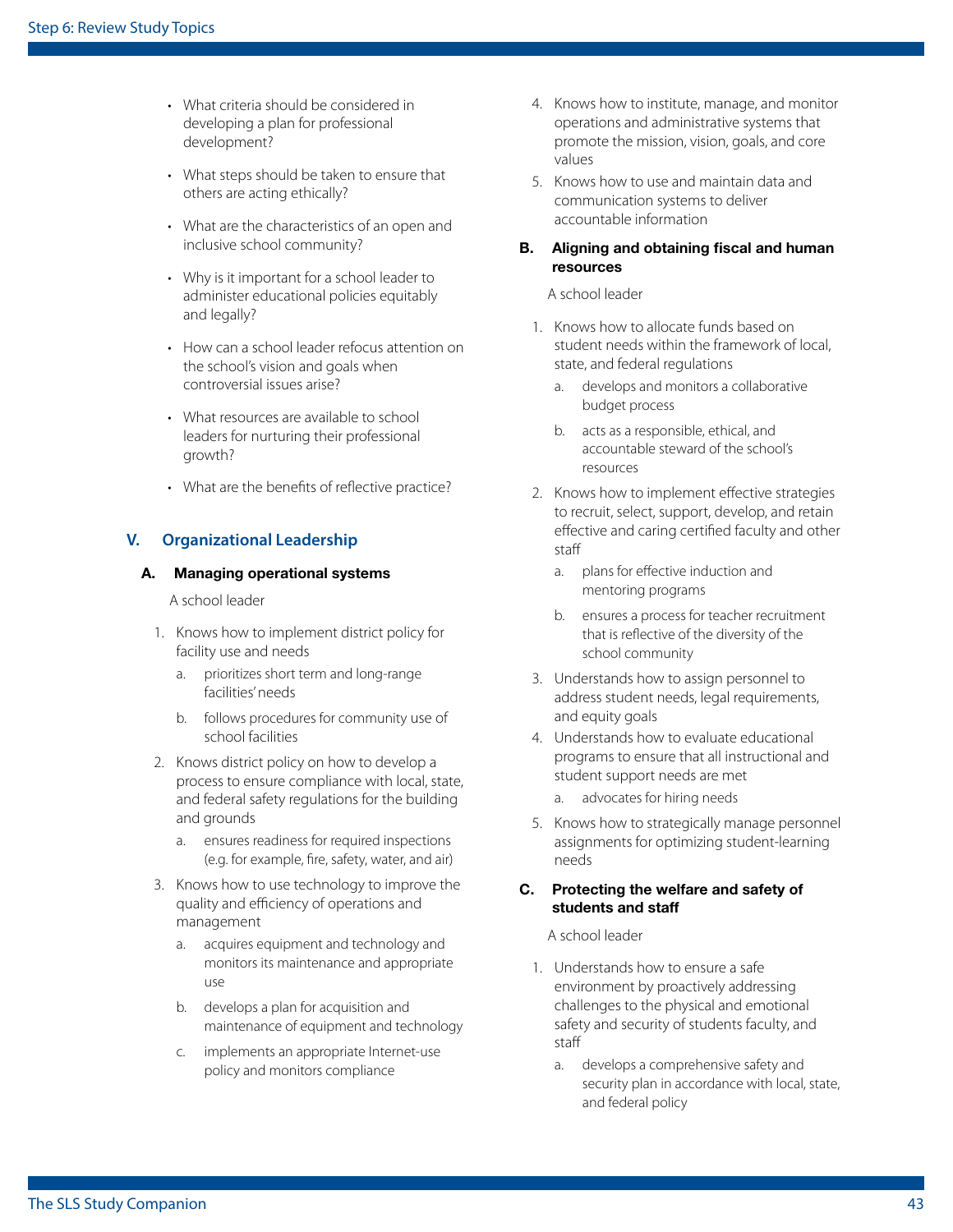- b. involves appropriate faculty, staff, students, parents, and community members to develop the plan
- c. conducts ongoing reviews of the plan
- 2. Knows how to develop and advocate for a system of support to ensure the welfare and safety of students, faculty, and staff
	- a. identifes counseling and health services for students and staf
	- b. aligns resources to meet the identifed needs
- 3. Knows how to involve teachers, students, and parents in developing, implementing, and monitoring guidelines for student welfare and safety
	- a. is familiar with student healthprograms (e.g. for example, vision screening, scoliosis, health, and immunization records)
	- b. plans student safety programs (e.g. for example, background checks, student identifcation, and safe transportation to and from school)
- 4. Knows how to identify and document key emergency support personnel in and outside of the school
	- a. communicates the information about key emergency support and school personnel to appropriate parties
- 5. Knows how to communicate with faculty, staff, students, parents and community members on a regular basis to discuss safety expectations
	- a. documents communication of safety expectations to faculty, staff, students, parents, and community members

#### **Discussion areas: Organizational Leadership**

- How are plans developed for appropriate use of school facilities? Who is involved?
- What type of safety regulations must a building administrator be aware of and who should be contacted if there is a problem?
- What are the components of a wellstructured acceptable use policy?
- What are the standard criteria for evaluating the usefulness of a communication and/or information management system?
- What recent federal laws have had the most impact on plant operation, accessibility, and safety?
- What strategies should a school leader use when faced with budget cuts?
- What other resources are available to a school outside of budgeted allocations?
- What is an example of competing interests in terms of budget development?
- What are some ways in which the effectiveness of support staff impacts teaching and learning?
- What is the importance of establishing clear job-qualifcation requirements before interviewing candidates for a position?
- What types of plans and strategies should a school leader have in place to protect staff and students and to monitor threats to their emotional security?
- What are the components of a comprehensive safety and security plan and who should be considered key emergency personnel?
- Why is interagency cooperation important when dealing with safety and security concerns?
- How should/could a school leader deal with parents' concerns about unsafe conditions in their child's school?
- Under what circumstances would a school leader contact a child protective agency? Law enforcement agency? District legal counsel?
- How can a school leader stay current with regulations related to student and staff safety (e.g., fre codes, immunizations, precautions against infectious disease) ?
- What impact do scheduling and staffing decisions have on student learning?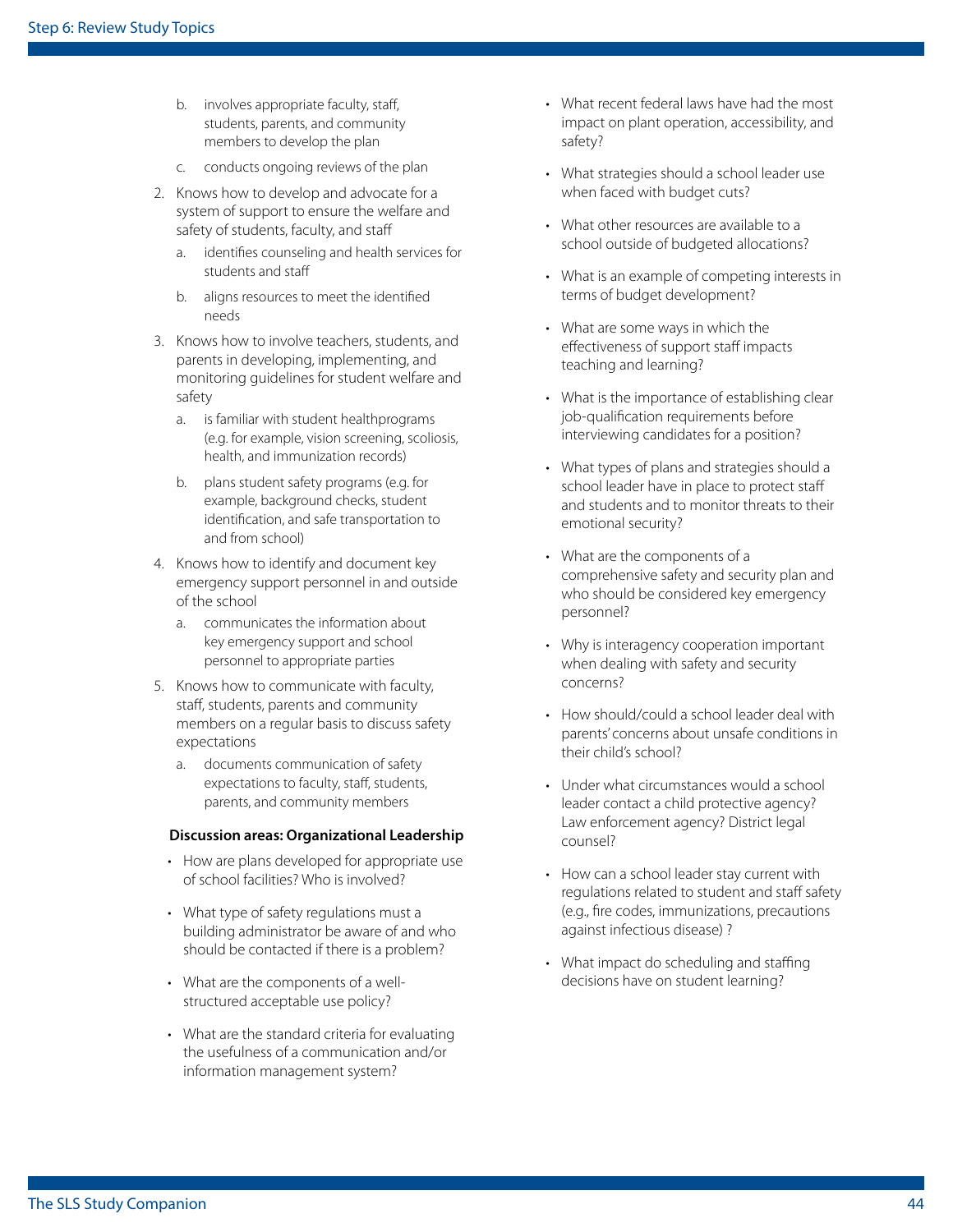#### **VI. Community Engagement Leadership**

#### A. Collaborate with families and other community members

A school leader

- 1. Knows how to access and use resources from the school, family members, and community to support student and adult learning, with a focus on removing barriers to learning
	- a. collaborates with faculty, staff, students, parents, and community members to use resources and ensure barriers to learning are removed
	- b. integrates a variety of programs and services that fully engage the school and the entire community
- 2. Understands how to support and engage families in decision making about their children's education
- 3. Understands how to use efective public information strategies to communicate with families and community members (e.g. for example, social media, e-mail, night meetings, and multiple languages)
	- a. understands and models the need for twoway communication
- 4. Knows how to apply communication and collaboration strategies to develop positive family and local community partnerships, including recognizing and celebrating educational success
	- a. organizes internal and external venues and practices to celebrate the successes of the students and school
- 5. Knows how to use appropriate strategies for communicating efectively with the media
	- a. uses a communication plan shared with faculty, staff, students, parents, and community members
	- b. demonstrates an ability to communicate with the media

#### B. Community interests and needs

A school leader

1. Knows how to identify the competing perspectives of faculty, staff, students, parents, and community members

- 2. Understands how to engage with the local community in a proactive manner
	- a. participates, actively and regularly, in a variety of community events
	- b. advocates for the school within the community
- 3. Knows how to accommodate diverse student and community dynamics by using appropriate strategies and research methods
- 4. Understands how to use diverse representatives of the community to strengthen educational programs and planning
	- a. involves members of diverse community groups in all school planning and improvement efforts
- 5. Understands how to demonstrate cultural sensitivity and competence by engaging members of communities in shared responsibilities that improve education and achievement of all students

#### C. Maximizing community resources

- 1. Understands how to collaborate with community agencies that provide health, social, and other services to families and children
- 2. Knows how to develop mutually benefcial relationships with business, religious, political, and service organizations to share both school and community resources, such as buildings, playing felds, parks, and medical clinics
	- a. provides school resources for families and the community
	- b. identifes and documents the relationships and ensures equitable and open access to all groups in all venues as required or legally permissible
- 3. Understands how to use resources from the community appropriately and efectively to support student learning
	- a. Evaluates the efective use of current community resources in support of student learning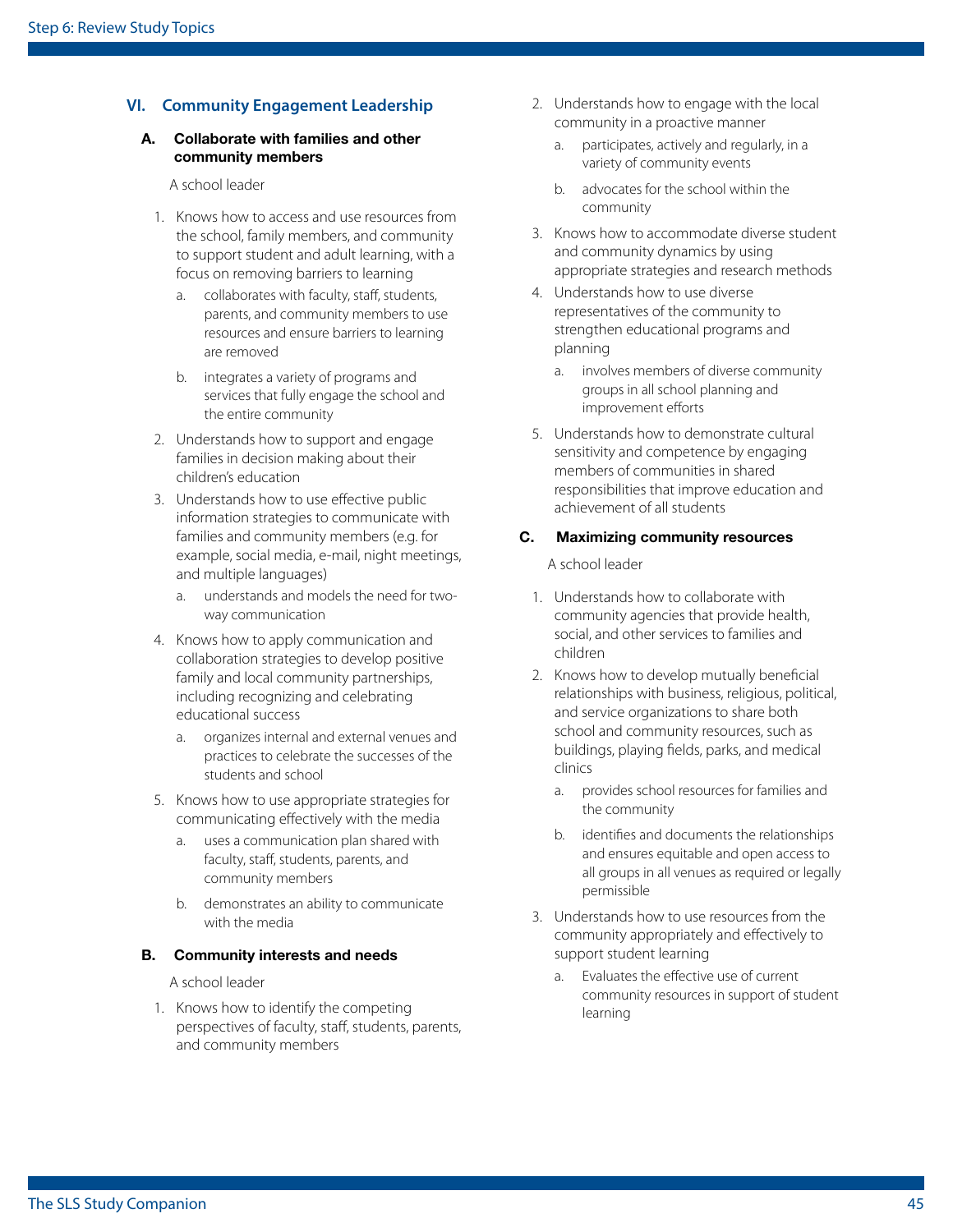- 4. Knows how to seek community support to sustain existing resources and identifes additional resources as needed
	- a. provides information to the community about the benefts of existing and needed resources
	- b. identifes and solicits community resources to support student learning
- 5. Knows how to advocate publicly for the school and district and for the importance of education, student needs, and priorities of families and the community
	- a. facilitates constructive discussions with the school community about local, state, and federal laws, policies, and regulations
	- b. fosters relationships with policy makers to meet student needs (e.g. for example, increases resources and infuences policy)
	- c. Advocates for excellence and equity in education

#### **Discussion areas: Community Engagement Leadership**

- In what types of situations can family and community stakeholders be helpful?
- What guidance do various laws, policies, and regulations provide for determining when family or guardians have input to educational decisions?
- Under what conditions and situations should a school leader involve the local media?
- What strategies are effective for communicating school and student success to families and the community?
- How can a school leader involve families in decision making about their children's education?
- What strategies could a school leader use to communicate with parents and the community when English is not the primary language or where many languages are spoken?
- What policies should be in place for communicating with and responding to the media?
- How does a school leader, new to a school and/or area, identify appropriate stakeholders?
- What confict-resolution strategies would be helpful in resolving diferences between competing groups to work for the best interests of the school and students?
- What criteria should be considered in developing programs, committees, or activities that include the community?
- What cultural or socioeconomic factors exert the most infuence on student learning?
- How would developing cultural sensitivity help a school leader to engage diverse groups in school planning and improvement efforts?
- What methods are effective for keeping abreast with the dynamics, changes, and trends in a community?
- How can a school leader advocate for the school within the greater community?
- How would a school be affected by a dramatic increase in a special population (e.g., English language learners or students requiring special education services) ?
- Under what circumstances should an administrator look to outside resources in assisting students and their families?
- What laws and regulations govern the use of school facilities?
- How can the community be helpful in identifying and supplying resources for the school and school programs?
- How can a school leader use community resources to support student learning?
- What guidelines/restrictions would normally be in place when a school enters into a relationship with an outside party (e.g., local business, health service, law enforcement agency) ?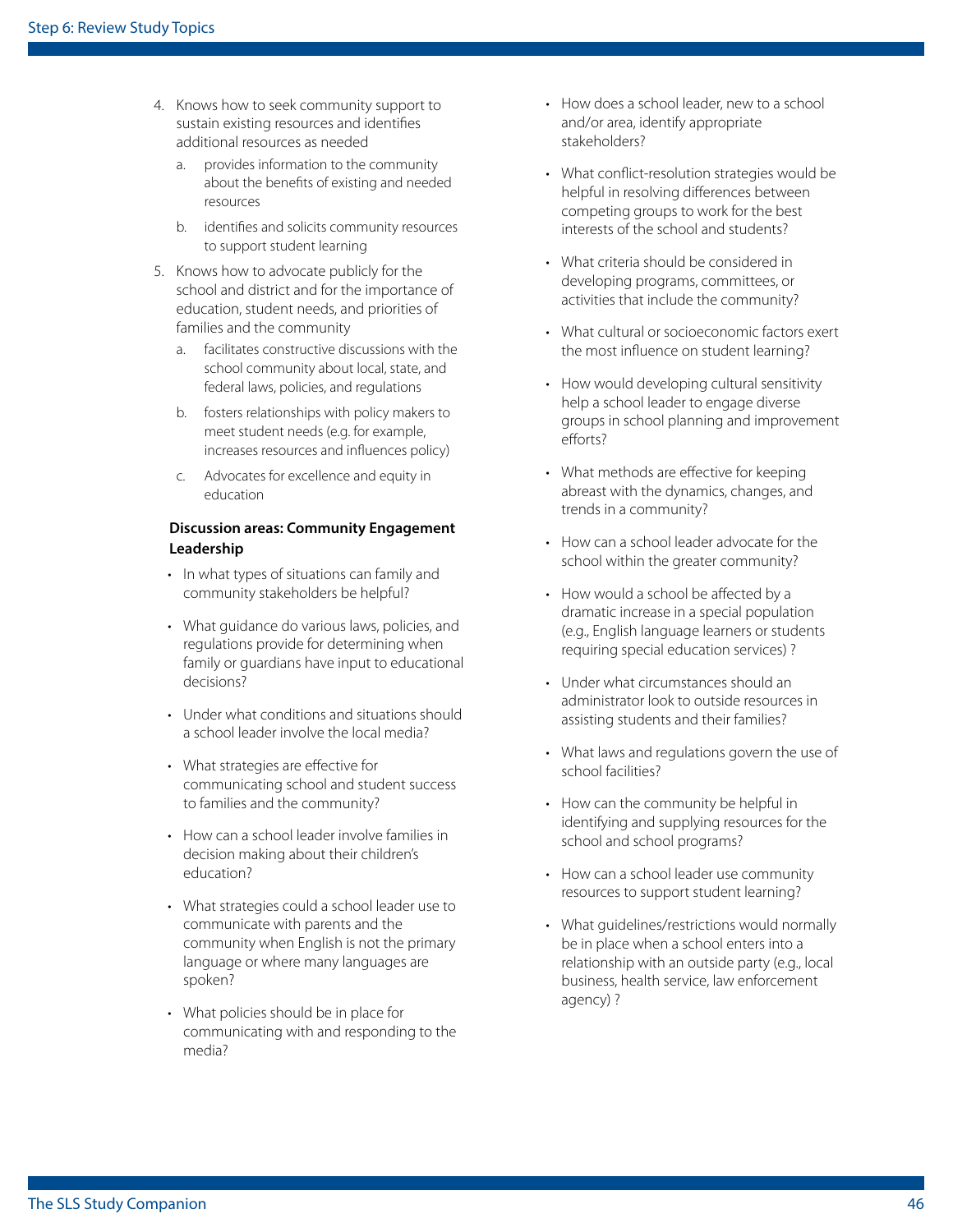## <span id="page-46-0"></span>**7. Review Smart Tips for Success**

#### *Follow test-taking tips developed by experts*

 to help you navigate the SLS test and make the best use of your time. Learn from the experts. Take advantage of the following answers to questions you may have and practical tips

#### **Should I guess?**

Yes. Your score is based on the number of questions you answer correctly, with no penalty or subtraction for an incorrect answer. When you don't know the answer to a question, try to eliminate any obviously wrong answers and then guess at the correct one. Try to pace yourself so that you have enough time to carefully consider every question.

#### **Can I answer the questions in any order?**

You can answer the questions in order or skip questions and come back to them later. If you skip a question, you can also mark it so that you can remember to return and answer it later. Remember that questions left unanswered are treated the same as questions answered incorrectly, so it is to your advantage to answer every question.

#### **Are there trick questions on the test?**

No. There are no hidden meanings or trick questions. All of the questions on the test ask about subject matter knowledge in a straightforward manner.

#### **Are there answer patterns on the test?**

No. You might have heard this myth: the answers on tests follow patterns. Another myth is that there will never be more than two questions in a row with the correct answer in the same position among the choices. Neither myth is true. Select the answer you think is correct based on your knowledge of the subject.

#### **Can I write on the scratch paper I am given?**

Yes. You can work out problems on the scratch paper, make notes to yourself, or write anything at all. Your scratch paper will be destroyed after you are fnished with it, so use it in any way that is helpful to you. But make sure to select or enter your answers on the computer.

### **Smart Tips for Taking the Test**

1. **Skip the questions you find extremely difficult.** Rather than trying to answer these on your first pass through the test, you may want to leave them blank and mark them so that you can return to them later. Pay attention to the time as you answer the rest of the questions on the test, and try to fnish with 10 or 15 minutes remaining so that you can go back over the questions you left blank. Even if you don't know the answer the second time you read the questions, see if you can narrow down the possible answers, and then guess. Your score is based on the number of right answers, so it is to your advantage to answer every question.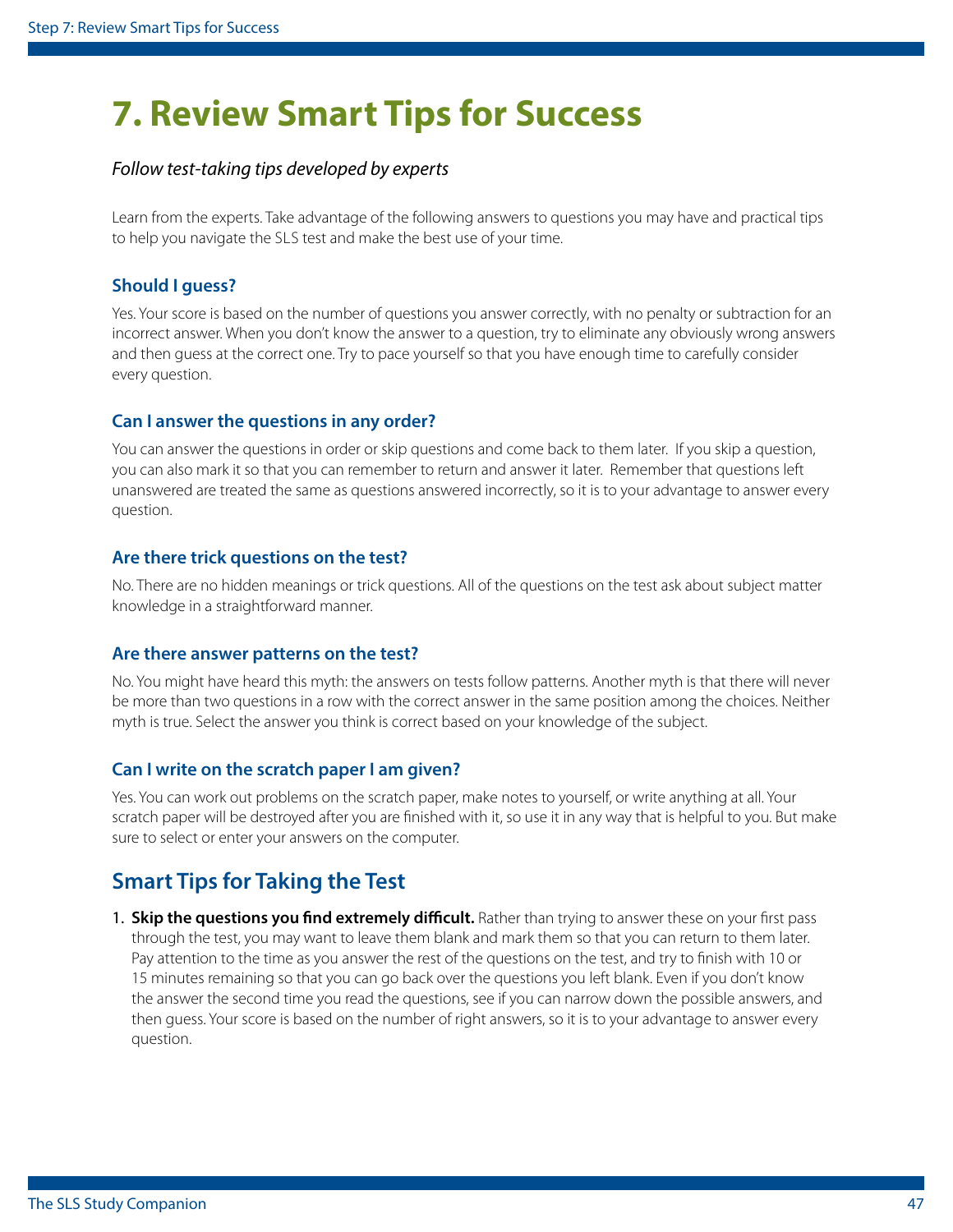- 2. **Keep track of the time.** The on-screen clock will tell you how much time you have left. You will probably have plenty of time to answer all of the questions, but if you fnd yourself becoming bogged down, you might decide to move on and come back to any unanswered questions later.
- 3. **Read all of the possible answers before selecting one.** For questions that require you to select more than one answer, or to make another kind of selection, consider the most likely answers given what the question is asking. Then reread the question to be sure the answer(s) you have given really answer the question.
- 4. **Check your answers.** If you have extra time left over at the end of the test, look over each question and make sure that you have answered it as you intended. Many test takers make careless mistakes that they could have corrected if they had checked their answers.
- matter on the SLS tests whether you score very high or barely pass. If you meet the minimum passing scores for all states that use the SLS tests at [www.ets.org/s/sls/pdf/passing\\_scores.pdf](https://www.ets.org/s/sls/pdf/passing_scores.pdf) or on the Web site of the 5. **Don't worry about your score when you are taking the test.** No one is expected to answer all of the questions correctly. Your score on this test is not analogous to your score on the *GRE*® or other tests. It doesn't for your state and you meet the state's other requirements for obtaining a teaching license, you will receive a license. In other words, what matters is meeting the minimum passing score. You can fnd passing scores state for which you are seeking certifcation/licensure.
- 6. **Use your energy to take the test, not to get frustrated by it.** Getting frustrated only increases stress and decreases the likelihood that you will do your best. Highly qualifed educators and test development professionals, all with backgrounds in teaching, worked diligently to make the test a fair and valid measure of your knowledge and skills. Your state painstakingly reviewed the test before adopting it as a licensure requirement. The best thing to do is concentrate on answering the questions.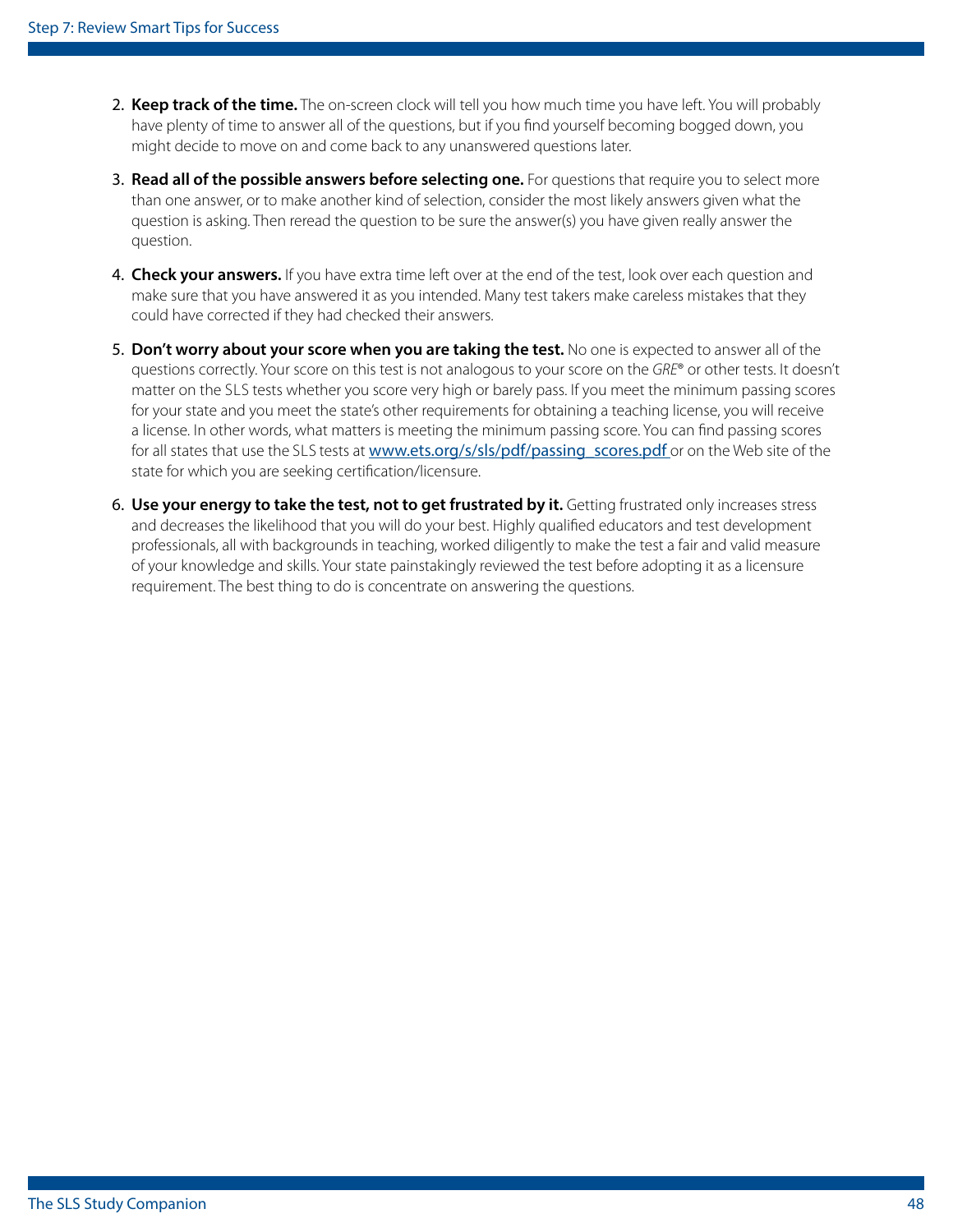## <span id="page-48-1"></span><span id="page-48-0"></span>**8. Check on Testing Accommodations**

*See if you qualify for accommodations to take the SLS test* 

#### **What if English is not my primary language?**

 SLS tests are given only in English. If your primary language is not English (PLNE), you may be eligible for extended testing time. For more details, visit [www.ets.org/sls/register/accommodations](https://www.ets.org/sls/register/accommodations/).

#### **What if I have a disability or other health-related need?**

 The following accommodations are available for SLS test takers who meet the Americans with Disabilities Act (ADA) Amendments Act disability requirements:

- Extended testing time
- Additional rest breaks
- Separate testing room
- Writer/recorder of answers
- Test reader
- Sign language interpreter for spoken directions only
- Perkins Brailler
- Braille slate and stylus
- Printed copy of spoken directions
- Oral interpreter
- Audio test
- Braille test
- Large print test book
- Large print answer sheet
- Listening section omitted

For more information on these accommodations, visit [www.ets.org/sls/disabilities](https://www.ets.org/sls/disabilities/).

Note: Test takers who have health-related needs requiring them to bring equipment, beverages, or snacks into the testing room or to take extra or extended breaks must request these accommodations by following the procedures described in the *Bulletin Supplement for Test Takers with Disabilities or Health-Related Needs*  (PDF), which can be found at [https://www.ets.org/s/praxis/pdf/bulletin\\_supplement\\_test\\_takers\\_with\\_](https://www.ets.org/s/praxis/pdf/bulletin_supplement_test_takers_with_disabilities_health_needs.pdf) [disabilities\\_health\\_needs.pdf](https://www.ets.org/s/praxis/pdf/bulletin_supplement_test_takers_with_disabilities_health_needs.pdf).

You can fnd additional information on available resources for test takers with disabilities or health-related needs at <www.ets.org/disabilities>.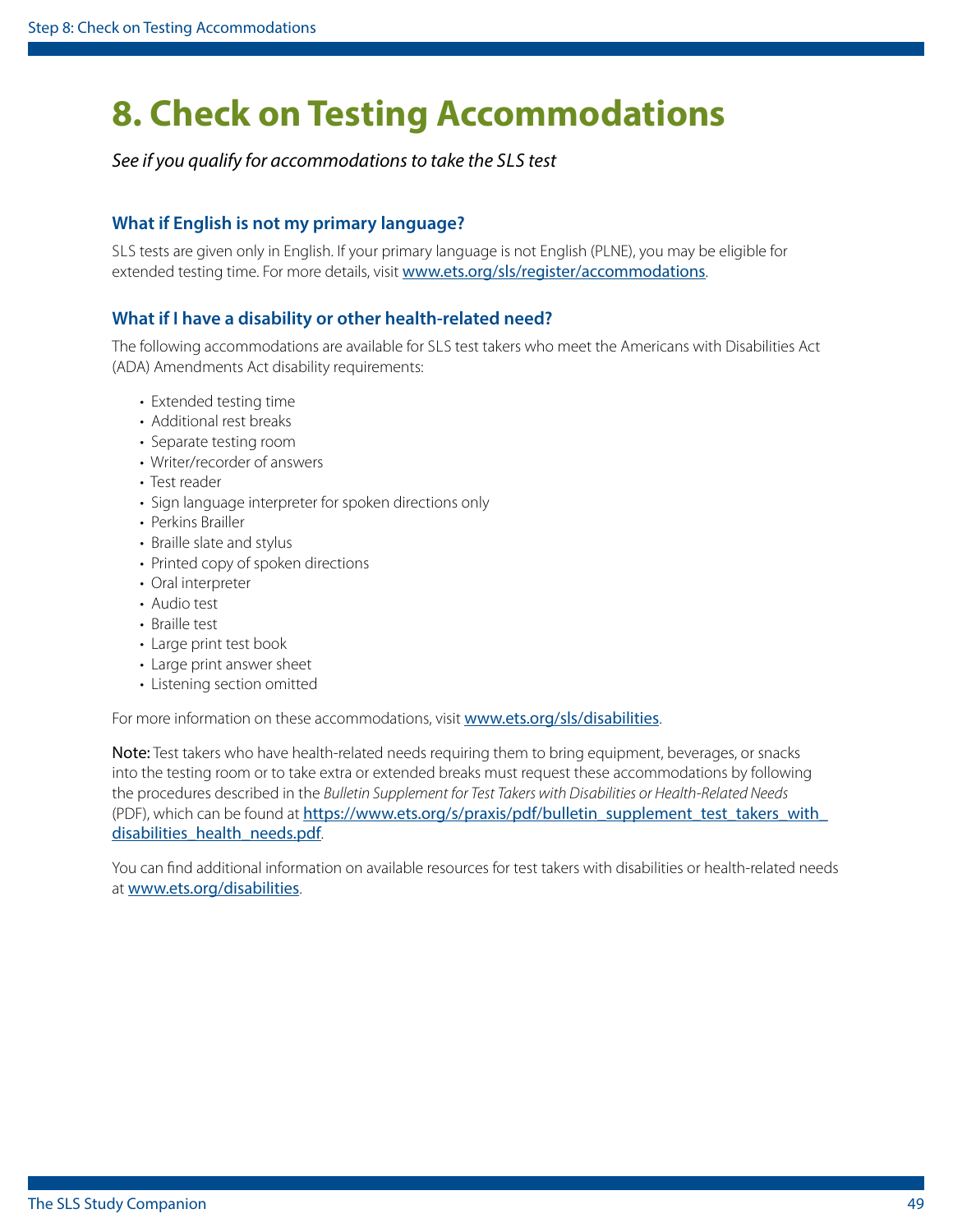## <span id="page-49-0"></span>**9. Do Your Best on Test Day**

#### *Get ready for test day so you will be calm and confdent*

You followed your study plan. You prepared for the test. Now it's time to prepare for test day.

 unexpected factors that could distract you from your ultimate goal—passing the SLS test! Plan to end your review a day or two before the actual test date so you avoid cramming. Take a dry run to the test center so you're sure of the route, traffic conditions, and parking. Most of all, you want to eliminate any

On the day of the test, you should:

- be well rested
- wear comfortable clothes and dress in layers
- eat before you take the test
- bring an acceptable and valid photo identifcation with you
- bring an approved calculator only if one is specifcally permitted for the test you are taking (see Calculator Use, at [http://www.ets.org/praxis/test\\_day/policies/calculators](http://www.ets.org/praxis/test_day/policies/calculators))
- be prepared to stand in line to check in or to wait while other test takers check in

You can't control the testing situation, but you can control yourself. Stay calm. The supervisors are well trained and make every efort to provide uniform testing conditions, but don't let it bother you if the test doesn't start exactly on time. You will have the allotted amount of time once it does start.

You can think of preparing for this test as training for an athletic event. Once you've trained, prepared, and rested, give it everything you've got.

#### **What items am I restricted from bringing into the test center?**

You cannot bring into the test center personal items such as:

- handbags, knapsacks, or briefcases
- water bottles or canned or bottled beverages
- study materials, books, or notes
- pens, pencils, scrap paper, or calculators, unless specifcally permitted for the test you are taking (see Calculator Use, at [http://www.ets.org/praxis/test\\_day/policies/calculators](http://www.ets.org/praxis/test_day/policies/calculators))
- any electronic, photographic, recording, or listening devices

Personal items are not allowed in the testing room and will not be available to you during the test or during breaks. You may also be asked to empty your pockets. At some centers, you will be assigned a space to store your belongings, such as handbags and study materials. Some centers do not have secure storage space available, so please plan accordingly.

Test centers assume no responsibility for your personal items.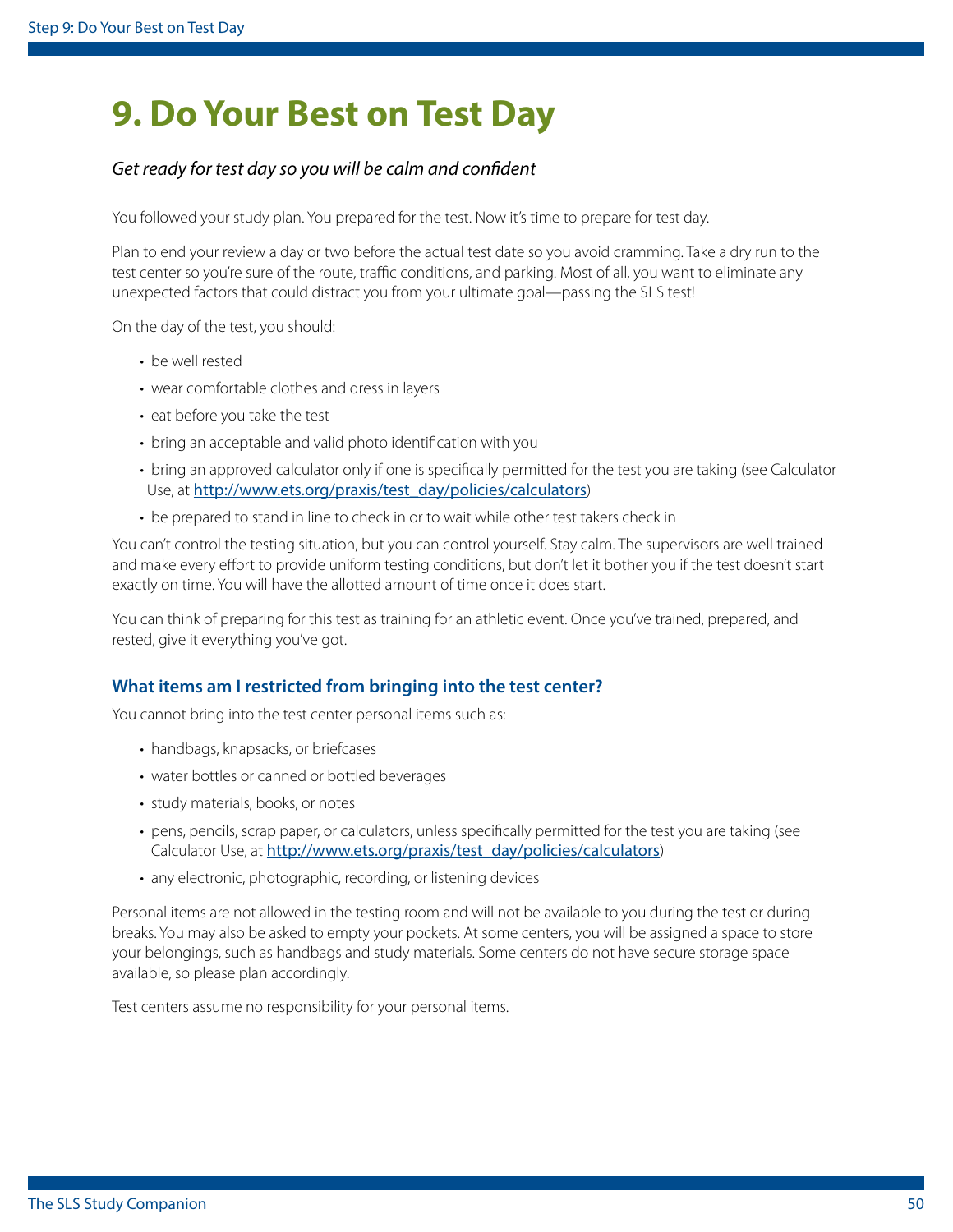If you have health-related needs requiring you to bring equipment, beverages or snacks into the testing room or to take extra or extended breaks, you need to request accommodations in advance. Procedures for requesting accommodations are described in the **Bulletin Supplement for Test Takers with Disabilities or** [Health-related Needs \(PDF\)](https://www.ets.org/s/praxis/pdf/bulletin_supplement_test_takers_with_disabilities_health_needs.pdf. ).

Note: All cell phones, smart phones (e.g., Android® devices, iPhones®, etc.), and other electronic, photographic, recording, or listening devices are strictly prohibited from the test center. If you are seen with such a device, you will be dismissed from the test, your test scores will be canceled, and you will forfeit your test fees. If you are seen *using* such a device, the device will be confscated and inspected. For more information on what you can bring to the test center, visit [www.ets.org/sls/test\\_day/bring](http://www.ets.org/sls/test_day/bring).

#### **Are You Ready?**

Complete this checklist to determine whether you are ready to take your test.

- $\Box$  Do you know the testing requirements for the license or certification you are seeking in the state(s) where you plan to teach?
- □ Have you followed all of the test registration procedures?
- $\Box$  Do you know the topics that will be covered in each test you plan to take?
- $\Box$  Have you reviewed any textbooks, class notes, and course readings that relate to the topics covered?
- $\Box$  Do you know how long the test will take and the number of questions it contains?
- ❒ Have you considered how you will pace your work?
- $\Box$  Are you familiar with the types of questions for your test?
- $\Box$  Are you familiar with the recommended test-taking strategies?
- $\Box$  Have you practiced by working through the practice questions in this study companion or in a study guide or practice test?
- $\Box$  If constructed-response questions are part of your test, do you understand the scoring criteria for these questions?
- $\Box$  If you are repeating an SLS test, have you analyzed your previous score report to determine areas where additional study and test preparation could be useful?

If you answered "yes" to the questions above, your preparation has paid off. Now take the Praxis test, do your best, pass it—and begin your teaching career!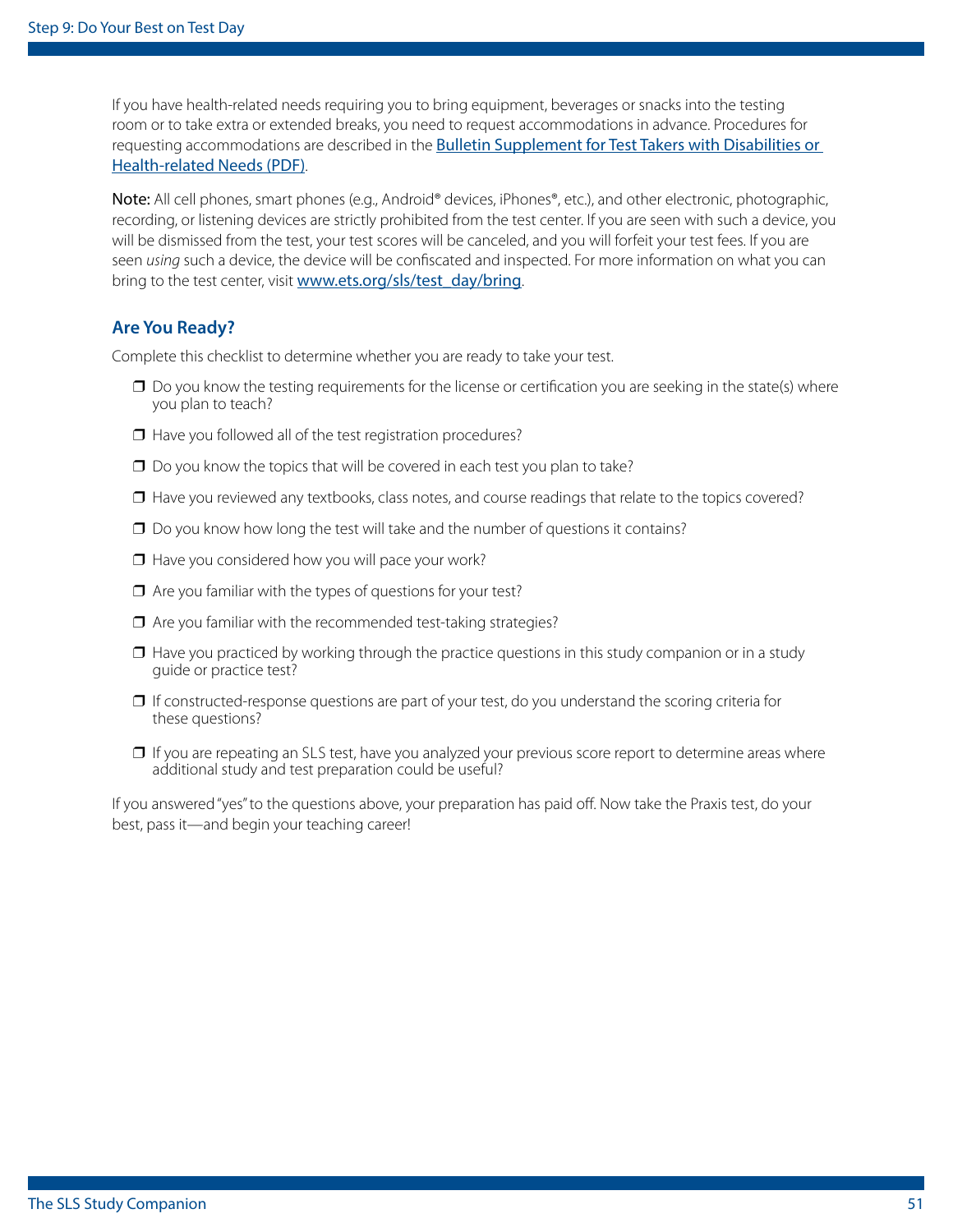## <span id="page-51-1"></span><span id="page-51-0"></span>**10. Understand Your Scores**

#### *Understand how tests are scored and how to interpret your test scores*

 Of course, passing the SLS test is important to you so you need to understand what your scores mean and what your state requirements are.

#### **What are the score requirements for my state?**

States, institutions, and associations that require the tests set their own passing scores. Visit [www.ets.org/sls/states](http://www.ets.org/sls/states) for the most up-to-date information.

#### **If I move to another state, will my new state accept my scores?**

 The SLS tests are part of a national testing program, meaning that they are required in many states for licensure. The advantage of a national program is that if you move to another state that also requires SLS tests, you can transfer your scores. Each state has specific test requirements and passing scores, which you can find at www. [ets.org/sls/states](http://www.ets.org/sls/states).

#### **How do I know whether I passed the test?**

Your score report will include information on passing scores for the states you identifed as recipients of your test results. If you test in a state with automatic score reporting, you will also receive passing score information for that state.

A list of states and their passing scores for each test are available online at [www.ets.org/sls/states](http://www.ets.org/sls/states).

#### **What your SLS scores mean**

You received your score report. Now what does it mean? It's important to interpret your score report correctly and to know what to do if you have questions about your scores.

 To access *Understanding Your SLS Scores*, a document that provides additional information on how to read your Visit [http://www.ets.org/s/praxis/pdf/sample\\_score\\_report.pdf](http://www.ets.org/s/praxis/pdf/sample_score_report.pdf) to see a sample score report. score report, visit [www.ets.org/sls/scores/understand](https://www.ets.org/sls/scores/understand/).

#### **Put your scores in perspective**

Your score report indicates:

- Your score and whether you passed
- The range of possible scores
- The raw points available in each content category
- The range of the middle 50 percent of scores on the test

 If you have taken the same SLS test or other SLS tests in the last 10 years, your score report also lists the highest score you earned on each test taken.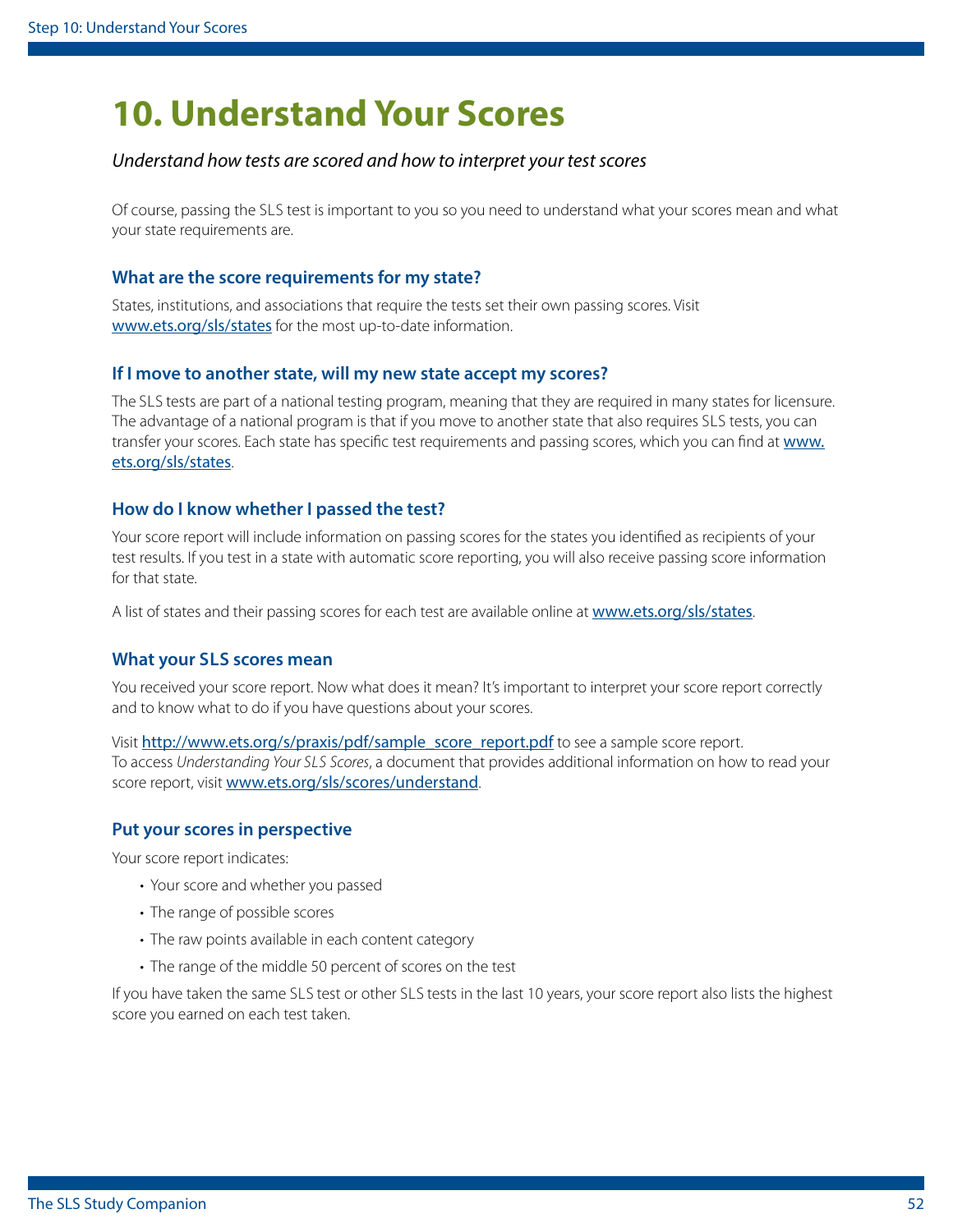#### **Content category scores and score interpretation**

 Questions on the SLS tests are categorized by content. To help you in future study or in preparing to retake the test, your score report shows how many raw points you earned in each content category. Compare your "raw points earned" with the maximum points you could have earned ("raw points available"). The greater the diference, the greater the opportunity to improve your score by further study.

#### **Score scale changes**

 ETS updates SLS tests on a regular basis to ensure they accurately measure the knowledge and skills that are required for licensure. When tests are updated, the meaning of the score scale may change, so requirements may vary between the new and previous versions. All scores for previous, discontinued tests are valid and reportable for 10 years, provided that your state or licensing agency still accepts them.

These resources may also help you interpret your scores:

- *Understanding Your SLS Scores* (PDF), found at [www.ets.org/sls/scores/understand](https://www.ets.org/sls/scores/understand/)
- *The SLS Passing Scores* (PDF), found at [www.ets.org/sls/scores/understand](http://www.ets.org/sls/scores/understand)
- State requirements, found at [www.ets.org/sls/states](http://www.ets.org/sls/states)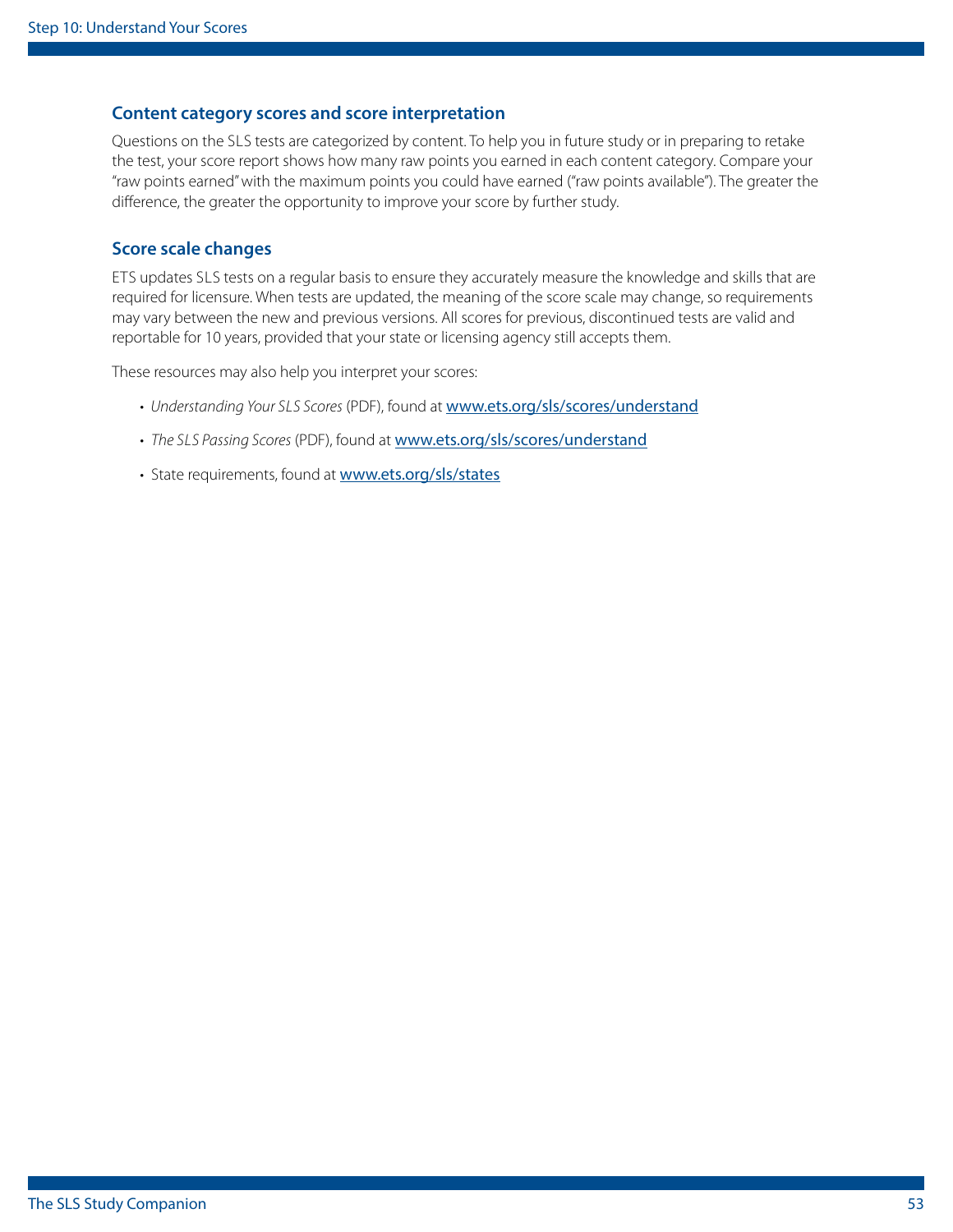## <span id="page-53-0"></span>**Appendix: Other Questions You May Have**

Here is some supplemental information that can give you a better understanding of the SLS tests.

#### **What do the SLS tests measure?**

 The SLS tests measure the specifc knowledge and skills that beginning educational administrators need. The tests do not measure an individual's disposition toward teaching or potential for success, nor do they measure your actual teaching ability. The assessments are designed to be comprehensive and inclusive but are limited to what can be covered in a fnite number of questions and question types. Teaching requires many complex skills that are typically measured in other ways, including classroom observation, video recordings, and portfolios.

SLS tests contain selected-response questions or constructed-response questions, or a combination of both: School Leadership Licensure Assessment (6011), School Leadership Licensure Assessment (6990), School Superintendent Assessment (6021), and the Kentucky Speciality Test of Instructional and Administrative Practices (6015).

#### **Who takes the tests and why?**

 Many colleges and universities use the SLS tests to evaluate individuals for entry into administrative programs. The assessments are generally taken late in your college career. Many states also require an SLS test as part of their licensing process. In addition, some professional associations and organizations require an SLS test for professional licensing.

Candidates can test in one state and submit their scores in any other state that requires SLS testing for licensure. You can find details at [www.ets.org/sls/states](http://www.ets.org/sls/states).

#### **What is licensure/certifcation?**

Licensure in any area—medicine, law, architecture, accounting, cosmetology—is an assurance to the public that the person holding the license possesses sufficient knowledge and skills to perform important occupational activities safely and efectively. In the case of administrative licensing, a license tells the public that the individual has met predefned competency standards for beginning administrators.

Because a license makes such a serious claim about its holder, licensure tests are usually quite demanding. In some felds, licensure tests have more than one part and last for more than one day. Candidates for licensure in all felds plan intensive study as part of their professional preparation. Some join study groups, others study alone. But preparing to take a licensure test is, in all cases, a professional activity. Because a licensure exam surveys a broad body of knowledge, preparing for a licensure exam takes planning, discipline, and sustained effort.

#### **Why does my state require the SLS tests?**

Your state chose the SLS tests because they assess the breadth and depth of content—called the "domain" that your state wants its administrators to possess before they begin to teach. The level of content knowledge, refected in the passing score, is based on recommendations of panels of teachers and teacher educators in each subject area. The state licensing agency and, in some states, the state legislature ratify the passing scores that have been recommended by panels of educators.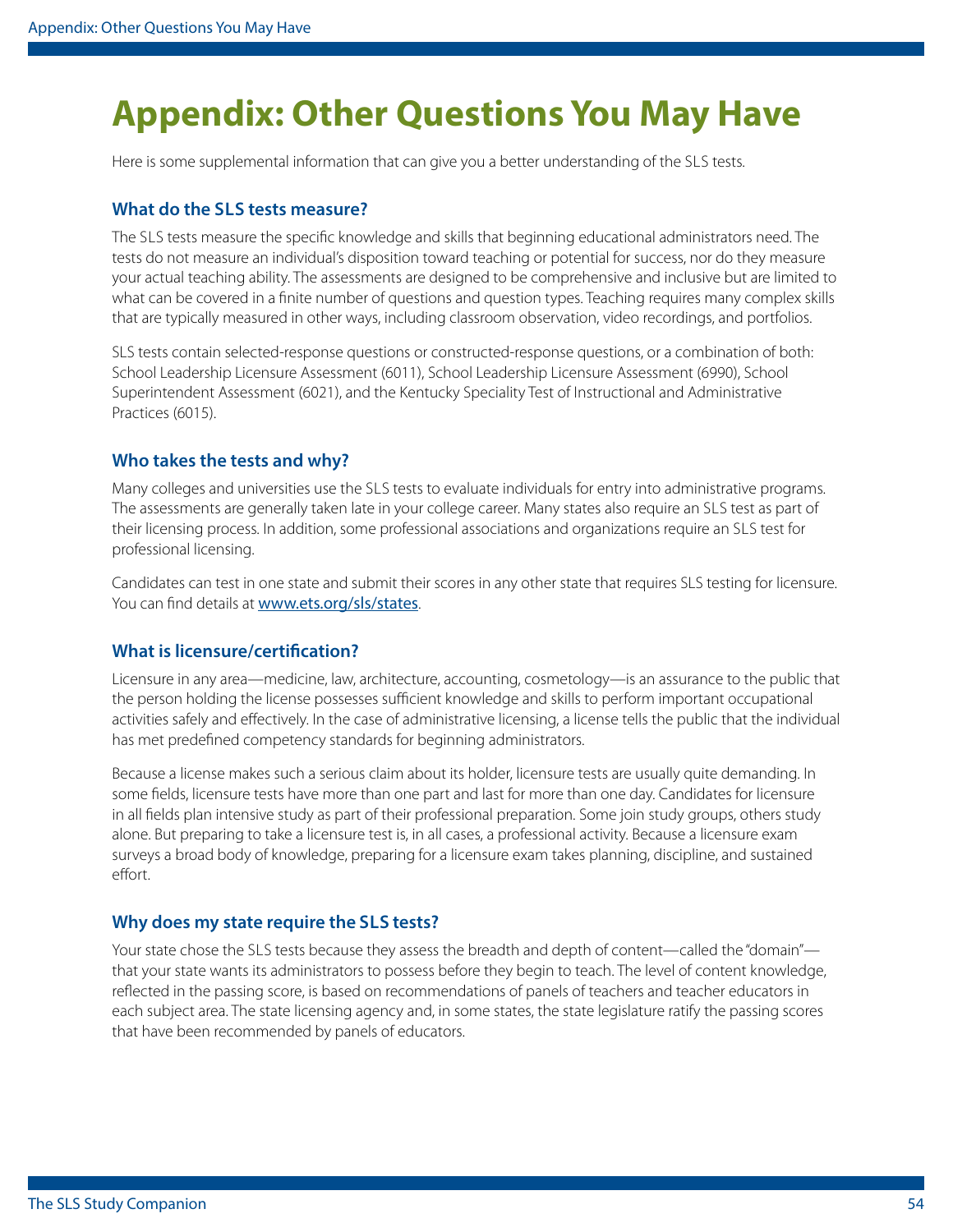#### **How were the tests developed?**

 ETS consulted with practicing educators around the country during every step of the SLS test development process. First, ETS asked them what knowledge and skills a beginning administrator needs to be efective. Their responses were then ranked in order of importance and reviewed by hundreds of educators.

 administrators and professional test developers created test questions that met content requirements and *[ETS](https://www.ets.org/s/about/pdf/standards.pdf)*  After the results were analyzed and consensus was reached, guidelines, or specifcations, for the selectedresponse and constructed-response tests were developed by educators. Following these guidelines, *[Standards for Quality and Fairness](https://www.ets.org/s/about/pdf/standards.pdf)*.\*

 When your state adopted the research-based SLS tests, local panels of educators evaluated each question for its relevance to beginning administrators in your state. During this "validity study," the panel also provided a passing-score recommendation based on how many of the test questions a beginning administrator in your state would be able to answer correctly. Your state's licensing agency determined the fnal passing-score requirement.

 ETS follows well-established industry procedures and standards designed to ensure that the tests measure what they are intended to measure. When you pass the SLS test your state requires, you are proving that you have the knowledge and skills you need to begin your educational leadership career.

#### **How are the tests updated to ensure the content remains current?**

 SLS tests are reviewed regularly. During the frst phase of review, ETS conducts an analysis of relevant state and association standards and of the current test content. State licensure titles and the results of relevant job analyses are also considered. Revised test questions are then produced following the standard test development methodology. National advisory committees may also be convened to review and revise existing test specifcations and to evaluate test forms for alignment with the specifcations.

#### **How long will it take to receive my scores?**

Scores for tests that do not include constructed-response questions are available on screen immediately after the test. Scores for tests that contain constructed-response questions or essays aren't available immediately after the test because of the scoring process involved. Official score reports are available to you and your designated score recipients approximately two to three weeks after the test date for tests delivered continuously, or two to three weeks after the testing window closes for other tests. See the test dates and deadlines calendar at [www.](http://www.ets.org/sls/register/centers_dates) [ets.org/sls/register/centers\\_dates](http://www.ets.org/sls/register/centers_dates) for exact score reporting dates.

#### **Can I access my scores on the Web?**

 All test takers can access their test scores via their SLS account free of charge for one year from the posting date. This online access replaces the mailing of a paper score report.

The process is easy—simply log into your SLS account at [www.ets.org/sls](http://www.ets.org/sls) and click on your score report. If you do not already have a SLS account, you must create one to view your scores.

Note: You must create an SLS account to access your scores, even if you registered by mail or phone.

 \**[E T S Standards for Quality and Fairness](https://www.ets.org/s/about/pdf/standards.pdf)* (2014, Princeton, N.J.) are consistent with the *[Standards for Educational and Psychological Testing](http://www.apa.org/science/programs/testing/standards.aspx)*, industry standards issued jointly by the American Educational Research Association, the American Psychological Association, and the National Council on Measurement in Education (2014, Washington, D.C.).